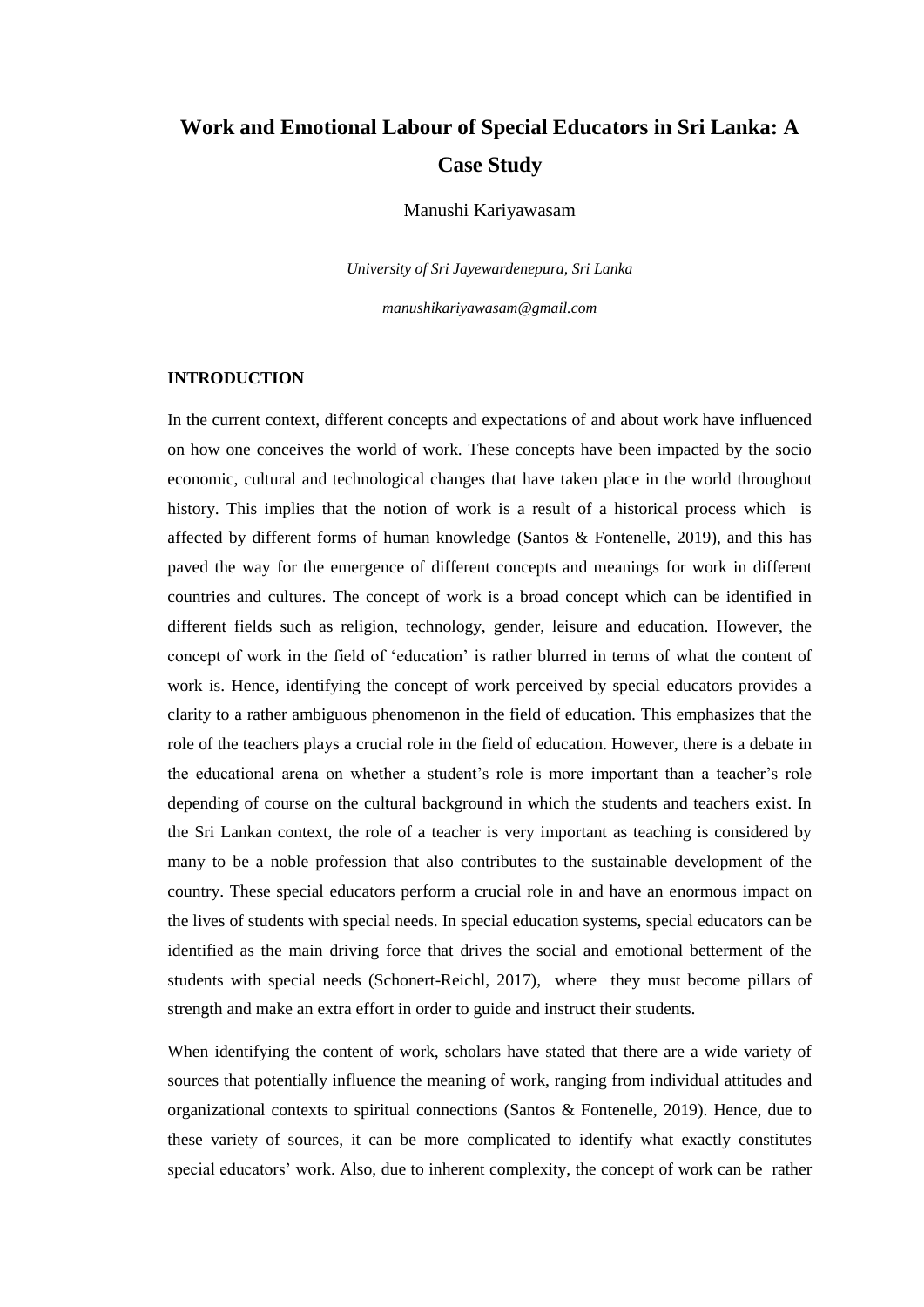broad. It is not only a part of economic orientation, but it also touches other orientations by intrinsically motivating and obligating orientations well. It can be seen that special educators perceive work in a different way when compared with teachers in other schools. For instance, many special educators perceive that maintaining a strong connection with their students is an integral aspect of their own work. Hence, due to the challenging job role of special educators and the complexity of the concept of work as it applies to these particular teachers, it is important to identify how special educators perceive the concept of 'work'. As stated above, the organizational context in which the work is carried out is considered one of the important sources when deriving the meaning for work ((Rosso et al., 2010). Special educators in different countries have different interpretations and perceptions when defining work based on their different beliefs and understandings. Thus, exploring how special educators perceive the concept of work in the Sri Lankan context is a theoretical contribution to the existing knowledge gap in the literature gap in this area.

In Sri Lankan context also, there is a shortage of special educators. Figure 1 portrays a graphical representation of the shortage of special educators in the year 2017.



*Figure1: Shortages of Special Educators in Sri Lanka in 2017*

#### **Source: Statistics Branch Ministry of the Education, 2017**

The figure 1 depicts the ratio between shortages of special educators and the rejections of special education appointments by special educators in both national and provincial schools. Given the fact that special education teachers have rejected their appointments, it is obvious that some teachers are reluctant to join the special education stream. In Sri Lanka, even though there are many special educational institutions, very little attention has been paid to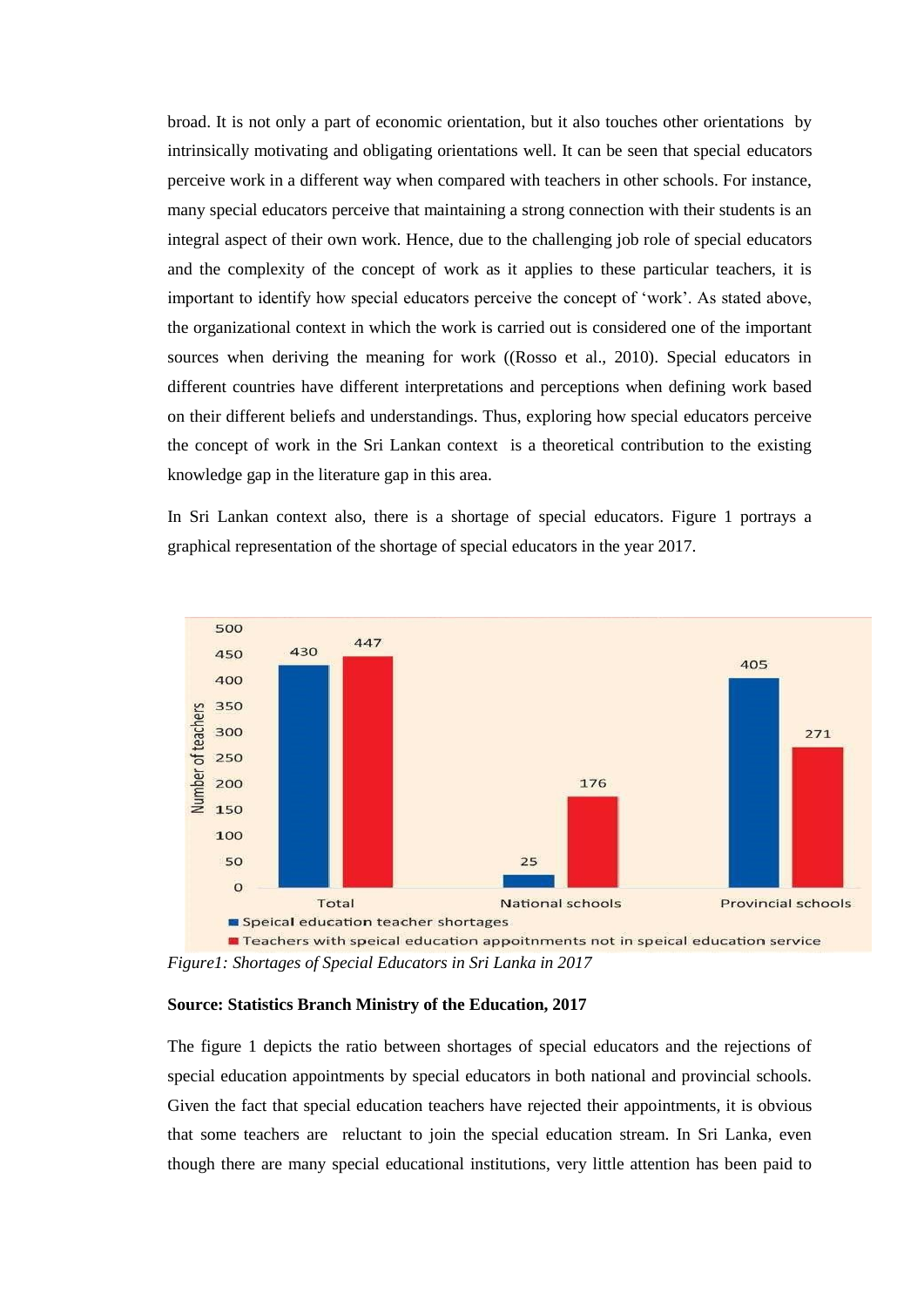special educators. Consequently, though many research studies have explored the role of teachers in ordinary schools, they have only paid scant attention to the role of special educators. Special educators are the pillars that sustain students with special needs. Hence, it is vital that the needs of special educators are taken care of as there is a crisis in special educators in countries including Sri Lanka. One reason may be due to the high work intensity and commitment levels that the special educators face in an ever-challenging job role. Hence, they are confronted with many emotional challenges which is a part of their labour, proverbial as emotional labour. Many empirical studies have showcased that special educators are in a profession that deals with emotional labour (Gaan, 2012) in which these special educators are not supposed to become overwhelmed by and react to the emotions that they experience. According to Hoschild (1983), emotional labour is the suppression of feelings in order to sustain outward expression to other parties. Hence, it is important to identify the performance of emotional labour with regard to the work that these special educators perform. In order to guide and teach students who are mentally and physically challenged, the special educators, first and foremost, must be emotionally strong. Hence, it is important to explore the emotional work and emotional labor performed by these special educators. This research, therefore, fills a knowledge gap in this area, and thus becomes a pioneering study.

Firstly, it can be seen that special educators perceive the concept of work as a broad entity. This means that they deal with work of somewhat different nature, work which is more challenging and complex than the work of other teachers.

Secondly, due to the challenges and complexities inherent in the job role, it is important that special educators learn to manage their emotions. Since managing emotions is one aspect of a healthy life, it is a crucial factor that Special Educational Needs (SEN) teachers need to be considered, as their profession deals with emotional labour. It is also crucial to identify the emotional qualities that special educators possess when dealing with students who have SEN. Thus, the objective of this study is ,

(a) to explore how special educators perceive their 'work'

(b)to explore how special educators perform and manage emotional labour with regard to their 'work'

It is expected that the findings of the research will help to conceptualize 'work' in the way it is perceived by special educators. Thus, understanding the complex nature of the job, which is the main reason why special educators often quit their job, will help to involve multi-tasking and the methods to manage negative emotions, will provide a ground solution for the issue of the shortage of special educators in Sri Lanka and will assist policymakers to identify and execute different strategies to reduce the complexity and tediousness of the 'work' perceived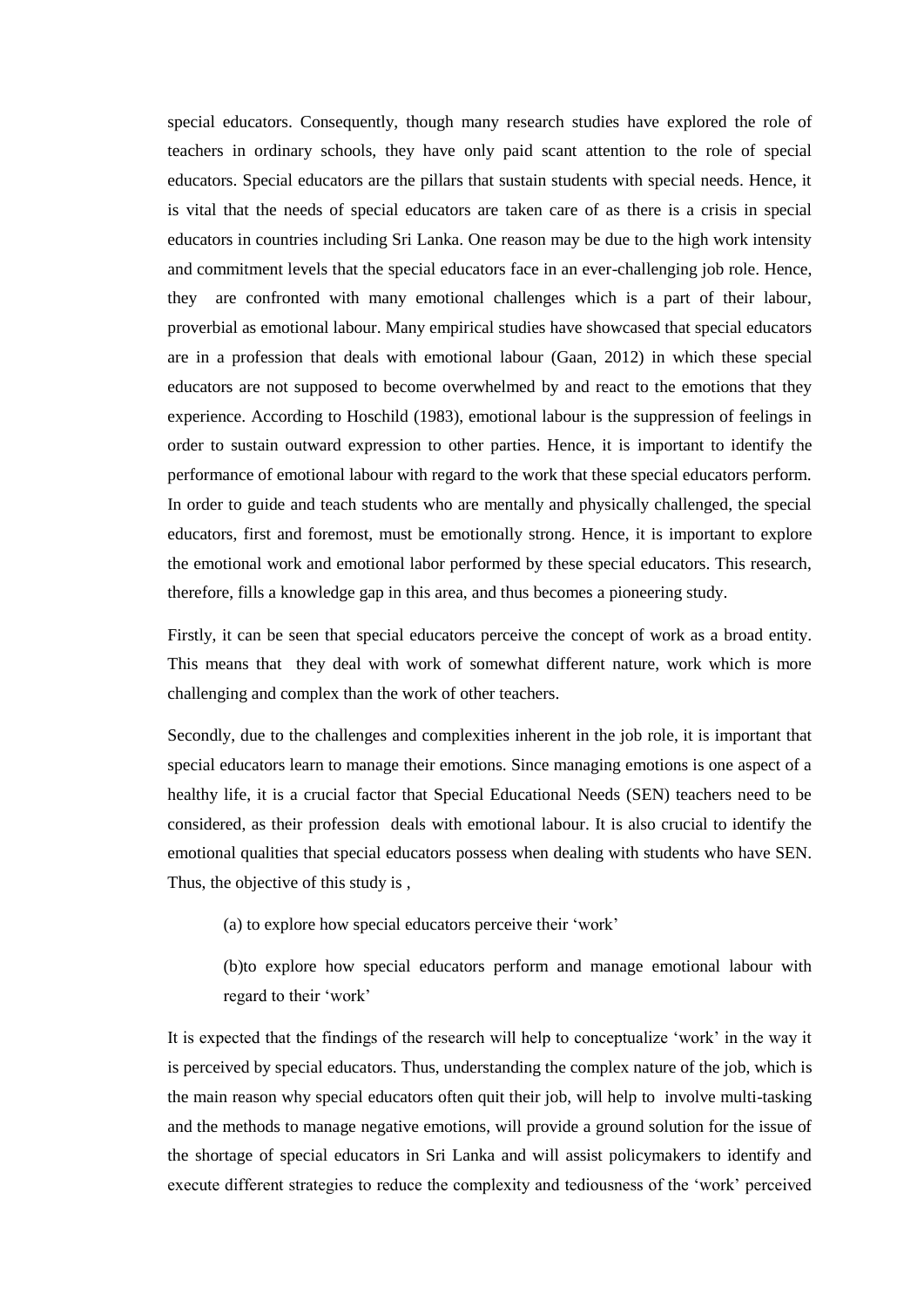by special educators and enhance their emotional wellbeing while overcoming the negative outcomes of the emotions they experience in their jobs. Moreover, the findings of the study will be useful to many stakeholders in the special education system.

#### **LITERATURE REVIEW**

#### **Notion of Work**

Many empirical studies have explored different notions of the concept of 'work'. A broadly accepted definition is that work is an exchange of mental and physical effort for a monetary value (Livingstone, 2005). However, at present, scholars have furnished a broader definition of work where it is said to be a social relationship, a form of employment, or an activity of social production. But in human terms, it is the involvement of body, intelligence, analyses and interpretation (Dejours, 2006). According to an anthropological perspective, work is basic human involvement in the fabric of society (Applebaum, 1992). There are only a handful of studies that conceptualise work and among them, there are some models and theories forwarded by different scholars that help in doing so. Among these, the Heuristic Model deals with seven aspects of work namely, work centrality, economic orientation, interpersonal relations, intrinsic orientation, job abilities, meaningful work and obligation work (Snir & Harpaz, 2002). Other scholars have described work in four ways; as a job, as a challenging experience, as personally empowering and as something that structures life (Pillay et al., 2003).

#### **Etymological Exploration of Work**

The term 'work' has its roots in different societies, and it is something that has progressed over time. Tracing the European roots of work is important in analyses as it paves the way to the modern understanding of work as something emerging through industrialization and globalisation. The connotations of the word work are threefold namely, factual, noble and dark. The factual aspect of work relates to the physical and mental effort exerted to achieve or produce something (Livingstone, 2005). The noble aspect of work can be identified as an outcome of a worker who accomplishes something where work is the sense of material or intellectual production that carries out an inner desire or a purpose (Russo, 2002). The third connotation of the word is something darker. In ancient Rome, the tripod tool, which symbolises torture, has been used to punish slaves. In this sense, work has sometimes been considered as a painful punishment (Adams, 2013).

#### **Work In the Ancient World**

In the ancient world, prior to industrialization, a non-market or non-industrial culture prevailed. In this context, as people were not attached to industries, they were most often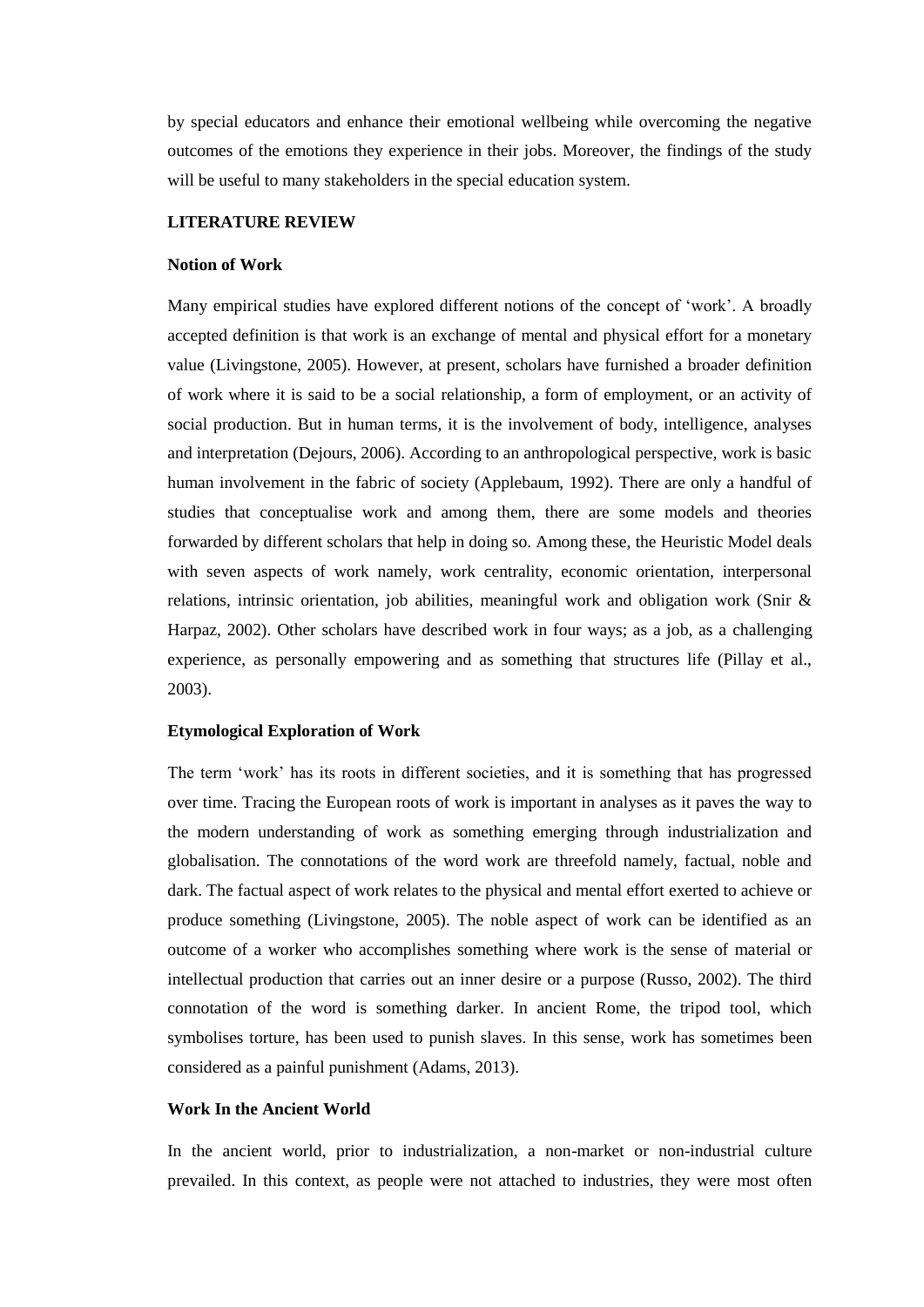engaged in domestic activities. Hence, in a non-market society, work mainly consisted of domestic work. In this era, there was a communal nature of work where each and every individual in the society was engaged in cooperative acts and tasks and was paid with different types of gifts, public facilities, goods and military security (Applebaum, 1992). A person's work in the society was classified according to his/her status. Women of low status were usually engaged in spinning, weaving, carding, cleaning, caring for children, serving food and bathing their masters while noble women engaged in weaving, spinning and making garments (Applebaum, 1992). Males worked mainly in fields performing tasks like ploughing, clearing, building fences as well as building walls. In early non-market societies, the work of a person depended not on that individual's preference, but according to his/her birth. Also, supporting oneself was one of the major incentives to work in all non-market societies (Applebaum, 1992). Based on the above reflections, scholars have presented the notion that work is an essential part of human life as recognized by all serious reflections on the value of human activity (Gibbs, 2008).

The concept of work has evolved over a period of time and has different aspects related to technology, gender, religion and education. In the current context, technology has become a vital part of human life and due to vast technological advancements, a trend towards replacing human work by different automated systems is evident. However, it is also arguable that work done by humans cannot be fully eliminated as human work is irreplaceable (Hirschorn, 1985). There is also a relationship between technological development and women's work where due to advances in technology, many women now engage in non-valued activities such as data entry work in which they earn inferior wages than men (Wright, 1988).

This brings us to the gendered nature of work. In ancient Greece, there was a high percentage of women slaves in patrician households. Prostitution was also a popular mode of work in the ancient period (Applebaum, 1992). However, some scholars argue that gender is irrelevant in the concept of work (Acker, 1990). There are different ways in which males and females can be distinguished at work. It may be in the way they answer a call, make policies or how they interact with one another (Gherardi & Poggio, 2001). It is also evident that there are different dynamics associated with gender which make a female worker feel incompetent and devalued. Furthermore, it is argued that in order to improve the different aspects of work, there should be different gender stereotypes (Martin, 2006). Moreover, many researchers have discovered that female employment has been decreasing gradually over time (Raju & Bagchi, 1993). Scholars have also pointed out that tasks have been segregated according to a worker's sex and that there is a higher value placed on men's than women's work. Thus, gender has particular social constructions for both men and women (Chalmers, 2014).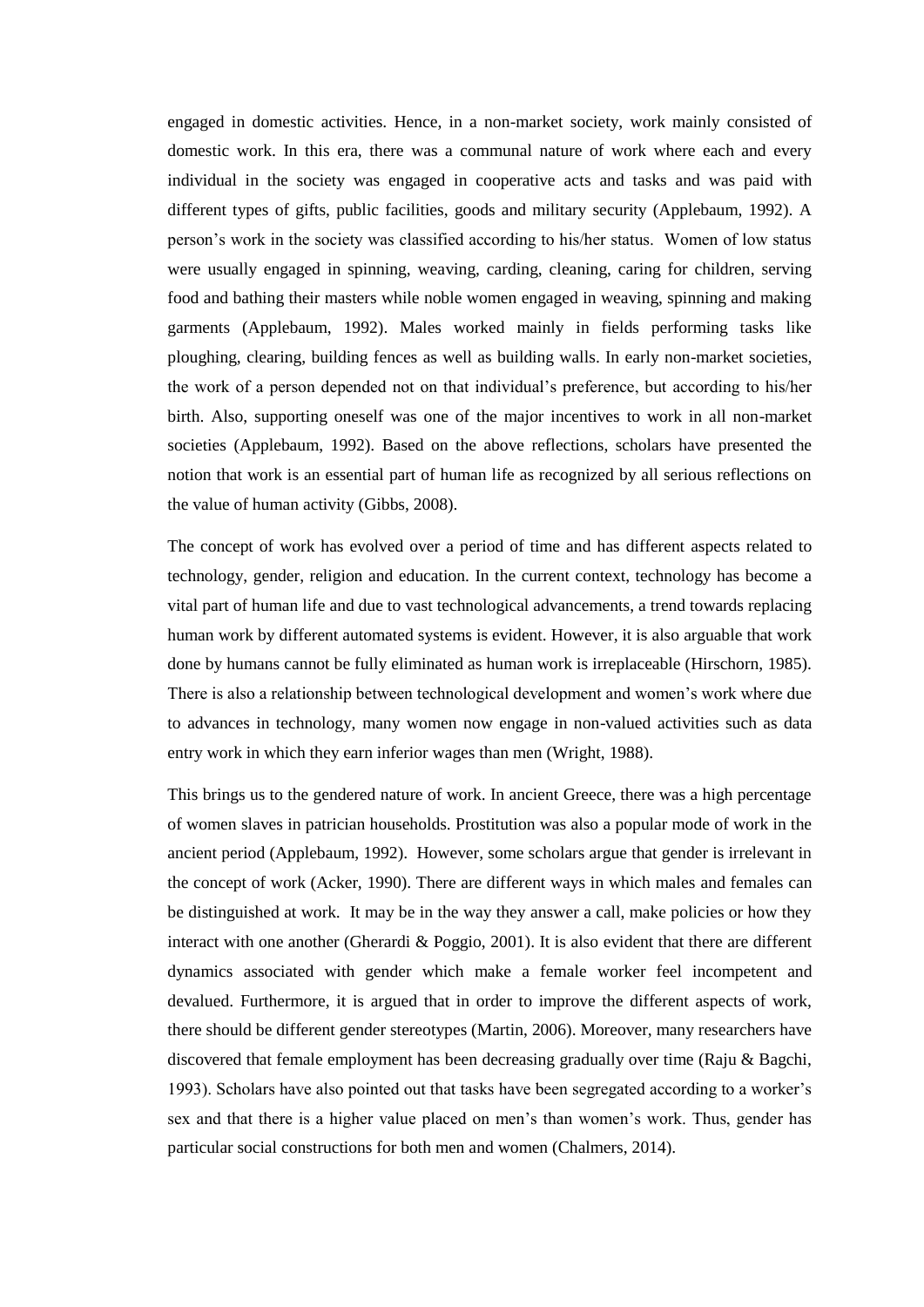Scholars have also considered leisure as a form of work. Leisure is a collection of all nonwork activities (Kando & Summers, 1971) or the activities that have been freely chosen and intrinsically motivated (Iso-Ahola & Park, 1996). According to Kleiber (2012), leisure comprises enjoyment and opportunities for self-expressions while it is also characterized as an unpaid activity. According to Livingstone (1995), work is a purposeful activity which is done with an end in mind, which may either paid or unpaid. He also pointed out that work is not only about paid employment, but also about domestic work, leisure and volunteer activities. After global industrialization, many activities classified as entertainment started to emerge and hence, many people of all statuses, including the lower, middle and upper classes, engaged in leisure activities, sometimes compromising their own individual work agendas. Some scholars have argued that sexual divisions of labour also shaped the patterns of earning and leisure allocation (Todd, 2005). Further, this concept of leisure has blurred the idea of the Protestant work ethic, "one must work, one must succeed". This means, that in contemporary society, many people believe that one works with the objective of having enough money in order to relax. Thus, even though Protestants believed that reluctance to work is something evil, in today's context, it is considered that work is something that needs to be more "fun" and "pleasant" (Braude, 1963). This contemporary view of work does not preclude the belief that people must work harder in order to live a lavish life full of leisure (Braude, 1963). As mentioned before, scholars have defined leisure as an unpaid activity.

There is also a relationship between work and religion. As explained above, in the etymology of work, there is a major impact from the noble aspect of work which related to the idea of doing and making, the act of karma (Russo, 2002). The Jews believed that people who were born as slaves and had to work under aristocrats had committed many sins which relates to the noble aspect in the etymology of work (Braude, 1963). Meaningful work includes the activities of being socially responsible, self-efficacy, creating positive effects and being spiritual (Rosso et al., 2010), and it involves finding the significance and purpose of work, the desire for and the positive contribution towards the greater good (Steger, 2019).

There is also a relationship between work and the field of education. According to the French legacy, work and education is an expression of personal liberty as well as a manifestation of national duty. Due to this belief, people started to think out of the box and they understood the need for higher standards of education leading to the belief that an educated worker would work in more productive ways. This led to important changes in the structure of society (Erickson, 2012). Some have argued that due to the emergence of work and education, attention has been given to the adverse effects of child labour. Some scholars have stated that education has been given to women unequally where many women in rural areas have been underprivileged with respect to education and many have been forced to engage in work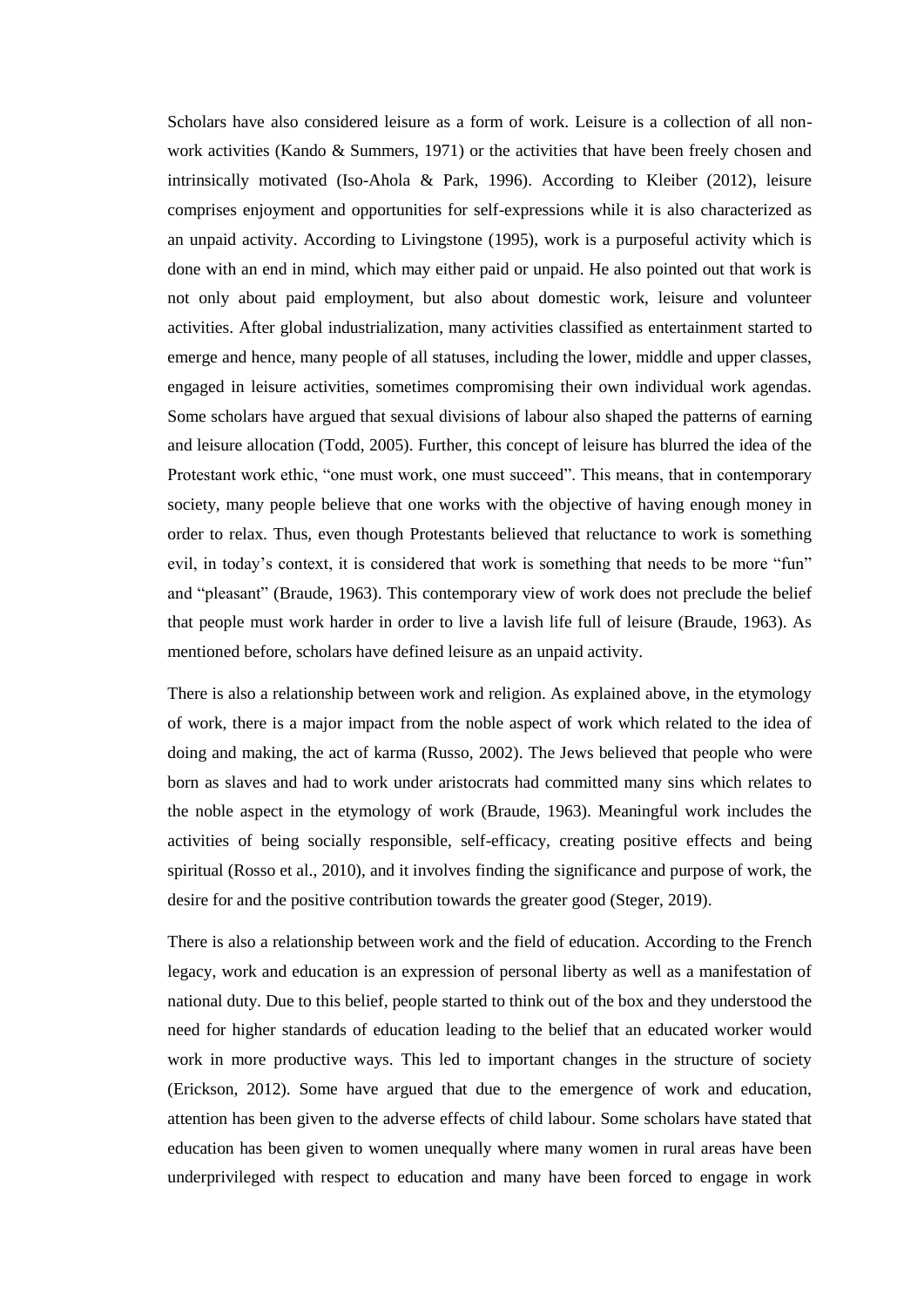considered 'dirty' (Gordan, 1993). Dirty work can be described as an occupational level which forces members who engage in it to construct an esteem-enhancing social identity in society (Ashforth & Kreiner, 1999).

In the South Asian context, traditionally, work has been considered as a collection of activities done for a certain pay or profits (Raju & Bagchi, 1993). In the Asian context, work focuses more on commodified work rather than non-commodified work (Raju & Bagchi, 1993). Commodified work refers to the production and monetary exchange of goods and services with a profit motive while un-commodified work means all the economic practices that do not have a profit motivation or any monetary exchanges. It is, basically, an unpaid form of work (Williams, 2004).

Sri Lanka has had a long history of working in the past and work was decided based on the caste system. Potters, drummers, cultivators, washers, fishers, dancers, jaggery makers and barbers are some examples for work that was based on the caste system (Occupations - Trades & Professions of Early Sri Lanka, 2020).

In Sri Lanka, economic or market activities have generally been considered as work while non-market or non-economic activities have not been included in the concept of work (Raju & Bagchi, 1993). Non-market activities in Sri Lanka can be considered as the household consumption of work performed by women (Hancock, 2006).

Secondly, it is necessary to analyse the relationship between work and religion in Sri Lanka.

| <b>Religions</b>            | Percentage |
|-----------------------------|------------|
| <b>Buddhism</b>             | 70.2%      |
| Hinduism                    | 12.6%      |
| Islam                       | 9.7%       |
| Roman Catholicism           | 6.1%       |
| <b>Other Christianities</b> | 1.3%       |
| Other                       | 0.05%      |

*Table 1: Different Religions in Sri Lanka* 

## **Source: Sri Lanka People 2020 CIA World Factbook, 2020**

Table 1 showcases the fact that Sri Lanka has many different religions. Of the total population of Sri Lanka, about 70.2% are Buddhists. In Sri Lanka, Theravada Buddhism is the most prominent doctrine and it has two goals; the attainment of supreme bliss nirvana where one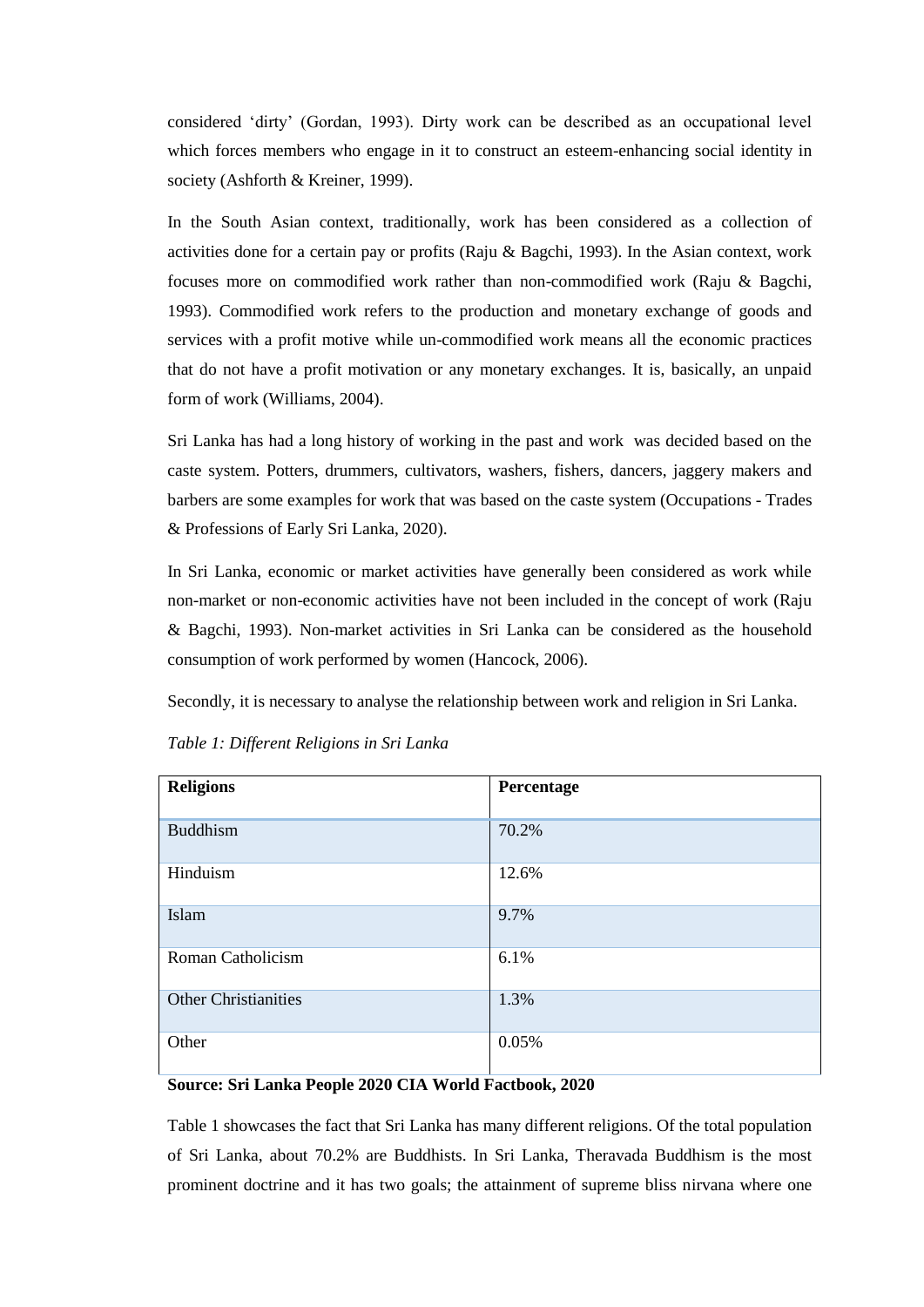ends the cycle of birth and death, or the assurance of a good rebirth in heaven or as a human being. Rebirth is fueled by the concept of karma where good or bad results ensue to a person resulting from his/her prior actions (Egge, 2013). Hence, it can be argued that in the etymology of work, the noble aspect of work involves giving and making, and in this respect, the "work" that one is currently doing is based on the acts of karma that one has engaged in in past births. Hence, it can be said that there is a relationship between Buddhism and the concept of work in the Sri Lankan context.

Christians also believe that there is a relationship between work and their religion. According to them, their work is God's work since God provides people with unique skills, gifts and talents so they can work towards ushering in His kingdom on earth (Work, 2021). In Islam, there is also a relationship between religion and work. Muslims believe that time should not be wasted and that men or women should work to earn their livelihood so as to be independent and self-sufficient (Ahmad & Owoyem, 2012).

When considering the relationship between work and education, the work of special educators needs to be explored since only a scant attention has been paid so far to special educators. In Sri Lanka, the role of a teacher is very important as teaching is considered by many to be a noble profession that also contributes to the sustainable development of the country. Among them, teachers of special education needs, who are also known as special educators, perform a crucial role in and have an enormous impact on the lives of students with special needs. In relation to the teacher's profession, it can be stated that teachers also have to deal with different aspects of work depending on the environment in which they work. Hence, at present, different aspects of work have changed drastically due to the introduction of new policies, regulations and acts (Gray  $\&$  Whitty, 2010). Teachers in average schools perceive work in a different way when compared with special educators. In the context of a special education institution, special educators should have a greater connection with and empathy for students with special needs, and that can also be considered as a main aspect of work that differs from that of other average schools (Mackenzie, 2012). Moreover, due the nature of the job in the special education system, special educators need to have more commitment and intimacy towards work. Further, they are required to have an in-depth knowledge about their own pupils and must know which method they need to incorporate to teach them (Lavian, 2015). Moreover, it is said that teachers have a strong personal commitment towards their profession and in order to maintain their own identities, it is necessary to work (O'Connor, 2008). Some have argued that there is an ambiguity when defining the work of teachers of special education institutions, but they have also stated that work carried out by special educators is not much different when compared to other average schools. It is stated that these teachers need to prepare their own curriculums which are appropriate for each student with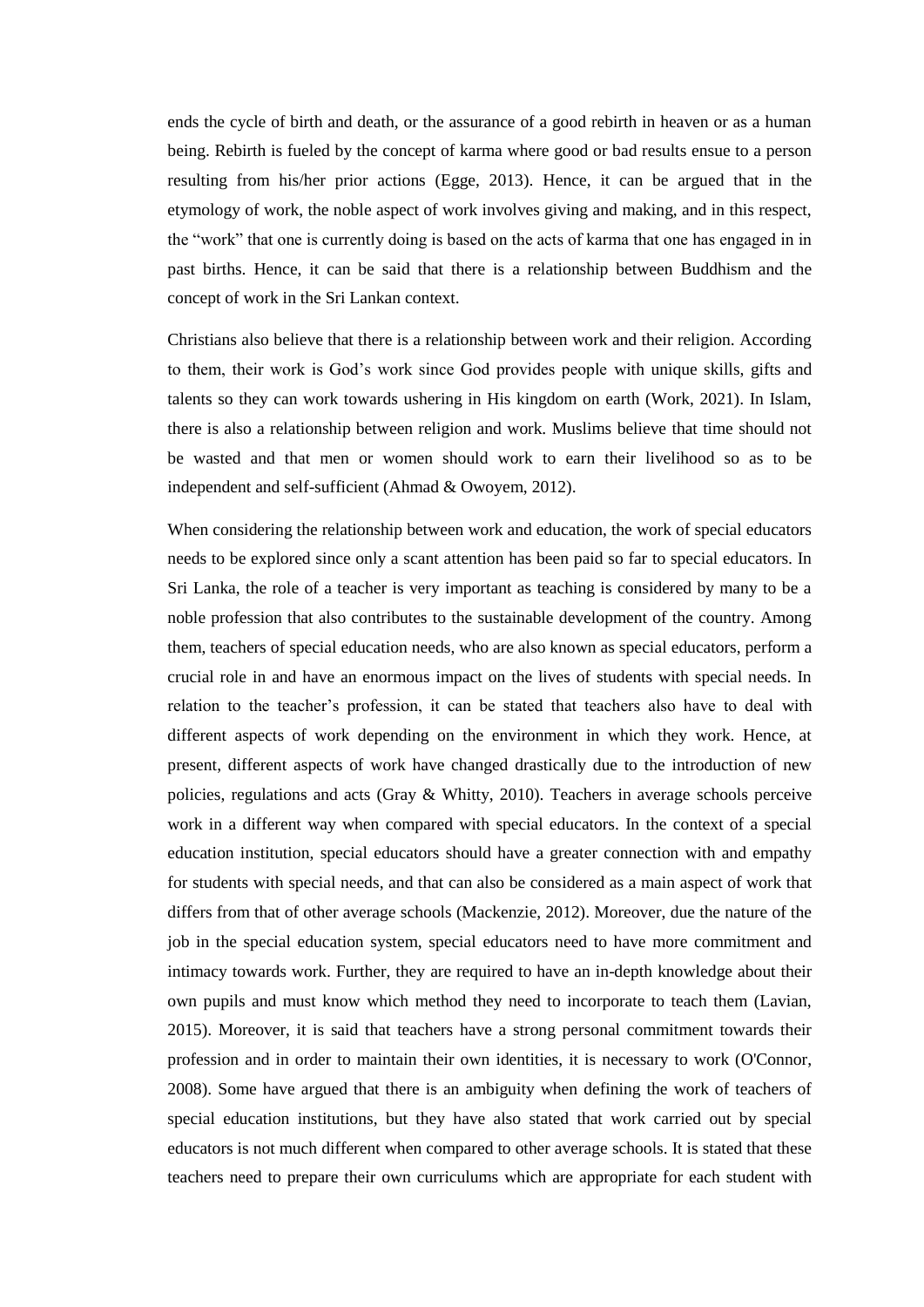special needs and maintain behavior management policies and forms of discipline in different situations (Kilgore et al., 2003). Hence, there is not much difference in the notion of work related to teachers of special needs and teachers in average schools. Teachers in special educational institutions require particular skills when dealing with students with special needs. In their work, they need to be more concerned about its emotional aspects. For example, a teacher in a special educational institution may consider taking care of students with special needs with love and attention as a more important aspect of work than preparing a curriculum (Mackenzie, 2012). Therefore, there is an ambiguity in defining the concept of work of special educators, and the literature has pointed out the complex nature of the job and the difficulty in defining the concept of work engaged in by special educators. In the Sri Lankan context, as mentioned above, scant attention has been paid to the work of special educators. Hence, studying their work in the Sri Lankan context is worthwhile and it will make a theoretical contribution to the existing knowledge gap in the literature in this area.

#### **Emotional Labour**

Emotional labour is inducing or suppressing feelings in order to sustain the outward expression that produces a proper state of mind (Hochschild, 1983). According to Grandey (2003), it is enhancing, faking and suppressing the emotions and modifying emotional expressions. Hochschild distinguished between 'surface acting' and 'deep acting'. Surface acting mainly focuses on and involves behavioral compliance which means that people act bogus in front of others through suppressing their feelings while deep acting is where actors internalize the feelings within them (Hochschild, 1983). When discussing the teacher's profession, what is relevant is the category of deep acting. Here, teachers should not act fake in front of students, but express real feelings towards them (Fineman, 1993). Emotional labour is also a key condition of social workers who have to manage their own emotions in order to act professionally in their jobs. Engaging in emotional labour can have both positive and negative effects on social workers (Moesby-Jensen & Nielsen, 2014).

Many empirical studies have shown that teaching is a profession that involves a high level of emotional labour. The study done by Gaan (2012) emphasized that teachers must suppress their own emotions which leads to a high level of burnout. This is a profession that has become the engine that drives the social and emotional wellbeing of students, but also is an occupation that involves very high levels of stress. Hence, ensuring the emotional wellbeing of its teachers is vital for a community and a country (Schonert-Reich, 2017).

Many studies reveal that special educators perform emotional labour amidst many emotionally challenging events (Humprey, 2012). Gaan (2012) emphasized that these workers must suppress their own emotions which leads to a high level of burnout while on the plus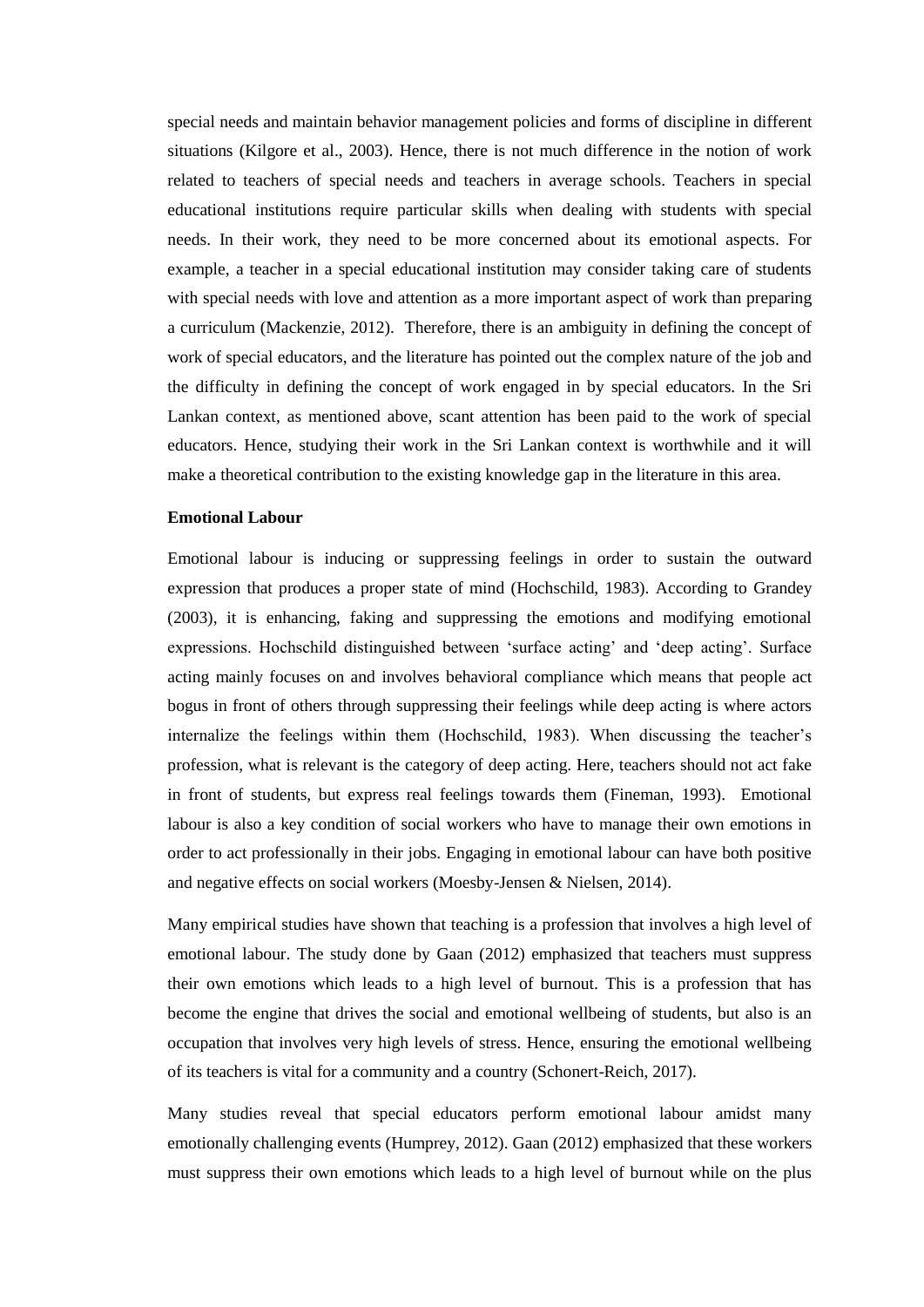side, they have positive emotional experiences such as genuine care and love. In the Sri Lankan context, it has been revealed that surface acting is a significant predictor of burnout of teachers (Bhadra and Dias, 2014) and is negatively associated with job satisfaction while deep acting is positively associated with job satisfaction (Apsara  $\&$  Arachchige, 2017).

In spite of negative impacts, many researches have also revealed some systematic changes that can be introduced to assist teachers helping students with special needs through implementing proper leadership to guide and help them in case of need. Introducing procedures to retain special education teachers such as providing mentors, staff development and support for them are necessary. Most importantly, it is vital to provide them with a proper culture which supports the concept of special education (Thornton et al., 2010). However, in the Sri Lankan context, many studies have been conducted on teachers in average schools while special educators have largely been ignored (Bhadra & Dias, 2014). Moreover, some studies that have been done on emotional labor have adopted the quantitative research approach (Dias, 2011). However, since the topic is related to emotions, some ideas are poorly revealed by numbers. Therefore, a qualitative research study can help to evoke the hidden ideas, feelings, memories and information of different scenarios. In addition, many extant studies have only emphasized the negative aspects of emotional labour while only a scant attention has been paid to the concept of work done by special educators and the performance of emotional labour and positive deep acting in their work.

In spite of negative impacts, many researches have also revealed some systematic changes that can be introduced for the teachers of students with special needs; implementing proper leadership to guide them and help them when they need, introducing many procedures to retain special education teachers such as introducing mentors, staff development and providing support for them, and also, most importantly, providing them with a proper culture which supports the concept of special education (Thornton et al., 2010). However, when considering the Sri Lankan context, many research have been conducted based on the teachers in other average schools rather than considering about the special educators (Bhadra & Dias, 2014). Further, some of the studies, which have been done about the emotional labor, have adopted the quantitative research approach (Dias, 2011) However, since this relates to emotions, some ideas are poorly revealed by numbers, but having a qualitative research study helps to evoke the hidden ideas, feelings, memories and information of different scenarios. In addition to that, when considering above factors, many of the studies have emphasized on the negative side of emotional labor and only scant attention given to the relationship of the concept of work by special educators and the performance of emotional labor with regard to the work they attend.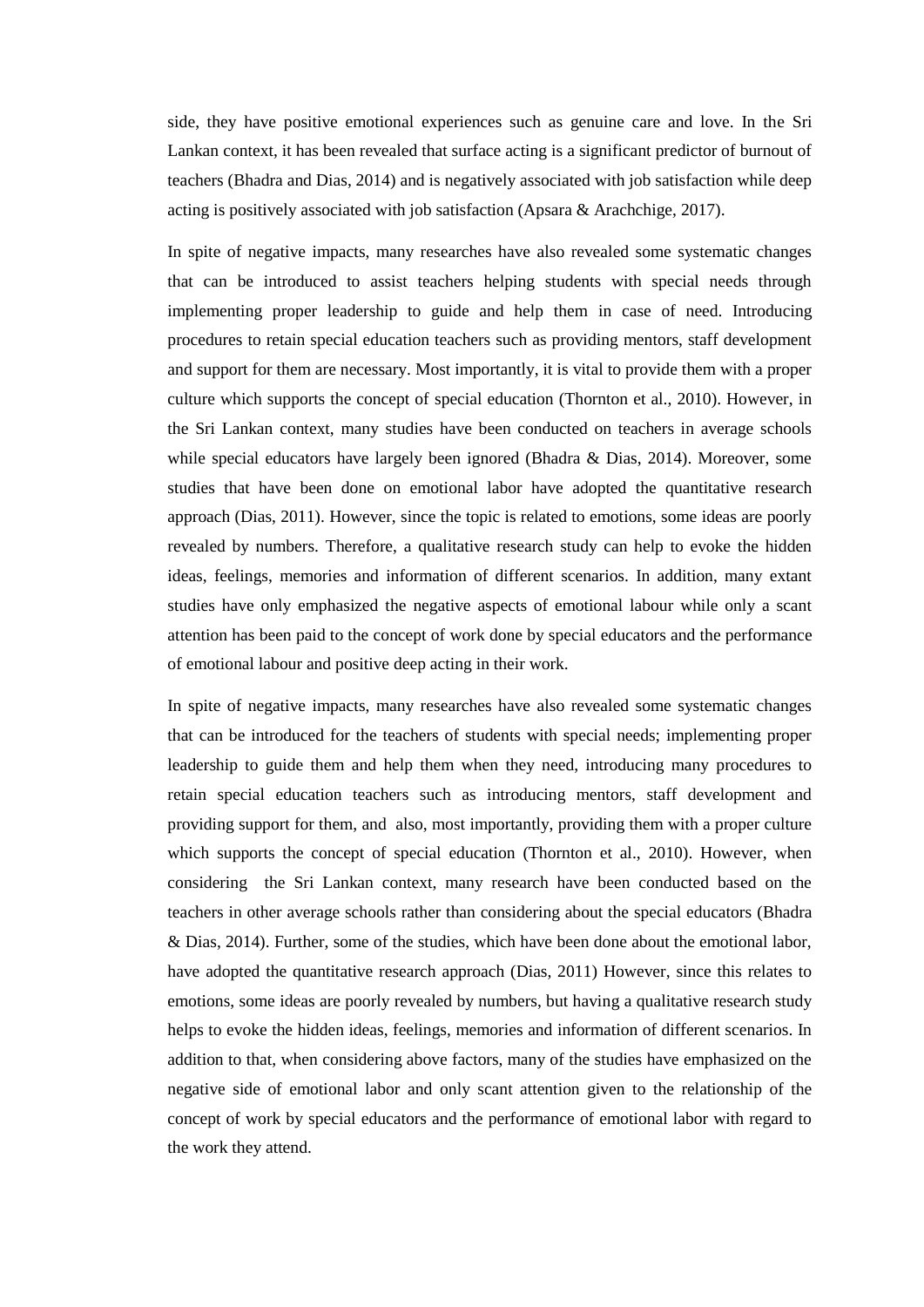#### **METHODOLOGY**

This research has adopted a qualitative research approach which facilitates the researcher to achieve research objectives. It is stated that the qualitative research approach is analysed through the data that are gathered from different methods such as from direct fieldwork observations, in-depth open-ended interviews as well as written documents (Patton, 2005). As per Abrams (2010), the qualitative research is based on people's feelings and attitudes where the researcher has to deal with the personal feelings, perceptions, attitudes, experiences and behaviors of special educators which cannot be analysed through numerical scales such as Likert scales. Research strategy is the overall direction of the research that includes the process by which the research is conducted. Case study, experiment, survey, action research, grounded theory and ethnography are some examples for such research strategies (Wedawatta et al., 2011). The adopted research strategy is the case study method which is an empirical inquiry that investigates a contemporary phenomenon within its real-life context (Wedawatta et al., 2011).

As to achieve the requirements of qualitative approach, as described by Patton (2005), the data was gathered through fieldwork interviews, photographs and non-participant observations. One of the leading special education institutions in Sri Lanka was selected as the case site of the study.

This education institution is situated in Colombo sub-urban area, assumed to be as Mithsevana Special Education Institution which is a pseudonym. This was established in 2011 and founder of this institution is a renowned businessman in Sri Lanka. This institution is registered under the founder's name. This institution gives the opportunity for all the privileged and non-privileged students with special needs. Initially, this institution was established in 2006 for mainstream students with the motive of improving their living standards and for the overall wellbeing of children from nearby areas. And, this institution was improved to the present status in 2011 and since has been further expanded by establishing branches all over the country.

The institution has sports activities, indoor and outdoor activities such as cookery, gardening, yoga, music, dancing, ICT practical sessions, sewing, waterplay, sand play and other academic activities in which the special educators must also participate with students. Further, most of the students are taught in one language due to their mental disability, and therefore, most of the teachers employed are thorough in the Sinhala language. Special educators are joined on voluntarily basis or permanent basis based on their academic qualifications and experiences. The institution is divided in to three separate sections named as preschool,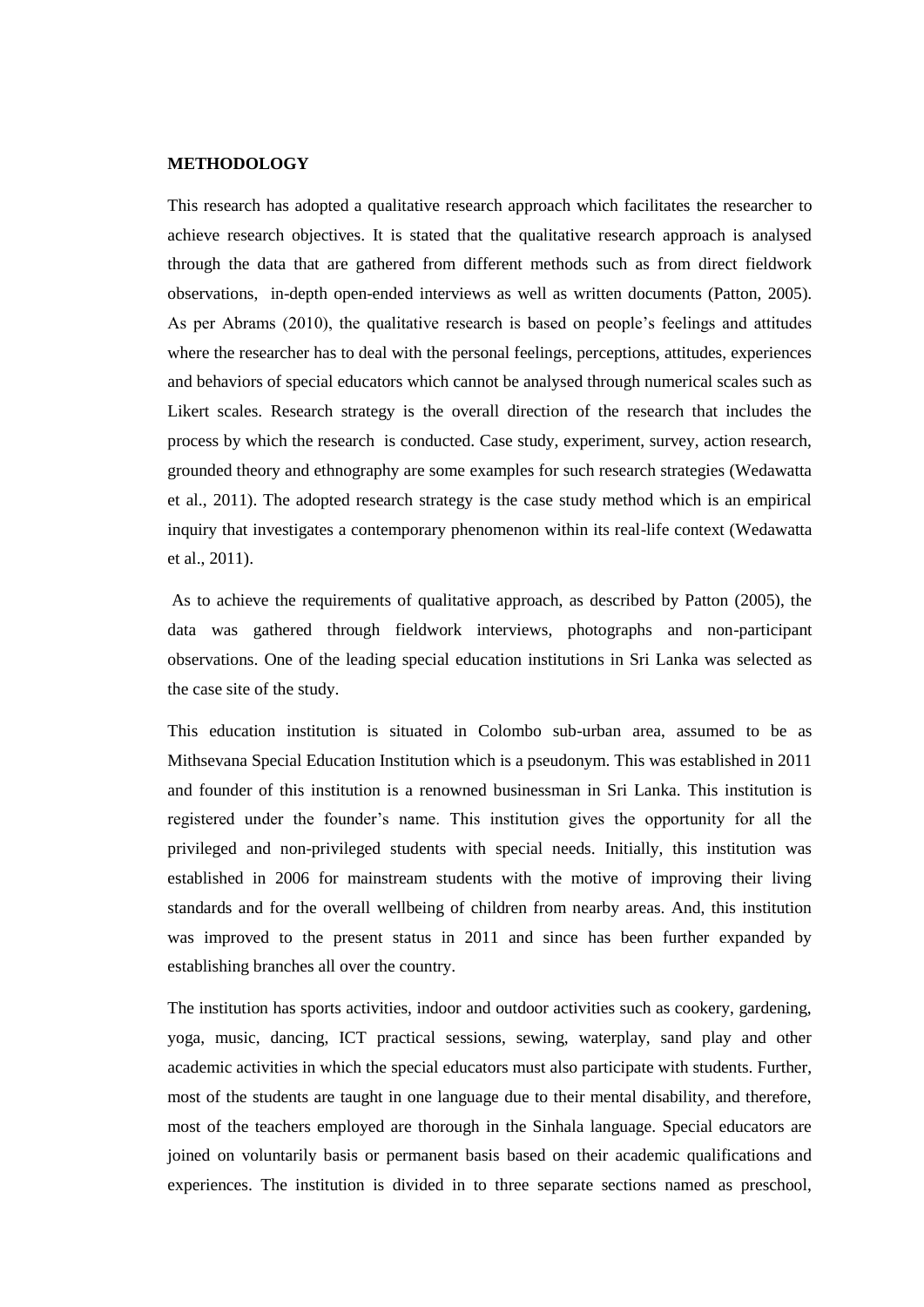primary school and the upper school. Furthermore, the authority has taken steps to allocate two teachers per each classroom in preschool and primary school. At present, there are around forty (40) teachers in the entire school. The table 2 showcases the identified data sources with regards to the Mithsevana special education institution.

| <b>Data Sources</b>   | Data sources of Mithsevana special education institution         |
|-----------------------|------------------------------------------------------------------|
|                       |                                                                  |
| Individuals           | Special educators of Mithsevana Special education institution    |
|                       |                                                                  |
| <b>Texts</b>          | Published and unpublished journal articles, magazines, scholarly |
|                       | books and websites                                               |
|                       |                                                                  |
| Artifacts             | Information displayed on the walls about the history of the      |
|                       | organization, photographs and posts that were hanged on the      |
|                       | notice boards which show different special education programs    |
|                       | organized by the school                                          |
|                       |                                                                  |
| Events and happenings | Special programs organized by the school Ex: trips and sports    |
|                       | meet                                                             |
|                       |                                                                  |

## **Source: Author Compilation**

Ten (10) special educators were used to gather data using semi structured interviews. Purposive sampling method was used where deliberate choice of a participant due to the qualities of participant possesses (Etikan, 2016). The table 3 shows the information of the ten (10) participants that the researcher has adopted in the research study.

## *Table 3: Basic Information about the Participants*

| Interview      | Name         | Designation          | Experience | Section            | Religion        |
|----------------|--------------|----------------------|------------|--------------------|-----------------|
| N <sub>0</sub> | (Pseudonyms) |                      |            |                    |                 |
| 01.            | Heshani      | <b>Class Teacher</b> | 4 Years    | Primary 1          | <b>Buddhism</b> |
| 02.            | Vishaka      | Art Teacher          | 5 Years    | <b>Art Section</b> | <b>Buddhism</b> |
| 03.            | Thamasha     | <b>Class Teacher</b> | 3 Years    | Primary 1          | Christianity    |
| 04.            | Prasadinika  | <b>Class Teacher</b> | 4 Years    | Primary 03         | <b>Buddhism</b> |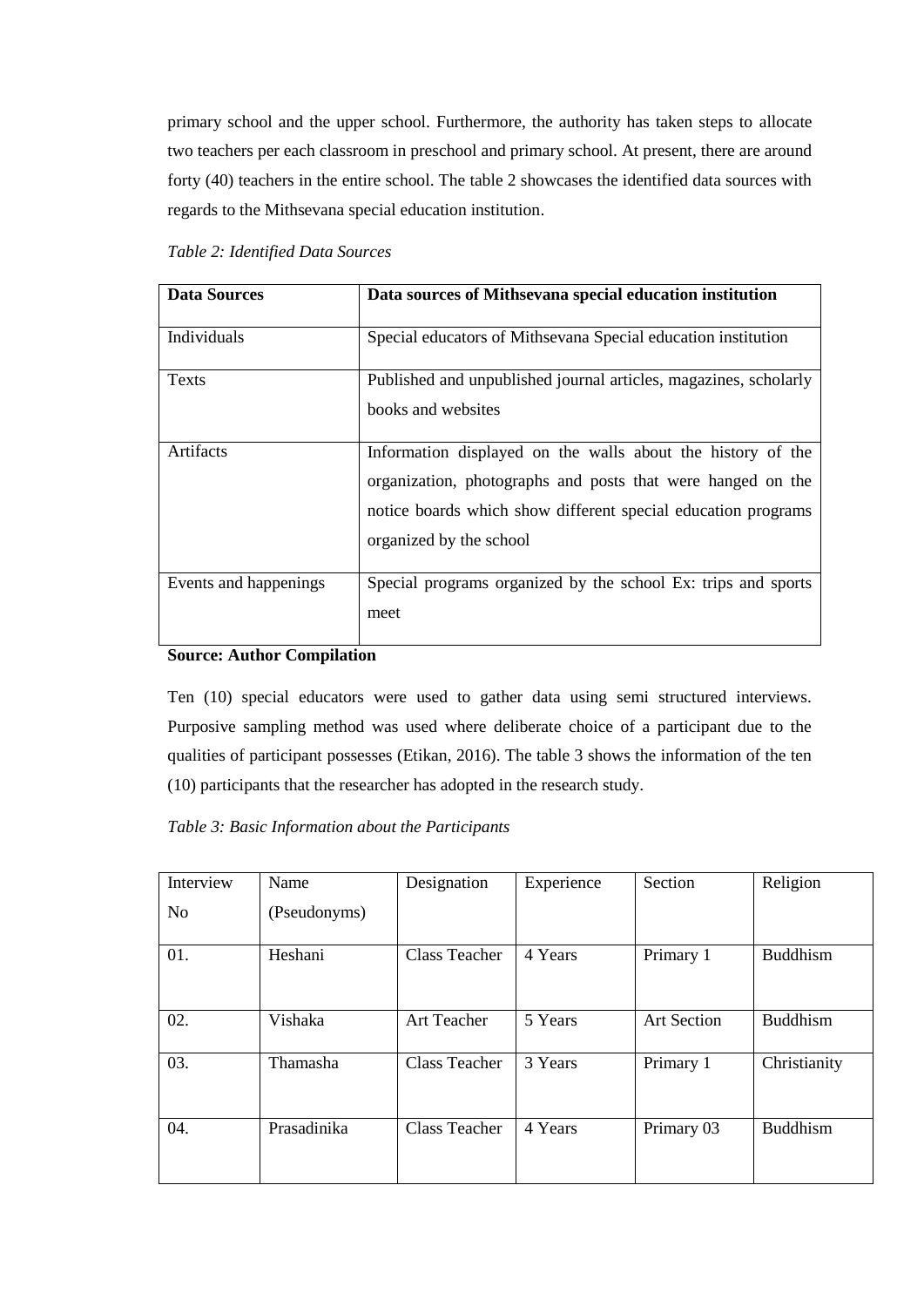| 05. | Sayani  | <b>Class Teacher</b> | 5 Years  | Primary 03          | <b>Buddhism</b> |
|-----|---------|----------------------|----------|---------------------|-----------------|
| 06. | Vinoka  | <b>Class Teacher</b> | 9 Years  | Primary 03          | <b>Buddhism</b> |
| 07. | Rangani | <b>Class Teacher</b> | 8 Years  | Primary 02          | <b>Buddhism</b> |
| 08. | Udini   | <b>Class Teacher</b> | 3 Months | Pre School          | <b>Buddhism</b> |
| 09. | Nirmala | <b>Class Teacher</b> | 3 Years  | <b>Upper School</b> | <b>Buddhism</b> |
| 10. | Theja   | <b>Class Teacher</b> | 10 Years | <b>Upper School</b> | <b>Buddhism</b> |

#### **Source: Author Compilation**

Pseudonyms are used instead of the research participants real names to protect the confidentiality of them.

Three primary data generation methods were incorporated when gathering data namely semi structured interviews, observations and photographs. The researcher conducted semi structured interviews by making an open discussion with the special educators in Mithsevana special education institution. All the interviews were carried out based on pre structured set of questions (refer annexure 01) and from time to time, questions were had to be adjusted according to the circumstances. By incorporating this method, the researcher was able to clarify the areas that were vague in nature and help to collect ideas and interpretations revealed by special educators according to their viewpoint.

First of all, the researcher made sure that all the participants were aware of the researcher's objective of executing research in this nature, and then obtained the consent of the research participants to record the entire interview process. All the interviews were lasted for around 20 to 30 minutes and the interviews were conducted in Sinhala language as to make them comfortable in answering the relevant questions.

Nonparticipant observations were also used to gather more reliable and meaningful data with a lesser involvement by the researcher and to understand participants' body language. And important observations were noted down which later helped the researcher in data analysing.

The next data collection technique was taking photographs which helped the researcher to gather rich data. Scholars have also stated that it would evoke feelings, memories and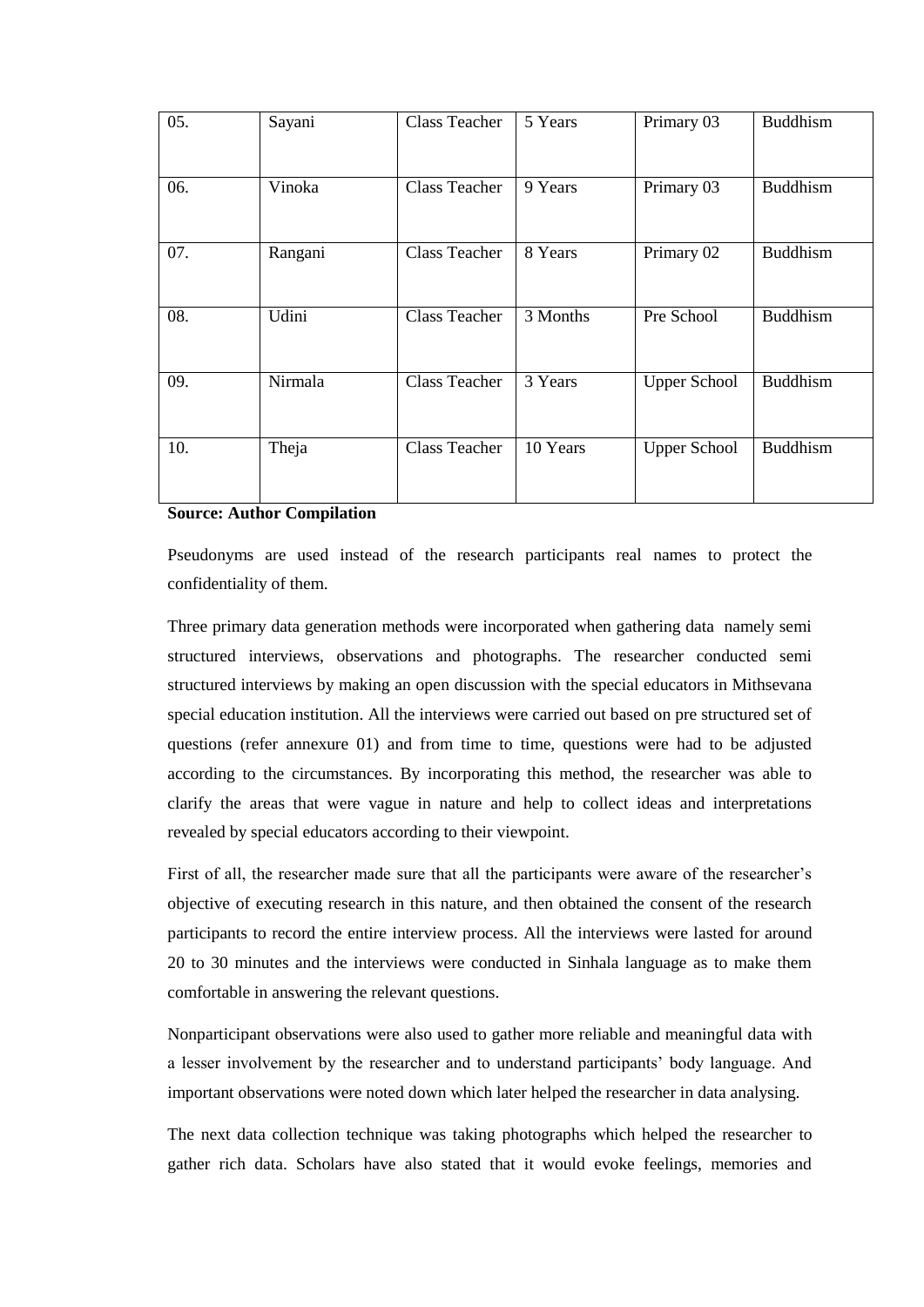information of different scenarios (Glaw et al., 2017). Further, it is stated that visual methodologies enhance the richness of the data by adding more meaning and creating more knowledge which lead participants and researchers toward a common understanding (Glaw et al., 2017). The researcher captured all the photographs relevant to the study. Photographs helped the researcher to highlight what the research intends to bring up. And also, photographs help to increase the trustworthiness of the findings (Glaw et al., 2017) Hence, this method was implemented into the research area as a new, unique as well as an innovative method.

Scholars have also pinpointed that photograph help the researcher to describe a topic or a phenomenon with more new insights (Hill, 2013). Since this research is dealt with work and emotions and some ideas cannot be revealed by words, it helps to evoke the hidden ideas of the participants through photographs. In order to capture certain events, researcher used her own phone camera to make the participants less embarrassed. Apart from the primary data collection techniques, magazines, journals, scholarly books and other data sources also helped the researcher to identify the research gap with comparison to previous research studies. Further, as per the ethical concerns, the researcher distorted the photographs to ensure privacy and confidentiality.

The permission to conduct the fieldwork was given twice a week starting from the mid of January 2020 to the end of February 2020. The researcher attended the school twice a week from 9.00 am to 4.30 pm or 1.30 pm depending upon the situation, and was able to conduct interviews during school time due to the fact that these teachers are fully occupied with their job role. All the interviews were conducted in their classroom premises as the special educators were engaged with their work during afterschool as it was also convenient for them. Further, the researcher had the freedom to visit any place in the school except for the upper school section due to security measures.

The researcher has adopted the thematic analysis to analyze the data. According to Braun and Clake (2006), thematic analysis includes six main phases. All the interviews were conducted in Sinhala language as it is the native language of the participants. And after all interviews were completed, they were transcribed to English language. Next, the researcher got familiarized with the data by reading and rereading the transcripts. After familiarizing with the data, as the next step, the researcher highlighted different quotations in the transcripts which would answer the research questions. As the third step, the researcher identified different themes. The sets of codes that the researcher found in the second step, which addressed the research questions, were categorised into different themes. And also, in order to identify themes, not only the transcripts of the interviews, but also the notes that the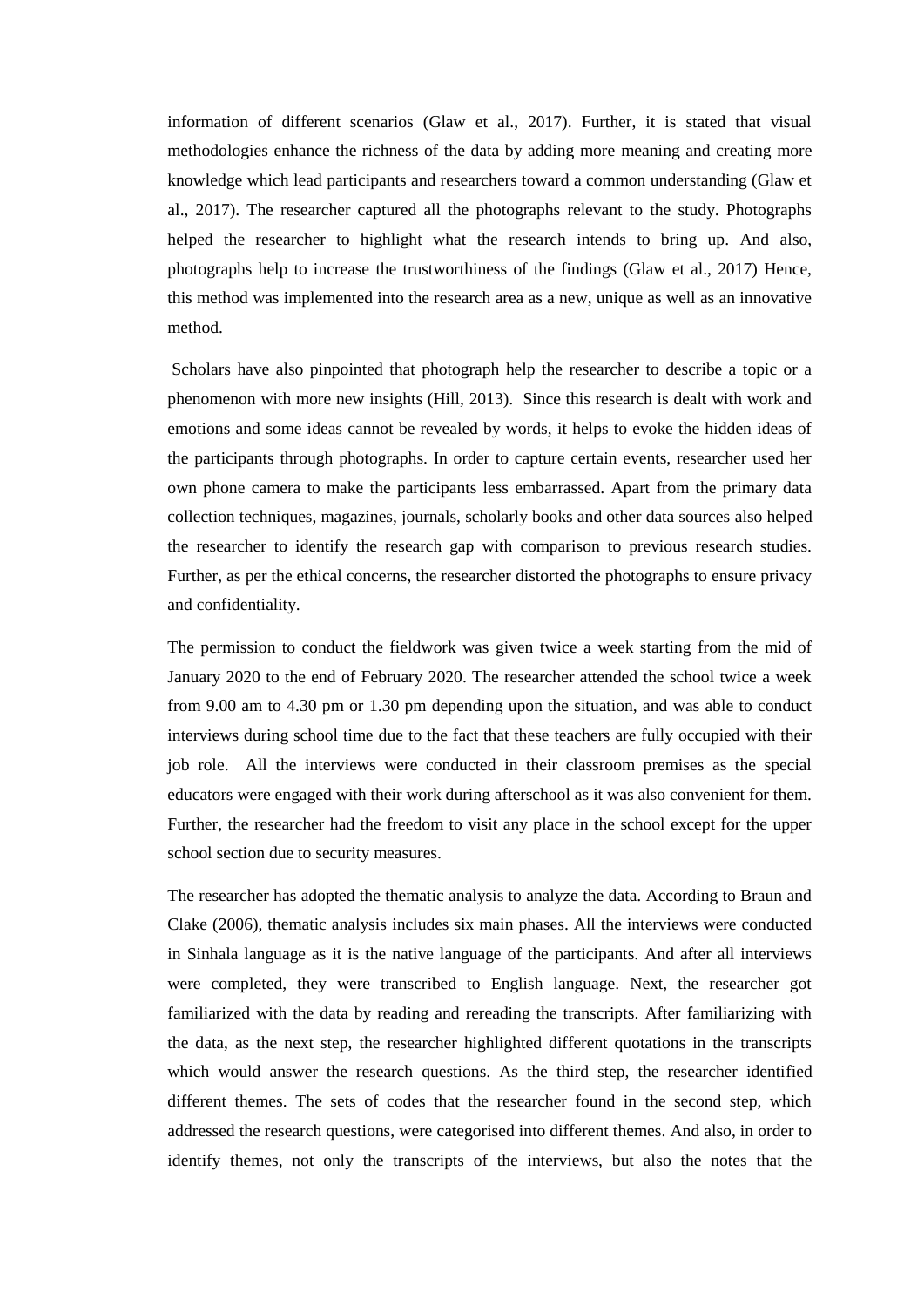researcher made in nonparticipant observations were also taken into consideration. According to Dodgson (2019), qualitative research is contextual, and it occurs within a specific time and space between two or more people. It can also be explained that reflexivity is something that shows the way how a researcher thinks critically and confronts and often challenges his or her own assumptions (Mason J., 2002). As such, a researcher's role throughout the study is quite prominent and significant since the researcher is the main party to generate data and develop new ideas which are relevant to the study. However, in this research, precautions were taken not to communicate the researcher's beliefs and values as it may impact the thoughts, views and perceptions of the interviewees, and instead, the researcher gave the freedom to express their views and ideas. Thereafter, the researcher analysed the photographs that were captured which also support to achieve research objectives. Next, the researcher made some notes in the field notebook about the key information gathered from the photographs. And when identifying different themes, the researcher used some photographs in order to enrich the findings. After identifying different themes, some of the themes got reviewed back in order to make sure whether the researcher had enough data and enough literature to support the viewpoint. And in this revision of the themes, the researcher removed some from the list for not having enough data to support the relevant theme. And also, to support the main themes, some sub themes were also identified. Finally, after identifying the themes and sub themes, they were provided with meaningful names.

As per the ethical considerations, prior to commencing the interviews, the researcher disclosed all the details required by the participants such as the purpose and the background of the research. Further, the researcher was granted the permission from every research participant to record every interview and to capture photographs of certain events. And the researcher had to make them be aware about the research in order to get their consent in a voluntarily basis and not to reveal any confidential data of any participants while conducting the interviews. And conducting the research study in anonymous was another attempt taken to conduct the study ethically. The other data collected during the research were also taken for the academic purpose and the confidentiality of the data will be protected. Moreover, since the researcher took photographs to collect more rich and reliable data, in order to protect their confidentiality the researcher distorted the photograph

#### **RESULTS/ANALYSIS AND DISCUSSION**

The main purpose of the study is to explore how the special educators perceive work and the performance and manage emotional labour with regard to the work they engage in. Following set of themes are identified to achieve the first objective.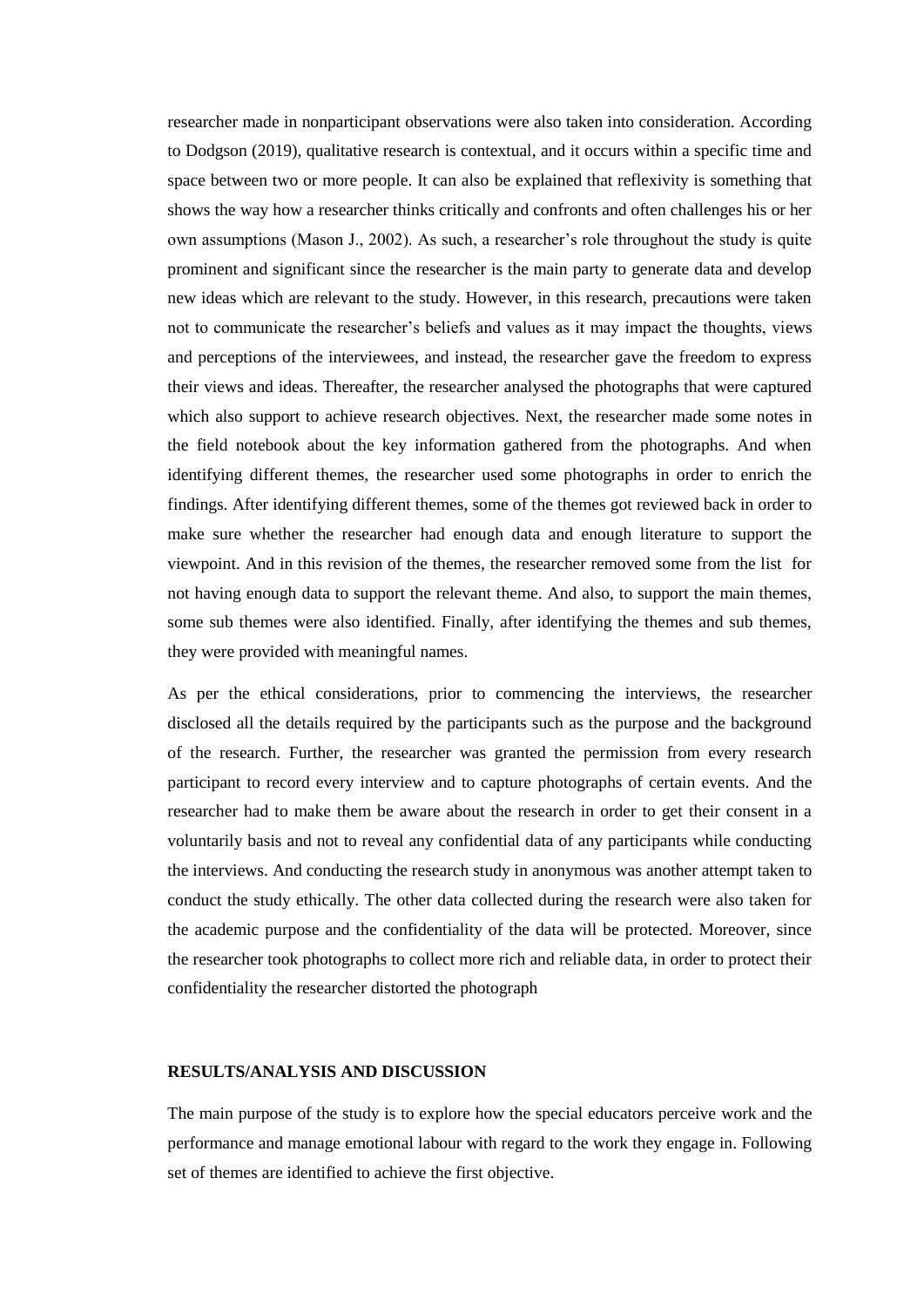#### **Work as a Paid Activity**

Under the etymology of work, work can be identified under three connotations namely factual, noble and dark. Hence, under the factual definition it is said that work is the physical and a mental effort to achieve or to produce something (Tournoyet al., 2008). Under the paid work, one can identify that work as the mental and physical efforts that are exchanged for a monetary value.

Many participants have also put forward the same idea. Nirmala pointed out that she is doing all these tasks because she is getting paid.

"…. *I do this job as I like it and also, we all do a job to earn a salary. So, we think of this salary and do this as a job to get paid*" (Nirmala)

According to Nirmala's point of view, she views that work is something for one gets paid and in return one needs to provide a mental and physical effort. This means, some believe that work is something that is needed to conduct with the motive of getting something for your livelihood, for which in return you need to provide mental and physical efforts.

And, another participant also seconded the same idea where she perceived work as a paid job with mental and physical efforts. "…, *earlier I haven't worked with these special needs students, my friend Thamasha recommended this place……actually I have a guilty feeling whether I will be able to work with such students for long…." (*Udini)

As per Udini's viewpoint, she has a guilty feeling of whether she will be able to work with these students. This guilty feeling implies that she has joined this field without any prior experiences, and only for the reason of having a good salary. Her friend Thamasha has also implicitly stated that she has also joined this job as she is getting a good salary compared to other average schools.

"…*Actually, I went to an interview for another job, but then the interview board explained to me that they have another job like this and asked whether I [Thamasha] like this job [Special Education stream] or not, but I didn't have any clue about these special needs students* …" (Thamasha)

This also implicitly explains that she has chosen this occupation over the other due to the monetary value offered by this job.

Further, 'work' can be derived as something which gives them an inner satisfaction and selfesteem.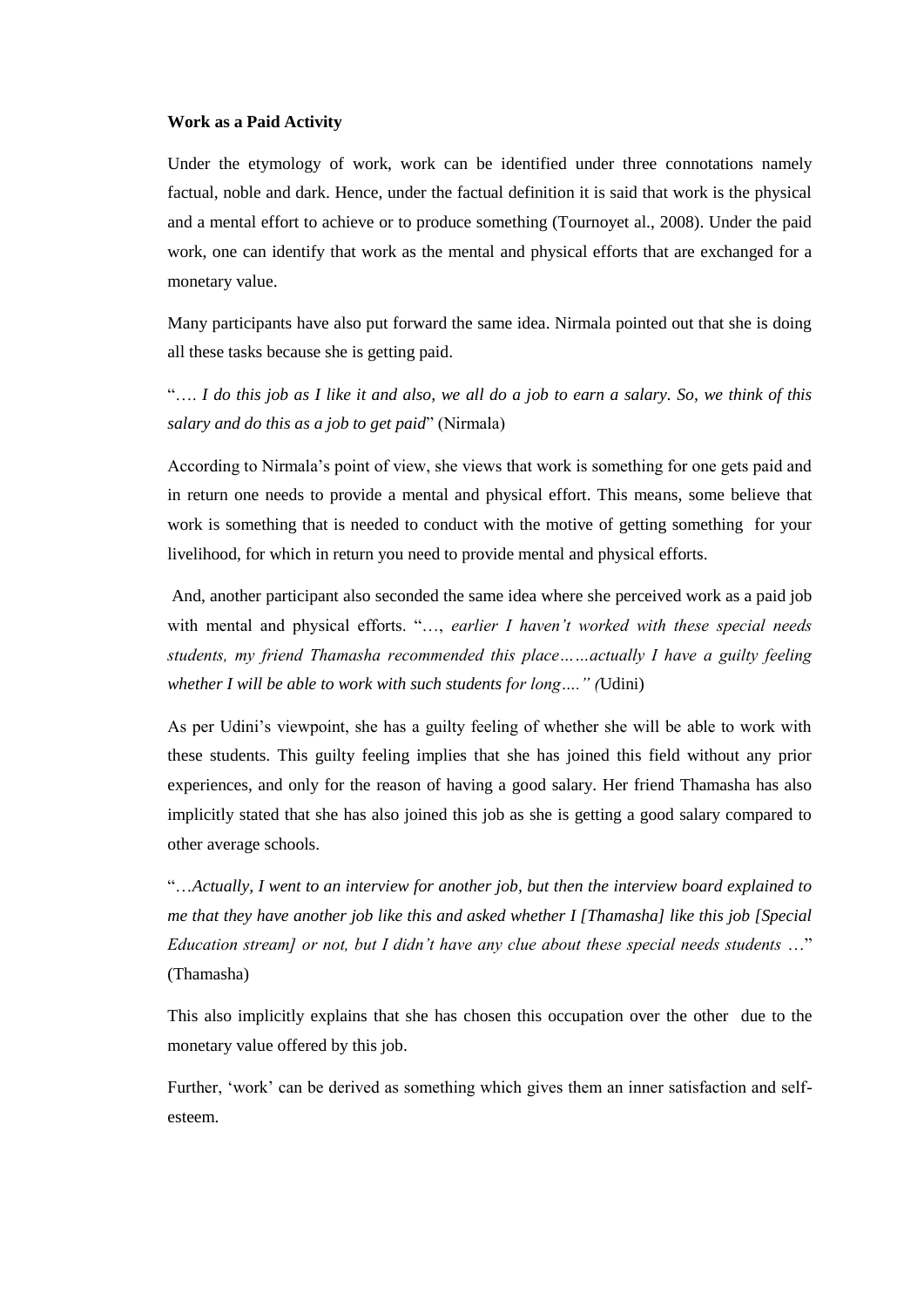"*There is no any special reason for this job, and even when I joined this field I had a small wage, it is really small, you people can't even imagine how small it was, if I had thought about the salary, I would have rejected this job, actually I am enjoying this profession and I love this field*" (Rangini)

According to Rangini, she is satisfied with the job. And she is willing to work for the betterment of the students in special education. As per her, the paid work is something when you are engaged in a self-satisfied work. The same idea was supported by another participant where she pinpointed that she has joined this field voluntarily.

*"From the very beginning up to now, my target has been to serve these students with special needs, because these students are disregarded by the society., Hence, I wanted to work with such a group of students" (Prasadinika)* 

On the other hand, another participant put forward a different viewpoint.

"*Normally teachers are coming to the school around 8.30 a.m. and then we have an assembly. After the assembly we start the school right at 9.00 a.m. After 9.00 a.m., most of the time we are doing classroom activities, then we do outdoor activities*" (Heshani).

Here she pinpoints that she is getting paid for this job for conducting activities that have been scheduled and assigned as requested and demanded by the administrative staff. This implies that adhering to given rules and regulations of the organization is another aspect of paid work which is exchanged for a monetary value.As per the above ideas and interpretations forwarded by the participants, it can be viewed that the special educators interpret work as a job which has a monetary value and which is exchanged for one's mental and physical efforts as well as inner satisfaction, and this was also emphasized by few scholars that work as a job, is the most basic conception of work, which viewed work as means to an end with a focus on monetary, security and survival needs (Pillay et al., 2003). However, adhering to rules and regulations under paid work can also be identified in the research study.

#### **Work as an Unremunerative Activity**

Work can be derived as a purposeful activity done with an end mind. It is stated that work is not only about a paid activity, but work can also be considered as domestic and community services without a wage. Hence, the discussions about work now have a broader area in which it can be considered as domestic labour and community volunteering (Livingstone, 2005). This showcases that there should be some activities that are unpaid, but those activities can be exchanged for a monetary value. According to the observations, the researcher has identified aspects of work that need to be directly related with paid work even though it gets unpaid.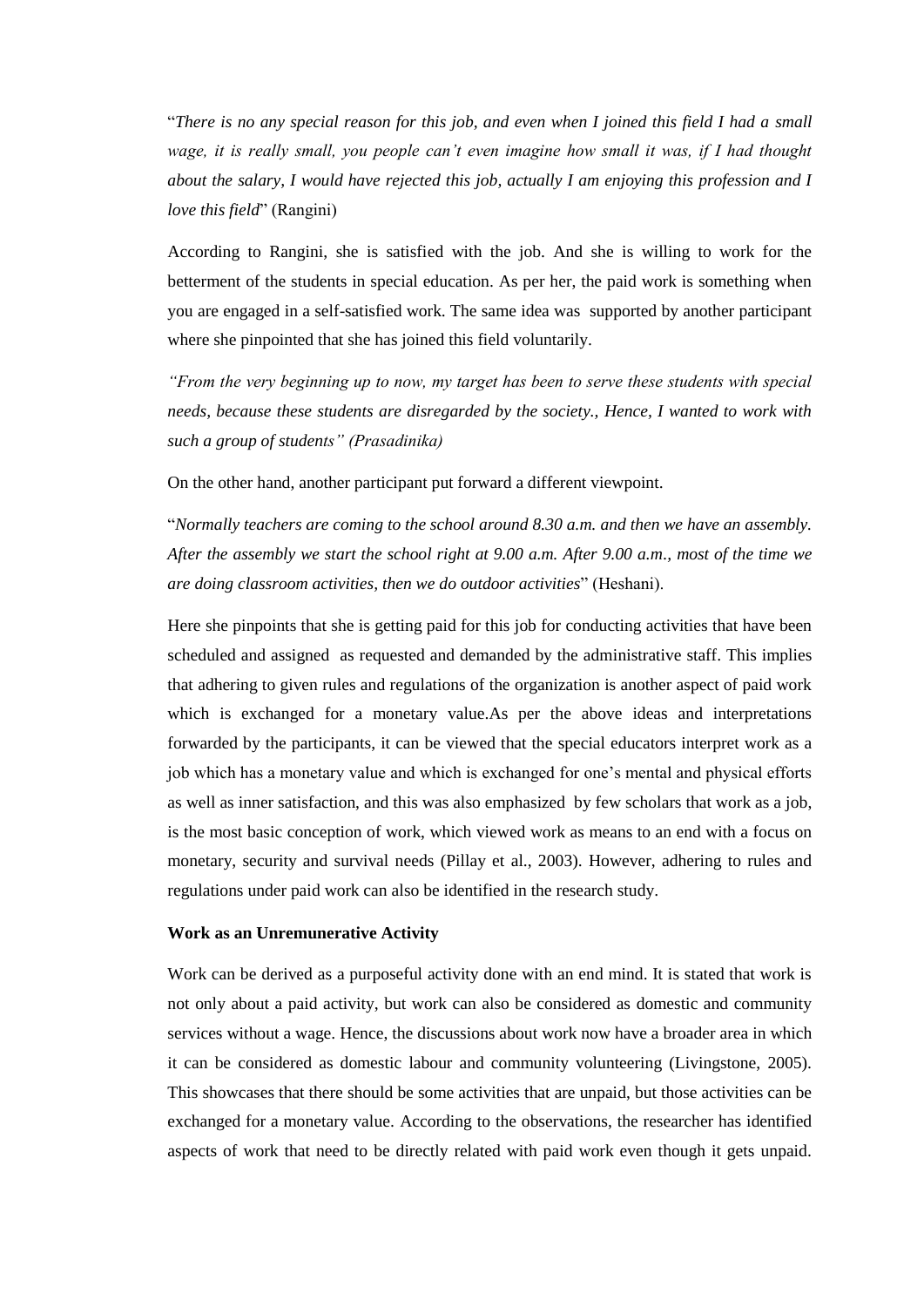And in order to describe further, the researcher has used separate sub themes such as work as a devoted activity and work as a recreational activity.

#### **Work as a Devoted Activity**

Committed or devoted work is an aspect of work in which include the activities with emotional attachment or involvement towards the organization, and also it refers to the feeling of obligation to continue employment (Steenbergen & Ellemers, 2009).

One research participant stated that she has been really devoted to the work of this Mithsevana institute and has enjoyed being with students with special needs. According to her explanation, she is one of the oldest teachers in the school and she has worked in Mithsevana school for around ten (10) years.

*"I am really happy to work here ,even parents keep trust on us ,on our work, that is why they [parents ]are sending their children here …….Actually, I want to build up the confidence of these students ,somehow I need to do that and I am doing that…..Also these students are being able to do their own work by themselves if we all are [parents and teachers ] teaching them from the very beginning .And sometimes I take students who can't write or do anything and am willing to teach them." (Theja)*

According Theja, it showcases that she is committed to the work, and she is never concerned about the workload that she has to undergo. In her explanation it showcases that she is willing to do that beyond the given work agendas in the school. In this, she explains that she can work with many students and she considers that as her own work.

## *"I'm really happy to do this job, this job is more like a part of my life, I attend to the school every day even if I get sick" (Theja)*

This also showcases that even if she gets sick she is devoted to her own work and she enjoys doing that. As per Theja, being devoted to work and doing as much as for the wellbeing of the students is an aspect of work. This implies that Theja is willing to attend the school each and every day and teach students. And it can be stated that Theja can be paid for her continuous attendance as an incentive for her. But she does not get paid for her continuous attendance. During the informal discussions had with these special educators, the researcher identified that teachers only get a monthly salary and they do not get paid for any other activities. Hence, according to Theja, her **continuous attendance is an effort for committed work** which should be paid and rewarded.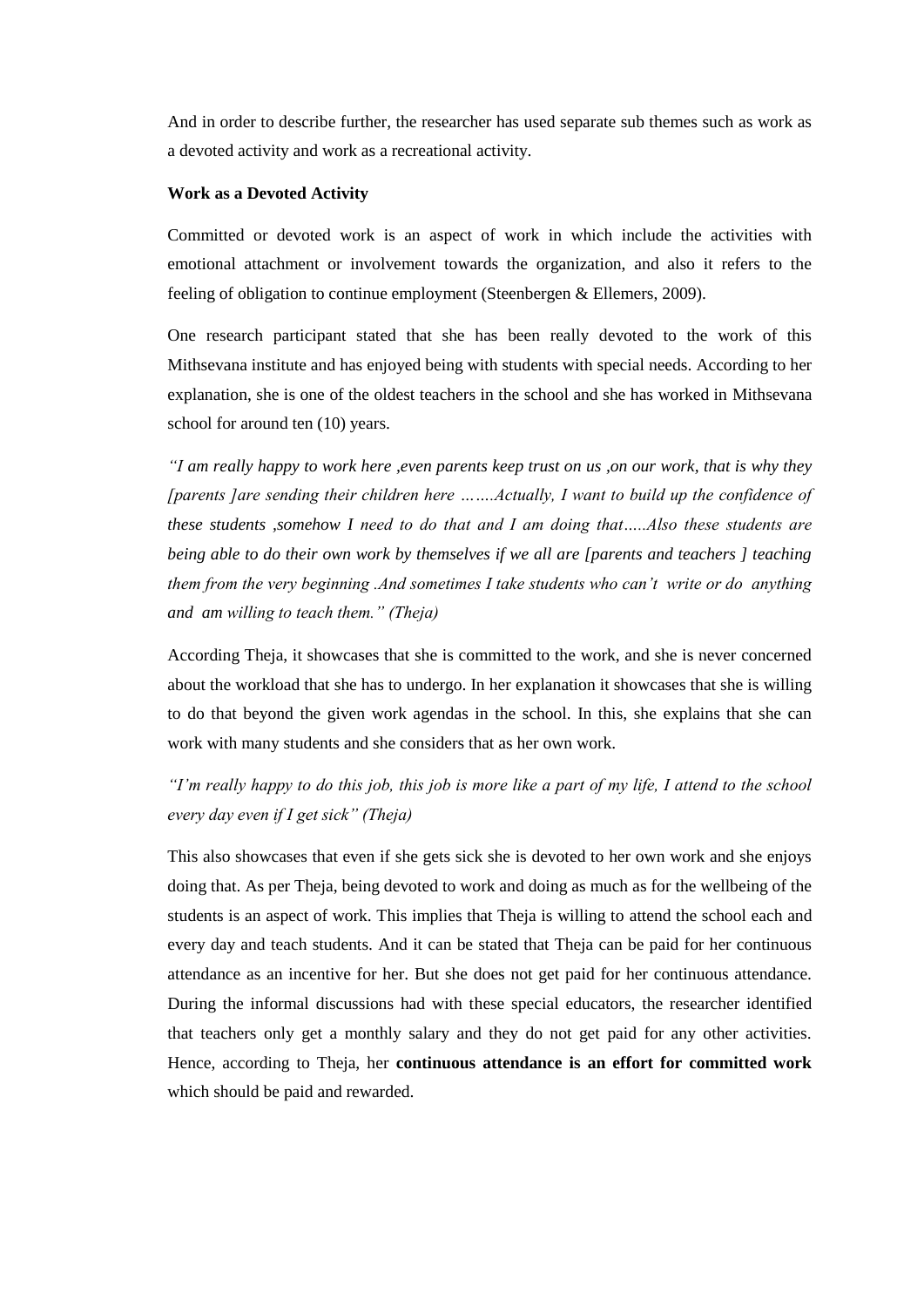Prasadinika, another research participant in the primary section, also stated that she is enjoying this profession. And she is also willing to do anything for the betterment of these students with special needs.

*". I stay here until 4.30 pm every day, and in that time, I write all today's activities, schedule tomorrow's agendas…and sometimes if I won't be able to finish the set work, I will take them home and do." (Prasadinika)*

As per the above discussion, it is clear that Prasadinika is engaged in committed work; work beyond the set norms. As per the above quotation, it implies that she continuously works until 4.30 pm completing all the set agendas, and also it shows that sometimes she takes some of her work to home as well. Hence, it can be stated that she is **works until late, takes work agendas home and willingly fulfils** other responsibilities, and this can be viewed as the work that is directly related to paid work although it is not.

Another research participant shared the same idea about the committed work.

*"…. we are always with these children, we are always keeping our eye on their work, we sing songs for them to listen, we have storytelling sessions, children [students with special needs] can't understand anything but still we never think that they can't do. we never assume that they can't do anything, we always believe that they are listening to us …." (Rangini)*

This also shows that Rangini never gives up on her students, she is **courageous** to teach them no matter they listen or not. Being courageous on her activities and her willingness to never give up on students can also be considered as an unremunerated activity.

When considering the above ideas put forward by research participants, it can be explained the concept of devoted work that includes the activities which are directly related to paid work even though they are not paid.

#### **Work as a Recreational Activity**

Another sub theme that is identified under unremunerated work is that work as a recreational activity or as a leisure activity. According to the Merriam Webster dictionary, leisure means the freedom provided by the cessation of activities or the time free from work or duties. Today's scholars have stated that leisure is something which is freely chosen or it is the collection of activities associated with sense of enjoyment, or it can be the activities which are beyond the time where they are remunerated and obligated to conduct as an activity (Lewis, 2003). Hence, according to views of the research participants, they perceive leisure as an aspect of work under unremunerated work.

*". I even take my work home and do." [with an adoring expression] (Vishaka)*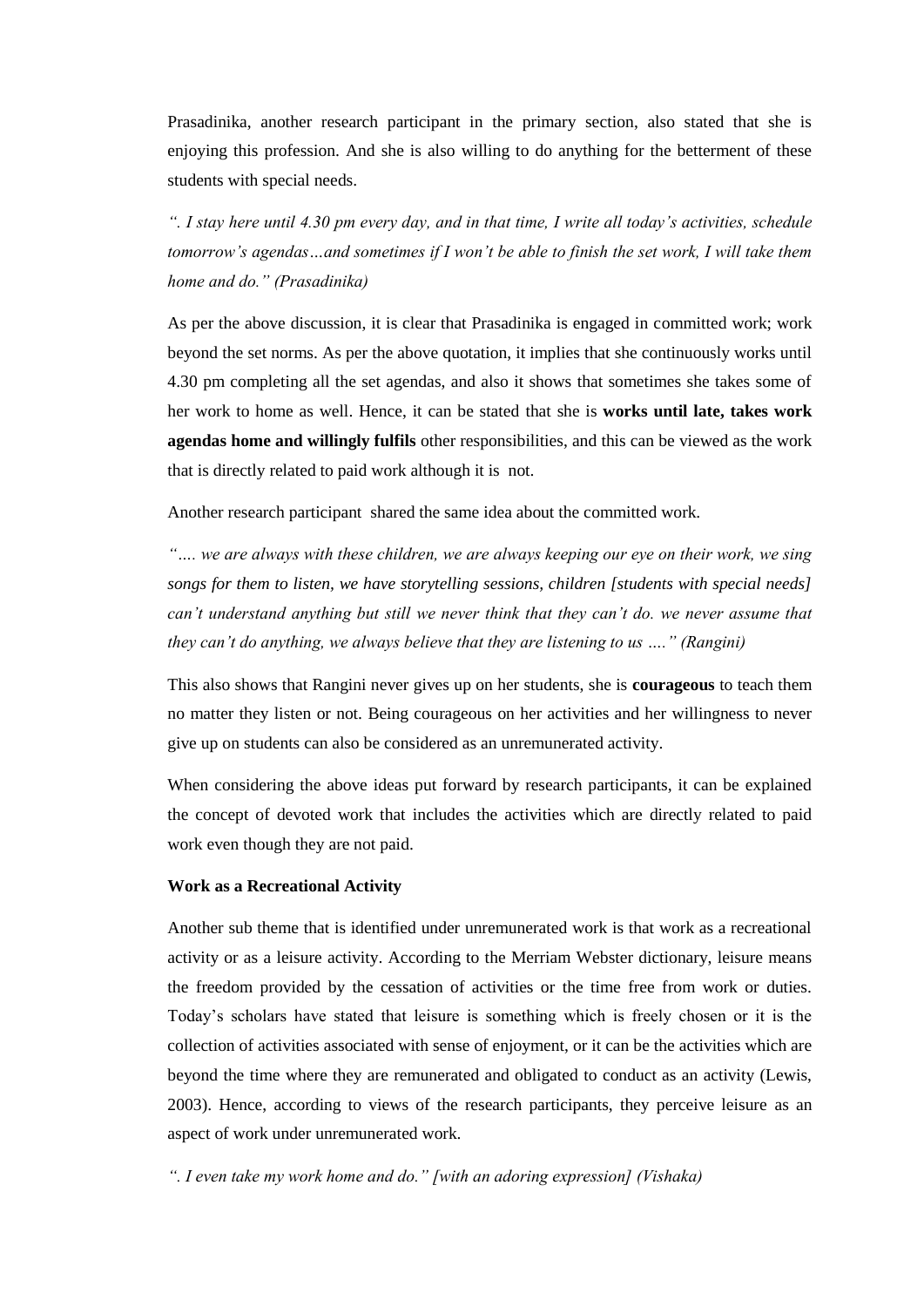Vishaka stated that she takes the work agendas home. According to her explanation, she takes many of her work agendas home and finishes them at her home. Hence, it can be considered that the activities which are associated with a sense of enjoyment as leisure. Therefore, as this teacher enjoys taking the work agendas home, it can be considered as an aspect of work under leisure.

*". No, I don't carry my work home.as a married person when I go back home, I have to be concerned about home chores, so most of the time I use to finish my work in the school itself, I don't take that home." (Nirmala)*

Nirmala's viewpoint is completely different from Vishaka' viewpoint. Vishaka implied that leisure is not something that suggests engaging in work agendas all the time. According to her, leisure is the activities which are done through engaging with the family members.

Further, Vishaka stated that,

*"There are parents who are staying in the school on behalf of their students, and most of the time parents waste their time while just waiting without any work…so I'm willingly conducting sewing and cookery programmes for them when I'm free" (Vishaka)*

This showcases that she is willing to conduct cookery and sewing programmes on behalf of these students' parents. According to her explanation, in order to improve the mental conditions of these parents, she is willing to participate in these activities without any payment in return. As per the researcher's observation, she is engaged in this activity for her own satisfaction and happiness. And these can be considered as the activities which have a sense of enjoyment. Hence, the **satisfaction and happiness** can also consider as another aspect of work under leisure.

*"Yes, every day they[parents] use to come and talk to us, if they have a personal problem, they use to talk with us, and normally, we use to talk during the lunch time, because at 12.30pm their [special needs children] buses arrive to pick them up and during this time we use to communicate with parents about their homework" …(Heshani)*

The parents assist their children with special needs during the lunch hour and during this time, special educators have their break. However, the special educators use their leisure time to communicate with parents about students' progress, following day work schedules and homework that need to be completed by the students. These activities can be considered as the activities which are beyond remunerated and obligated to conduct. Hence**, communicating with parents** can be identified as another aspect of work under recreational activity.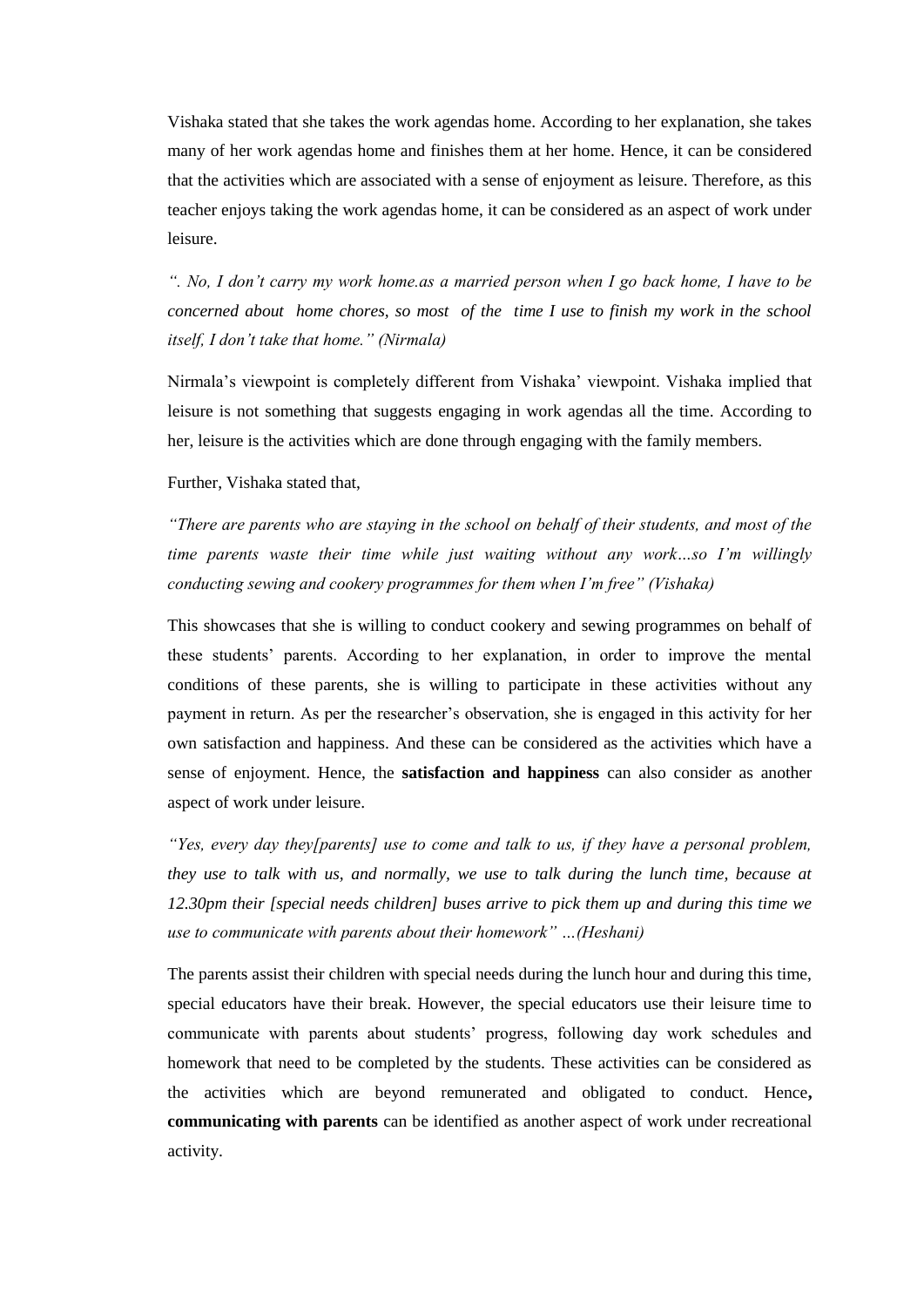#### **Work as a Comforting Activity**

Work can be identified as a comforting activity which highlights love and care. Scholars have also put forward the idea that taking care of students with love and attention as a main aspect of work (Mackenzie, 2012). According England (2005), providing an emotional support or treating or rewarding someone are some aspects under love and care. In this study also it shows that being friendly with students, giving advices to students and being strict with them are some aspects of work under love and care.

*"I participate in many activities with these students …. even if we go to the dancing class we are with students, and I make them friendly with me, I go with them to have a walk or I let them play something ……" (Udini)*

According to Udini's viewpoint, she also accepts that love and caring is a crucial work that they need to do as a special educator. According to her profile, even though she is new to the special education field, she also believes that they should care for the students and give them the maximum attention as much as they can. And she also pinpointed that being **friendly and giving attention** to these students are considered as an aspect of work under love and care. According to scholars, giving an emotional support is more like being friendly and giving attention to these students.

*"This child [any special need student], can be beaten up by someone in future, and live somewhere, can be helpless and can become a child that no one accepts, so I want to teach them everything and care for these students, I love them, I love each and every student" (Sayani)*

Sayani, has about five years' experience in the special education stream. And as per her explanation, she is a mother of a differently abled child. Hence, she pinpointed the fact that to make a future of a special need child successful, everyone must willingly give required love and care. And as per her explanation, love should be given through advices where she pinpointed the idea that if these students are given enough advices, then only these students are able to face the world successfully. Hence, as per her view, by **giving proper advices**  they can make their future a success.

But Vinoka implied a different idea about love and care.

*"Some students are inside the drainage lines, we carry them to the class with our hands and we teach them while closing the doors of the class" (Vinoka)* 

Another participant, who has around nine years of experience is also one of the oldest teachers in the Mithsevana special education institution. As per her explanation, caring can be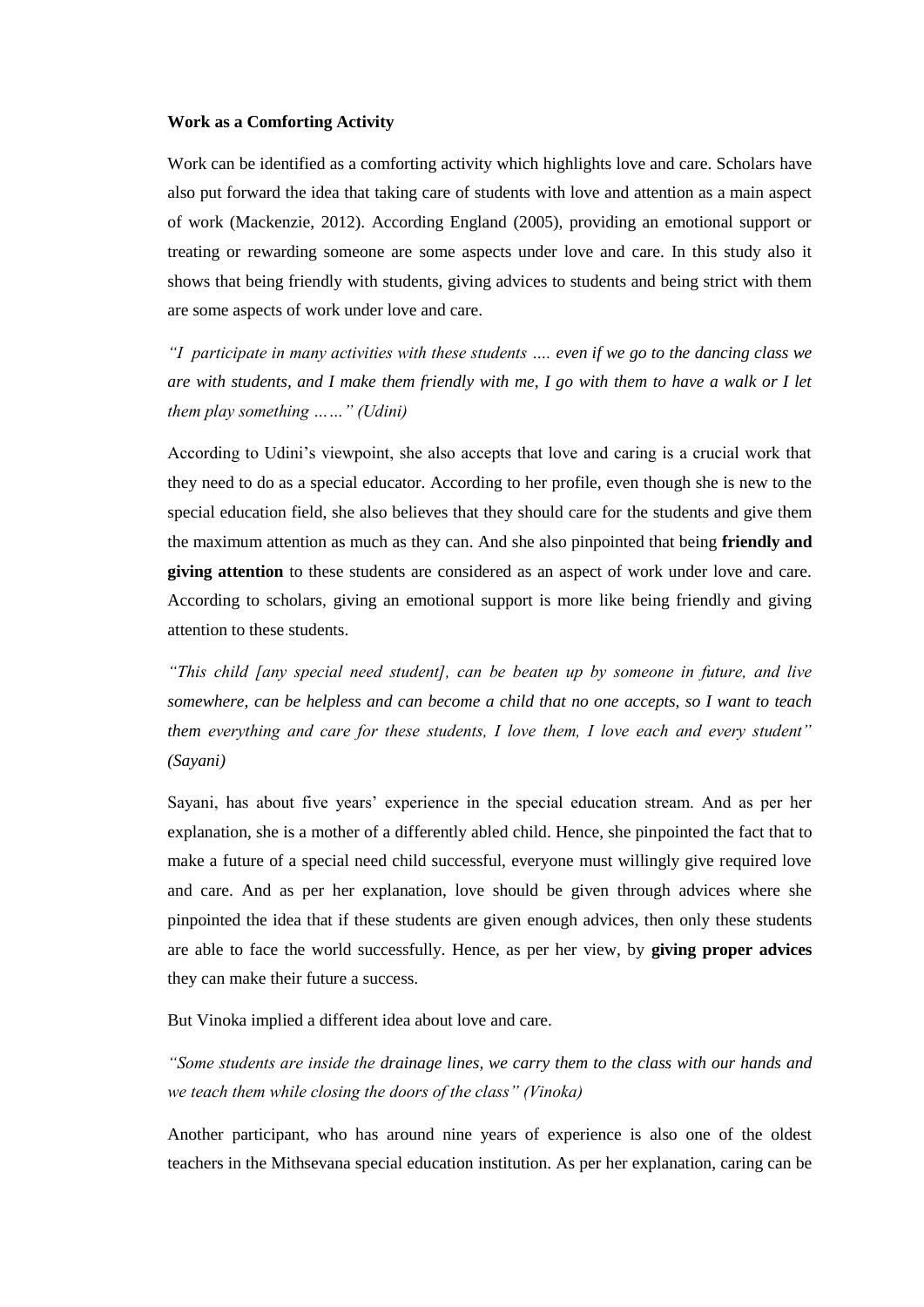taken in any forms, and it is not always about talking to students kindly and lovingly. On some instances, caring can be expressed through harsh words, but it is also for their betterment. The above quote implies that she has become bit harsh with the students in order to carry these students from the drainage lines to the classroom. But those harsh words imply a hidden story about the love and care that they have given to these students with special needs. Hence, it is clear that **being strict** can be considered as another aspect of work under love and care.

Hence, it can be perceived that the 'work' love and care is as being friendly with students, giving advices to students and being strict with them. Many empirical studies have showcased that students with special needs need to be provided with special love, attention and care (Murray & Greenberg, 2001).

#### **Work as a Goal Achievement Activity**

This implies that special educators view work as something to achieve a particular objective. It is stated that students with special needs report significantly fewer success and less competency levels when compared with other students (Beck & Garguilo, 1983). Hence, the special educators must take an extra effort to improve their academic progress and social skills. According to Erickson (2012), activities engaged to achieve a good status in the future can be identified as an aspect of work.

*"…Now, think of a situation where a student [special need student] is able to pick up a ball, that is also an achievement in our field. For an example, if those students are able to do something that we've asked we really feel happy about it" (Heshani)*

According to Heshani's viewpoint, there are no big achievements for these children. But no matter how minor the target is for these students, these special educators do necessary activities in order to help achieve that ultimate goal of the student. According to the above quotation, it is suggested that they have an inner happiness through these achievements. Heshani engages in activities to have an inner satisfaction. The inner satisfaction she is getting is the happiness she feels by the achievements of the students. Hence, from Heshani's point-of-view, any kind of activity that is done on behalf of one's own **inner satisfaction** can be considered as 'work' under the goal achievement definition.

*"…If that student is not good at learning anything, at least I want to make them able to write their name. So that makes me happy. And now around 90% students are able to write their names alone …" (Theja)*

This participant also has the same idea as Heshani, and they perceive this goal achievement as an aspect of work, as this is providing an inner satisfaction for the teachers.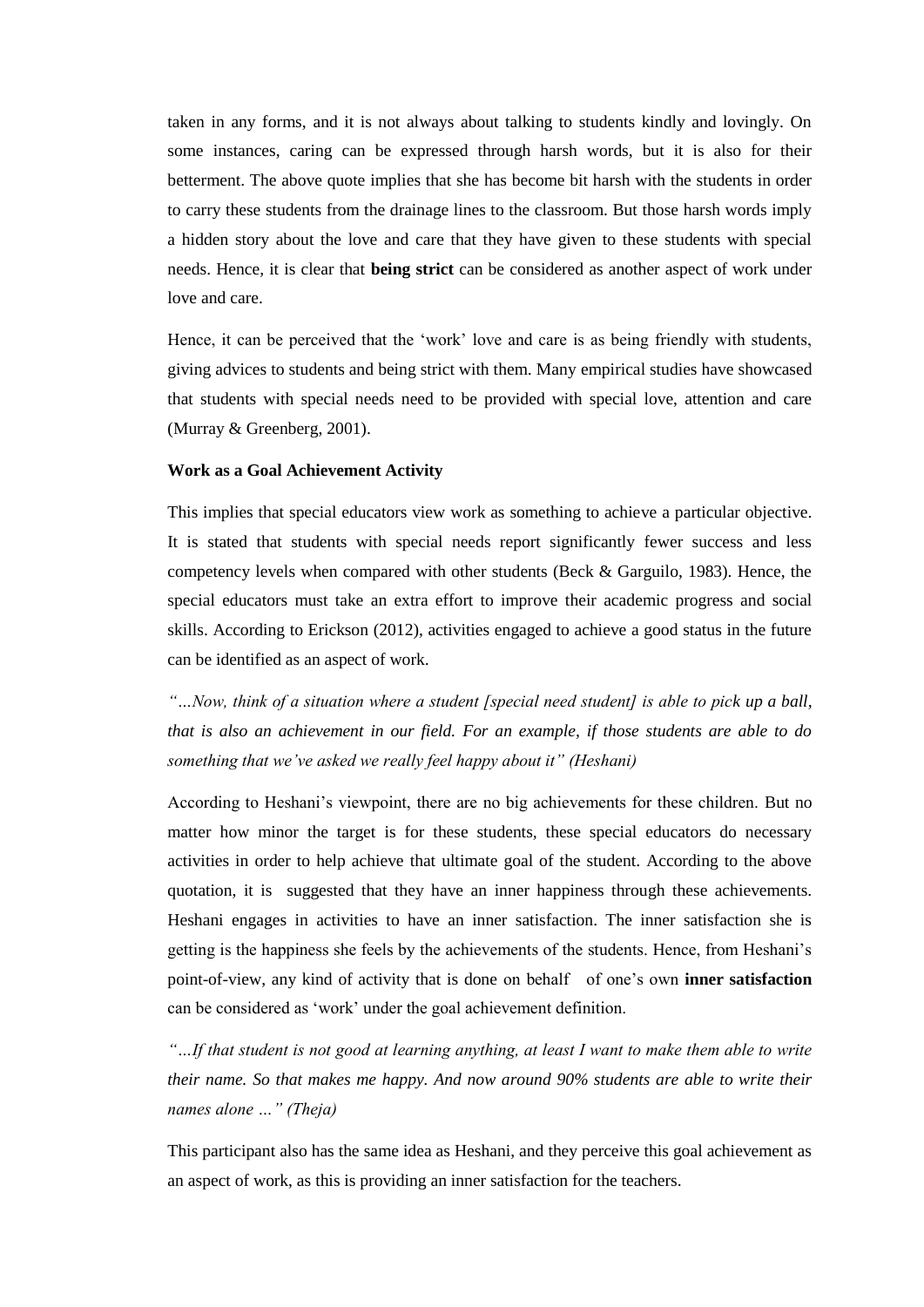Further, she also stated that,

*"…I am conducting exams for these children according to their knowledge levels, for example if it's the Sinhala language I want to make them able to write the name, address and the telephone number" (Theja)*

This implies that conducting exams for students in order to measure their progress levels can be identified as a goal achievement task. According to Theja's explanation, she needs to develop the confidence levels of these students and make them able to handle their lives by themselves without others. She explained the importance of teaching them how to write the address and the telephone number in an emergency situation. Hence, **conducting exams** can be viewed as another aspect of work under goal achievement as it improves the confidence levels of the students.

*"…. We are writing a progress report for students, it includes what we are concerning and how we are doing that, at the beginning they may not adhere to what we say, but after some time, they will start to adhere to what we say, likewise they will develop gradually …. they will start to write a letter, then they will be able to draw a line, if not at least they will be able to paste something alone …." (Nirmala)*

As per Nirmala's explanation, she has also given the same idea as Vishaka where they spend time on preparing and scheduling the work of the students in order to make them achieve academic goals. As stated above, they maintain progress reports for each student separately. The students have different targets based on their conditions. And the above quotation suggests that teachers are committed themselves to write and maintain the progress of these students, even though it is a challenging task. Hence, it is said that the **activities they conduct in scheduling and preparing the progress reports** are also be considered as another aspect of work under goal achievement.

Furthermore, when the author raised the question about the other special programmes that are conducted by the schools, their response was quite interesting.

*"…. Sometimes, we take them to watch films, there are some students who have never been to a film hall before, some parents don't like to take their students outside because the society will look at their children as retarded students, so in order to develop their social skills we take them to film halls." (Sayani)*

According to Sayani's explanation, they take these students in order to develop their social skills. Further, this showcases that from these special activities, the students are able to interact with the people in the society. This indicates that special educators take an extra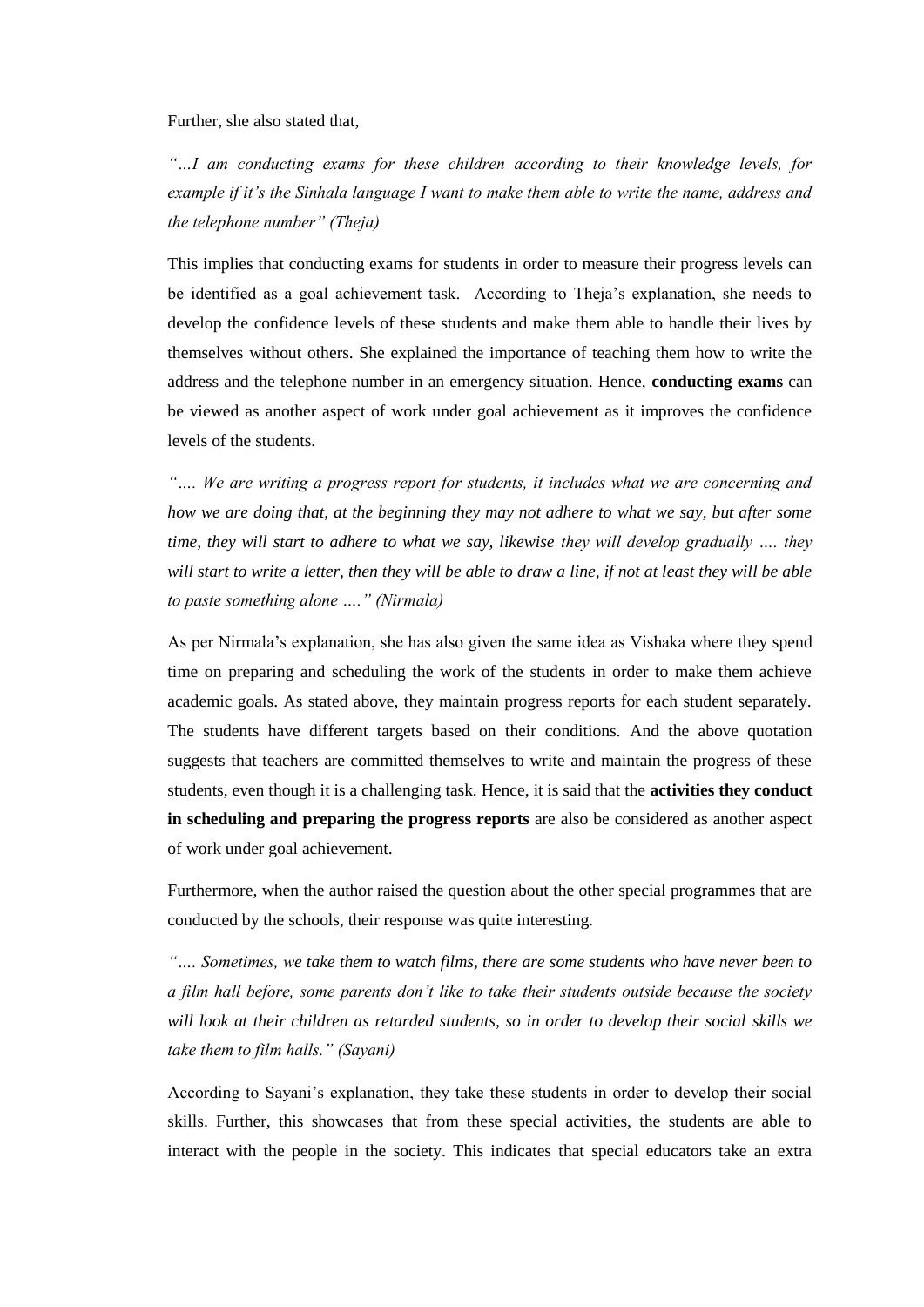effort in planning, organising and executing such activities with the intention of improving the mental and the social skills of the students.

*"…The main thing I want from these children is to build up their confidence, I don't want to make them another set of students who always think we can't do this and that…. if they want, they have to fight, you should be able to fight …likewise I want to build up the confidence in them." (Theja)*

According to Theja, she wants to build up the confidence in the students. And this implies that in order to achieve that objective these teachers givetheir maximum efforts and provide protection for these students. In order to build up that confidence, the students must first feel safe. So, **providing the feeling of safety** can be identified as another aspect of work under goal achievement definition.

As per the study, it was revealed that doing activities for inner satisfaction, scheduling different activities to measure progress levels of SEN, conducting exams, preparing syllabus, interacting with parents, taking extra efforts on planning, organising and executing special programs giving them the feeling of safety are aspects of work under goal achievement aspect.

#### **Work as an Inspirational Activity**

Work can be considered as an essential part of human life and it is a serious reflection on the vale?? as human activity. This theme showcases that motivation is also an aspect of 'work'. Gibbs (2015) pointed that having a supportive educational environment encourages the learning levels of students with special needs.

*"We don't keep them whole day in the classes, we do outdoor activities with them like yoga, cookery, sand play, water play …" (Rangini)*

As per Rangini, she thinks that giving the understanding of both inside and the outside environment makes the students motivate to concentrate on the activities of the school. As per her view, motivation is an important aspect of work, and in order to motivate and concentrate these students, they must be engaged in **different outdoor activities such as yoga, cookery, sand play and water play**. It showcases the importance of engaging these students in outdoor activities (Entertainments, 2018).

*"Sometimes, I become harsh to them, but I'm not always being harsh to them…I talk with them kindly or else I give them a big right mark with a star and ask others to clap for the good student" (Theja)*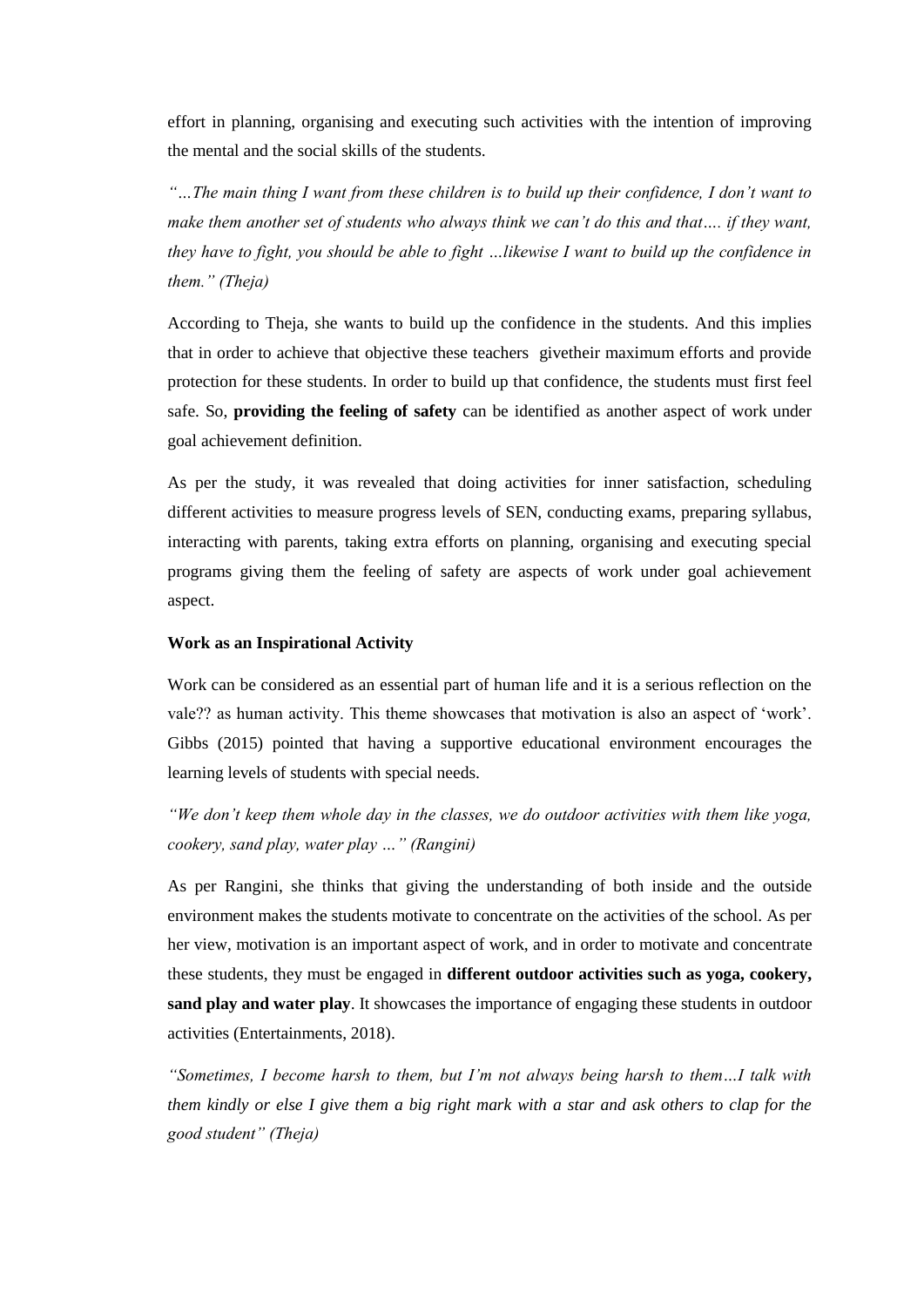Theja explained that special needs students are difficult to control and manage. Hence, in order to make them concentrate, she states that **being authoritative and strict** is a must.

*"If they don't listen to me, I talk with them kindly, or else I show and appreciate the work of others and ask other students also to do like that…" (Nirmala)*

Nirmala pointed that appreciating a student in front of others is an aspect of work under motivation. In addition to that, she points out that kindness is also an aspect of work under motivation. Being kind to the students and care for them motivate them. Hence, Nirmala says that **appreciation and kindness** are work perceived by them under the motivation definition.

*"Most of the time I display the creative work done by students, and I want to make the environment a pleasant and an attractive place for them to learn" (Vishaka)*

According to Vishaka's idea, she makes an extra effort to make the school a pleasant environment for them. And they organise various kinds of activities to make them motivated. As Vishaka is the art teacher in the school, she always decorates the surroundings of the entire school to make the school a pleasant environment. Also, in informal discussions with her she stated that she uses mainly bright colours for these decorations in order to stimulate their mind. Hence, Vishaka pinpoints that the activities used to **maintain a pleasant environmen**t is an aspect of work under the motivation definition.

*"…Most of the decorations are done by us, not like other average schools, we have vacation only for one week time, students have the vacation for one whole month. And during that vacation period we prepare and make these decorations" (Tamasha)*

Thamasha has given the same idea as Vishaka . As Thamasha is a classroom teacher, she also takes many efforts to make the classroom a pleasant environment in order to motivate these students.

*"This teacher [Sayani] gives toffees and chocolates [both Vinoka and Sayani are smiling] and tell these students if they do this task they will be provided with these toffees and chocolates. And that motivates children to do work" (Vinoka)*

According to her explanation, Vinoka?? pinpoints providing **that material benefits** for the students also motivates them to concentrate on their activities. Hence, providing material benefits can also be considered as another aspect of work under the inspirational definition.

*"Normally, these students are lazy by nature when compared with other students, so my method is that I tell them that next activity is something that these students like to do, but before that we have to do this" (Prasadinika)*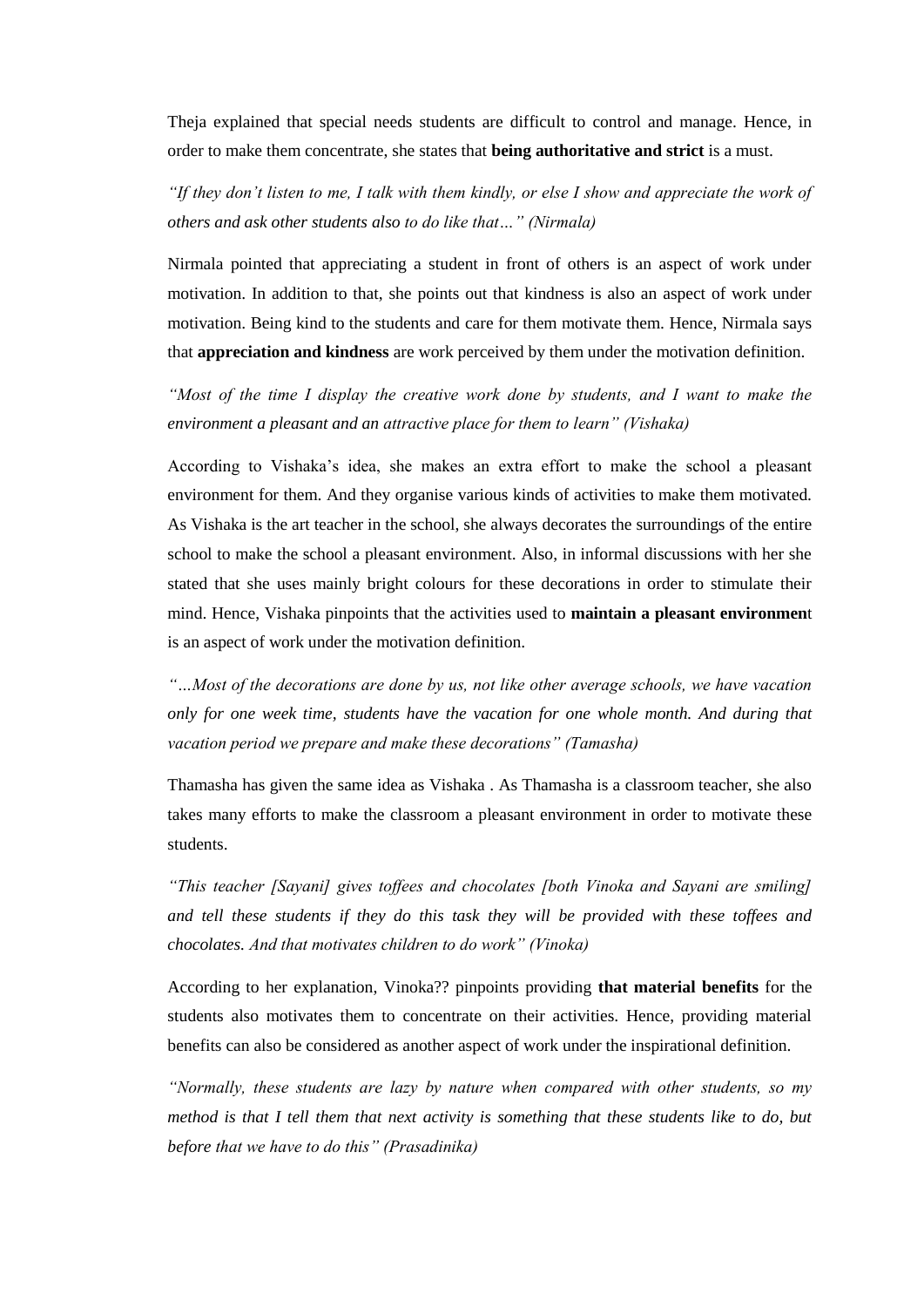According to Prasadinka, letting these students know what they like motivates these students. In order to motivate these students to do a particular target, as a benefit of achieving such targets they are given the freedom to do what they like to do. Hence, providing **freedom** for students on what they like to do is also considered as another aspect of work under motivation.

This theme showcases that they perceive motivation is also as 'work'. One scholar stated that having a supportive educational environment encourages the learning levels of students with special needs (Lavian, 2015). Engaging students in outdoor activities such as yoga, cookery, sand play, being strict and kind, maintaining a pleasant environment through decorated classrooms, appreciating the activities of the students, maintaining an inter relationship with parents, providing material benefits such as gifts and giving them the freedom can be considered as different aspects of work under inspirational activity.

#### **Work as a Meaningful Activity**

According to this theme, it is identified that helping the needy that is ignored and cornered by the society, offering something to someone with a pure intention, being socially responsible, being honest and truthful can be identified as aspects of work under the meaningful definition. Many scholars have also stated that being socially responsible, personal engagement in the work, self-efficacy, creating positive effects to others and being spiritual can be considered as work as a meaningful activity (Rosso et al., 2010).

*"…. In our religion it says always give a hand to the people who are being neglected by the society, hence these students are also being ignored and cornered by the society. So that is why I have selected this field" (Prasadinika)*

Prasadinika is a catholic. And according to her religious backgrounds, she sees work as something that gives a helping hand for a needy. And according to her explanation, she observes that any act that is done in order to help a person who is ignored and cornered by the society is perceived as a 'good work'. And she points out that this profession is something similar to those kinds of acts in which you help differently abled students who are cornered by the society. Hence, **helping a needy person** is an aspect of work under the meaningful definition of work.

*"…when I was pregnant, my water bag just broke, and my baby was delivered only after two days, according to doctors if a baby stays for two days without a water bag inside the womb, it will definitely become a special need child. But I believed that the reason why my child was saved without any harm was due to this field I am in …." (Vinoka)"*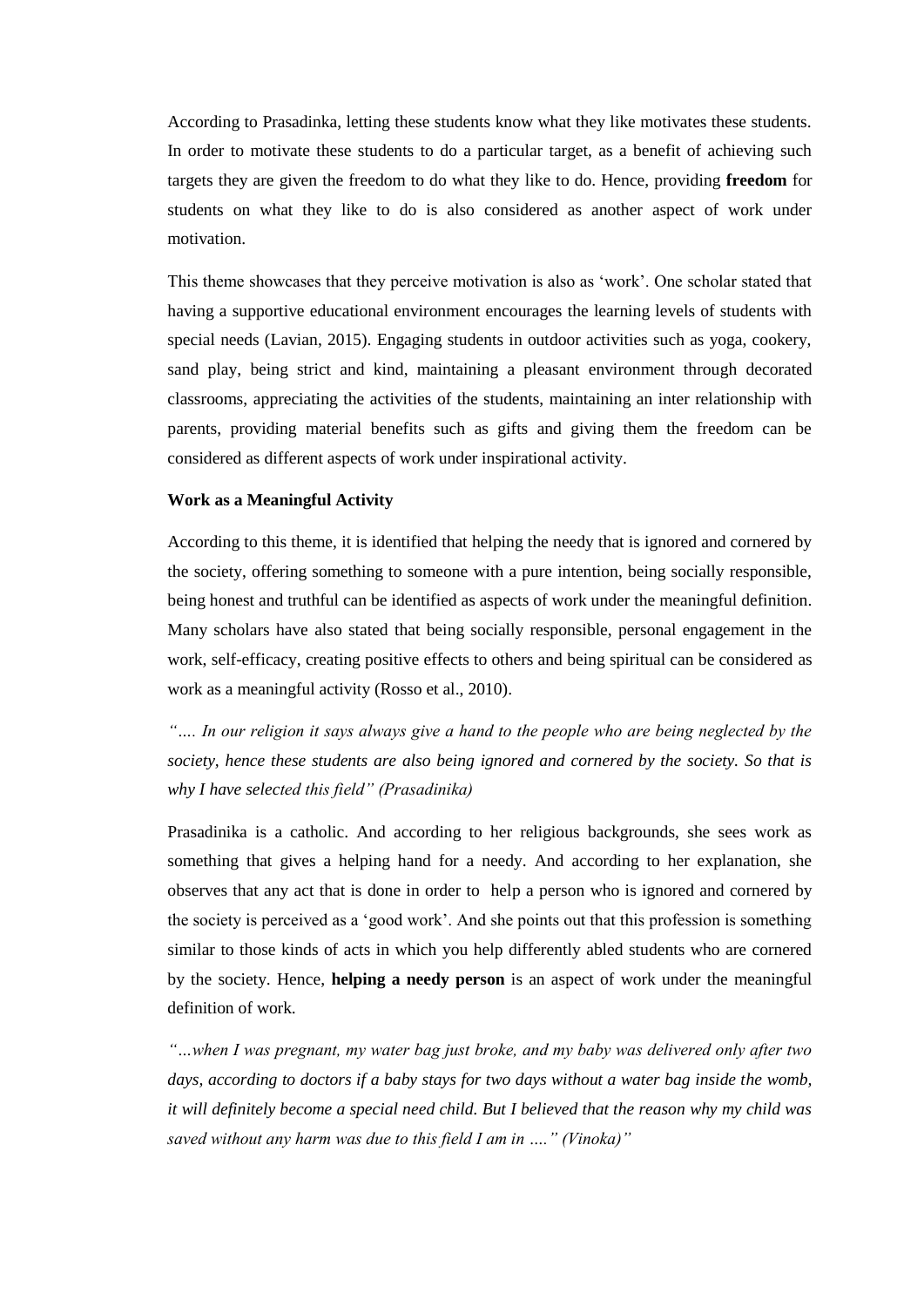According to Vinoka's religious viewpoint, she believes in good virtues. If one does something good to someone, it will come back in an unaccepted way. That is the concept of giving and receiving. Hence, as per her explanation she believes that this job is with lots of good virtues, and it is more similar to giving something with a pure intention which is why she believes that she was able to save her child without any harm from that tragedy. Hence, she believes that in the concept of '**giving' and 'receiving'**, giving something with a pure mindset is an aspect work under the meaningful definition of work. According to scholars, the idea of 'giving' and 'receiving' as an act of karma. The Jews have believed the people who were born as slaves and worked under the guidance of aristocrats have done lots of sins in their past births which forwarded the idea of noble aspect in etymology of work (Braude, 1963).

## *"…Actually, I view it is as an act of a providing a service to the society, but not always as a job." (Sayani).*

According to Sayani's idea, she thinks this special education is a field which provides a better service to the society with a humanitarian purpose. This shows that Sayani's view is being **socially responsible** as an aspect of work under this definition of work. And this is more like working as a social worker in the society. Scholars have derived that social worker is a distinct occupational group with certain rights and duties dealing with a goal of humanitarian purpose (Lawrence, 2016).

#### Whereas Vishaka put forward,

*"…I personally like to become a teacher and after my diploma, I was interested in this field and I love to work with these children and also I believe this is a profession that is good for the next birth as well…" (Vishaka)* 

And as per the idea given by Vishaka, she explains that she has selected this field because she enjoys this field, and even she has stated that she has rejected other jobs as she enjoys this field of special needs. She also believes the idea of 'giving' and 'receiving' as same as Vinoka. Hence, **self-satisfaction** can be seen as an aspect of work under the meaningful definition.

#### **Work as an Unpleasant Activity**

Scholars have stated that special education stream is a quite challenging task (Beck  $\&$ Gargiulo, 1983). It is explained that special educators consider 'work' as something hard, unpleasant, not freely chosen, drudgery and difficult. This is more like the notion of dirty work (E. Ashforth et al., 2007).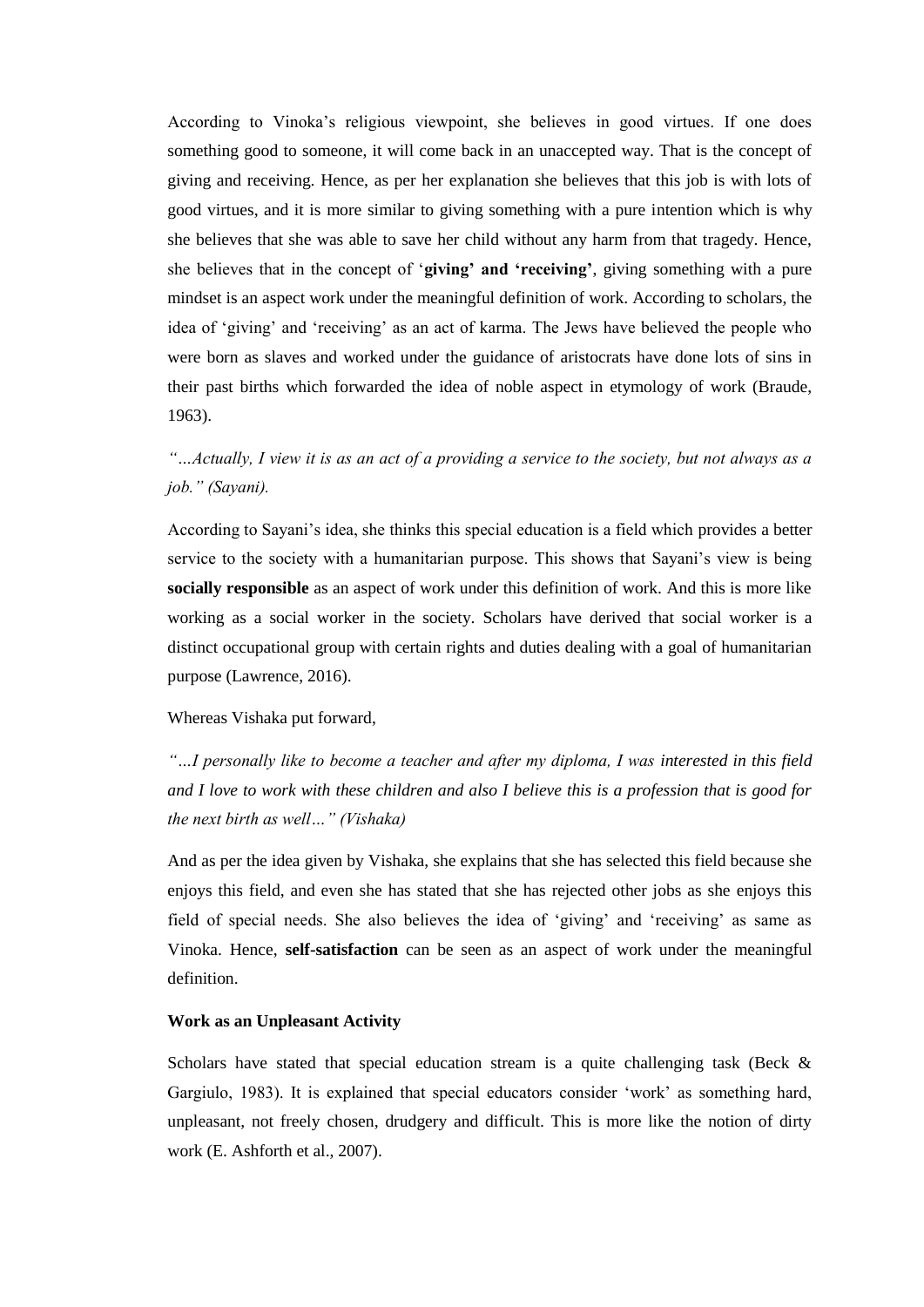This theme has identified that there are some different aspects of work under unpleasant activity. The activities that make teachers dissatisfied, activities which impede the mental and physical conditions and hard work which is tainted by the society can be identified as aspects of work under the social definition of work. Moreover, scholars have stated that teachers conduct many activities with many mental tolls of challenges (O'Connor, 2008).

Hence, by identifying the above seven themes, the researcher has ultimately conceptualized work as perceived by different special educators.

*"…Actually, many people don't like to do this job……many young people are reluctant to join this field because they have a believe that they will also have babies like this [ with physical and mental disorders] …" (Vinoka)*

As stated above, dirty work is defined as something that harms the society physically, socially or morally (Ashforth et al., 2007). Hence, according to Vinoka's view point, it can be identified that this is a profession that young women are reluctant to join in due to the norms and believes in the society. Vinoka implies this profession as a **hard work which is tainted by the society.**

*"…Sometimes, I am really fed up with this job …I feel like to stop this job now [feeling exhausted] …. sometimes they scream and that makes me so uncomfortable and fed up…and now I can't hear from one ear." (Nirmala)*

According to Nirmala's explanation, she sometimes views this is as a stressful job, and now even her health conditions have deteriorated due to that. Other than that, she says she does not have any reason to remain in this job as this is a job that costs her physical and mental conditions. Hence, it can be identified that she views this job as a work which leads to **impede physical and mental wellbeing.** 

*"…Actually, there are lots of challenges I have faced in this field…. I have stayed with autism children, hyper active students …so most of the times they sleep inside the drainage lines, so we need to carry them inside to the class …many students have beaten us, some of them have even chewed us." (Sayani)*

As per Sayani's explanation, she also gives the same idea as Nirmala. It is stated that they have to undergo many challenging situations in this field. On the aspect of work as something unpleasant, Sayani forwards her idea that they have to undergo many physical harassments and mental harassments when conducting activities. It can be identified that Sayani also explains such activities impede **physical and mental conditions and it** can be identified as an aspect of work under the unpleasant activity.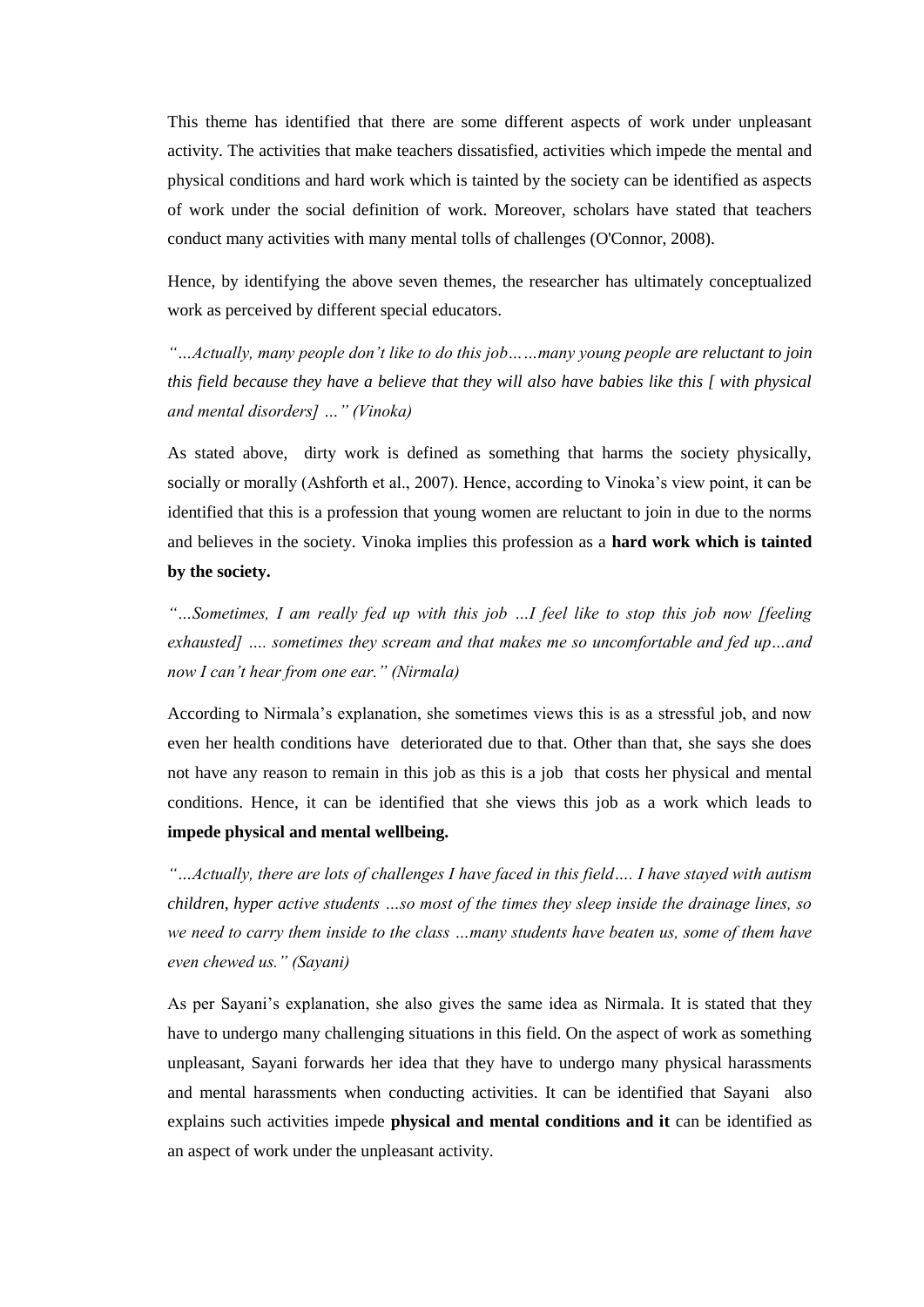*"I have worked with many special needs students, some of them are difficult to handle, I have met students with depression, they are really difficult to control…, on some instances some students have expressed their feelings for me which has become a huge burden for me sometimes." (Vishaka)*

According to Vishaka, she has put forward the idea that the **personal dissatisfaction** can be identified as an aspect of work under unpleasant activity.

This theme has identified that there are some different aspects of work under unpleasant activity. They are the activities which impede the mental and physical conditions and taint the hard work and they can be identified as aspects of work under the social definition of work.

Hence, by identifying the above seven themes, the researcher has ultimately conceptualised work, as perceived by special educators,

"*as the spine which structured the way they live through monetary terms, how they make contact with social reality through comforting and inspiring others with no boundaries in space or time, the way they believe as noble, as meaningful but with a sub-domain of unpleasant and the way they achieve personal fulfilment and satisfaction."*

The figure 2 showcases the thematic map that has been developed by the researcher to achieve the first objective of the research study which is to explore how special educators perceive their work.

*.*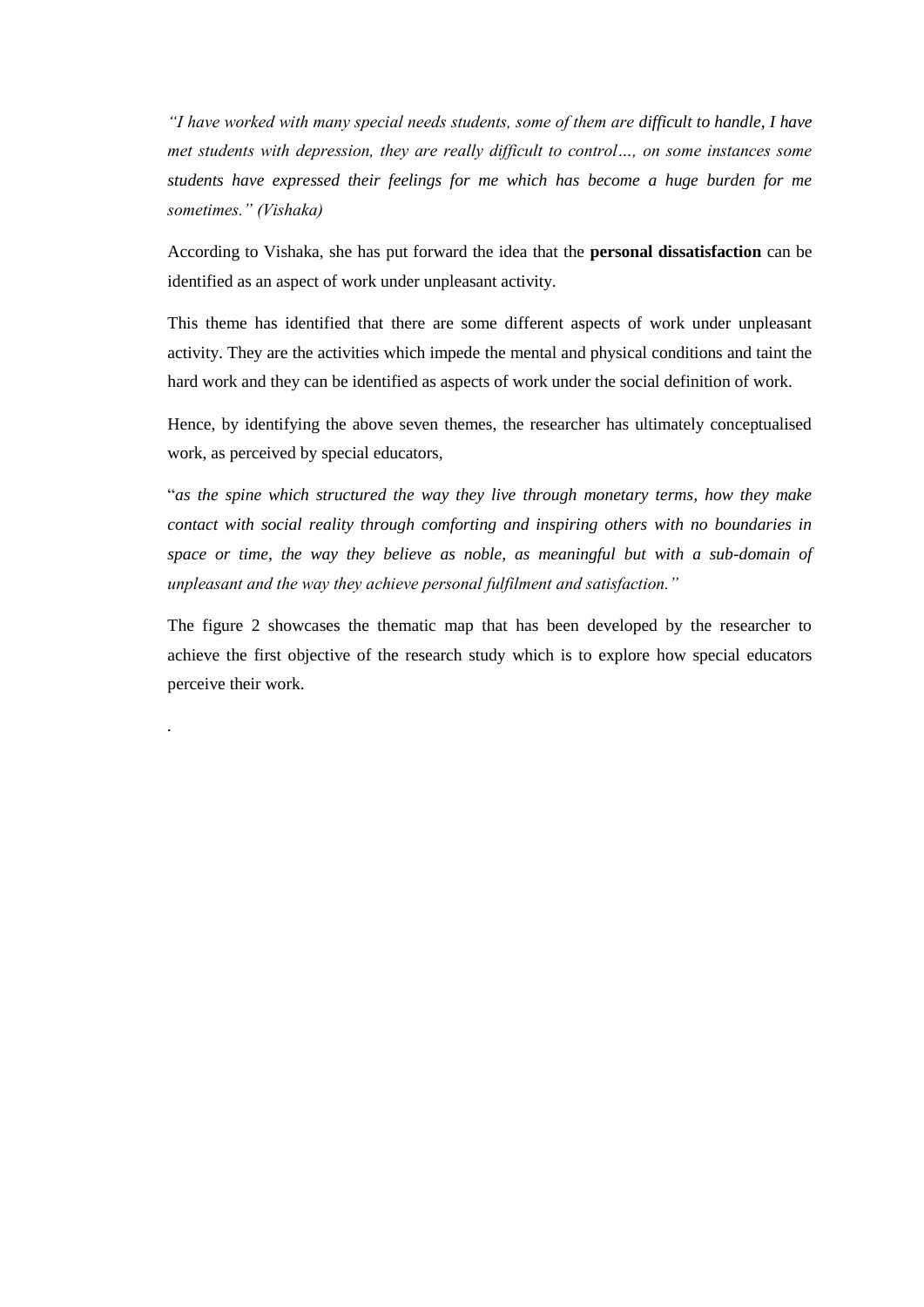

*Figure 2.: Thematic Map to Explore How Special Educators Perceive Work*

**Source : Author Compilation**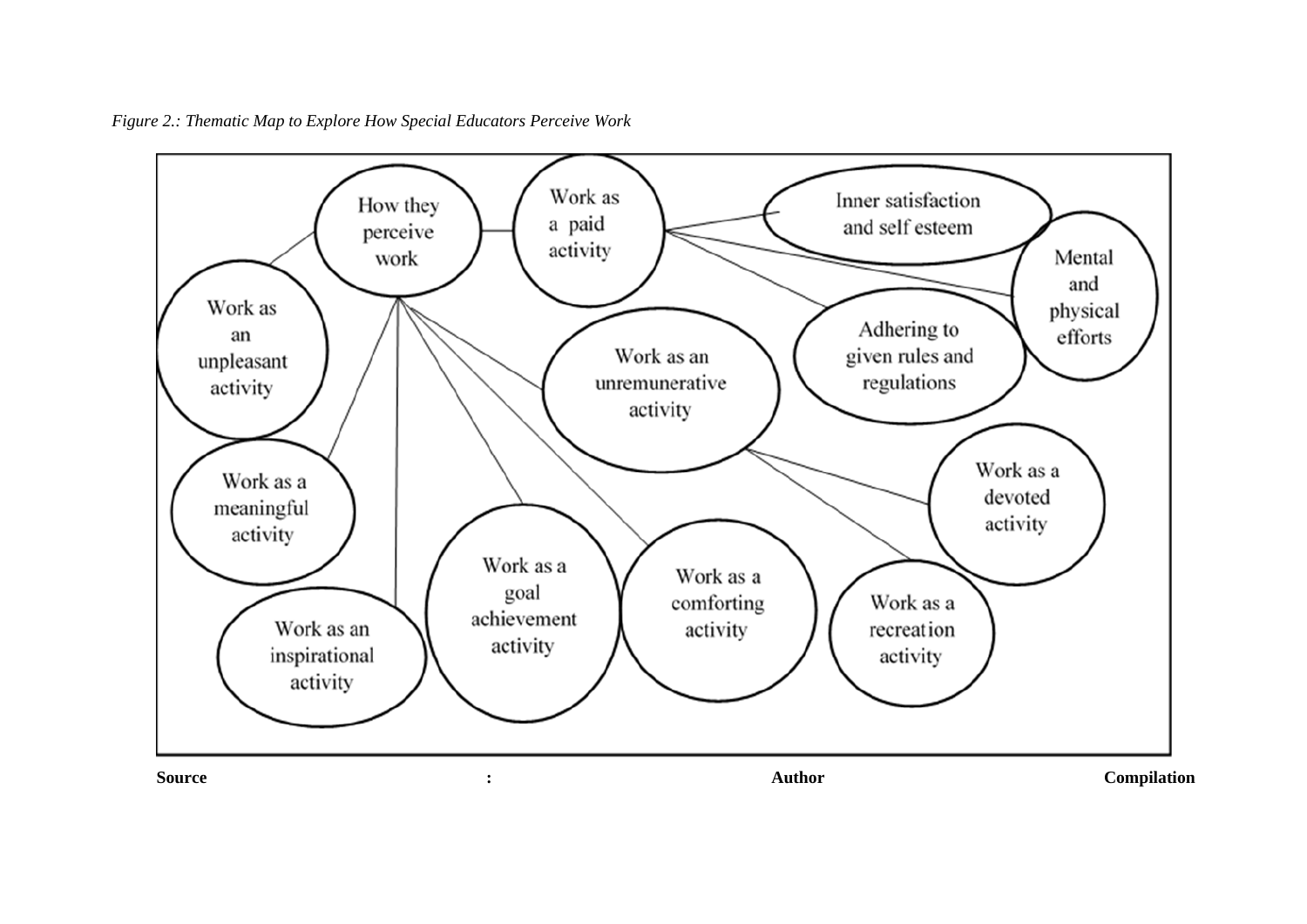#### **Performance of Emotional Labour**

According to Hoshchild (1993), emotional labour is inducing or suppressing feelings in order to sustain the outward expression that produces the proper state of mind. In other words, it refers to the management of emotions done for a particular wage.

#### **Emotional Labour -Deep Acting**

It is stated that deep acting is something that modifies the inner feelings to match the expressions (Grandey, 2003). Further, it is specified that deep acting is something they?? internalise within them (Hoschild, 1983). Described below are the positive emotions related to deep acting

## **Care and attention**

Many scholars have stated that 'care' to work can be the main reason for wanting to work in special education stream. They have identified it as one of the main reasons for educators to join this field (Mackenzie, 2012).

*". There is a student called Anil who no one can control, that is because his parents are really harsh to him as he is a special need child, his mother beats him, scolds him …so he is too aggressive which is a burden to us, I can understand it, so I never scold him, I always ask him to keep his head on the table." (Theja)*

So according to Theja's point of view, there is a challenging nature of the job. And even though it is challenging, she manages it somehow with a true feeling towards her students. In this quotation it has explained that this teacher tries to face any challenge on behalf of students. During this discussion, she has explained the hardships she has to undergo to control this student. And this teacher understands the real situation of this student and she never uses anger or harsh words as a controlling mechanism, instead she gives love and kindness to that child. As per her explanation, she is used to sing him songs while massaging his head. And those true feelings were noticed in her eyes when she got tears as she explained about that situation. And this explains the devotion and care given by the teacher for these students despite the fact how difficult it is to manage the situation. And not giving up on the student and being courageous can be considered as committed work.

*"…. They are not normal children, most of the time they beat us, now take Mithma [special need child] as an example, she always pinches us …but we don't have any hard feelings for that child because he or she can't understand us, but sometimes …" (Prasadinika)*

According to Prasadinika's idea, she pinpoints that special educators have to face many kinds of harassments. It can be either physical or mental. But the important fact is that they never consider those as harassments, instead they react by showing care and attention tothese students.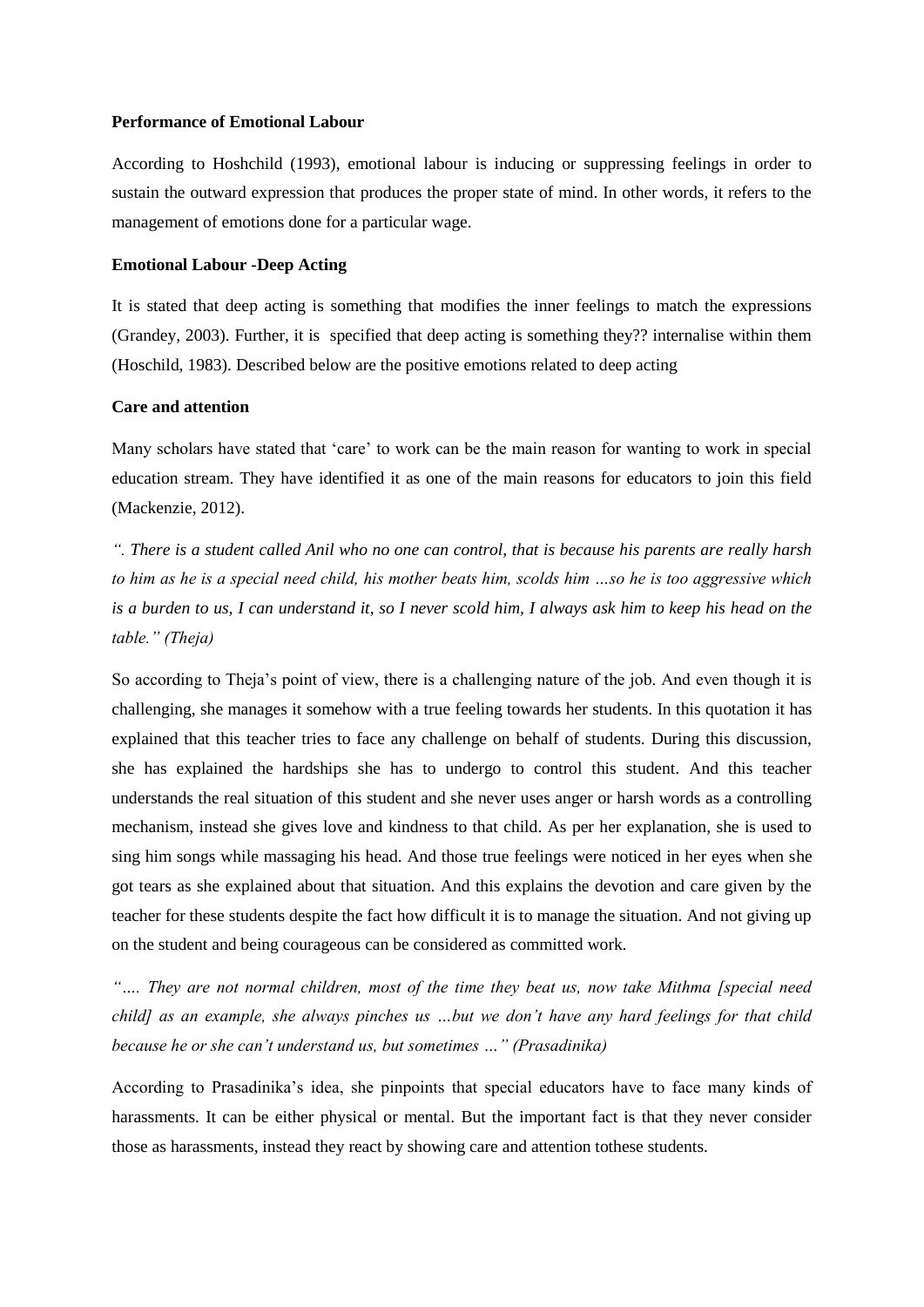*This child [Any special need student]can be beaten up by someone in future, and live somewhere, can be helpless and can become a child that no one accepts, so I want to teach them everything and care for these students, I love them, I love each and every student" (Sayani)*

According to what Sayani has stated, she is provides care, love and attention for these students as she thinks that providing care and attention is an aspect of work under unpaid work. Hence, she expresses true feelings for these students from the act of 'care'.



*Figure 3: Maternal Aspects of Teachers*

## **Source: Author Compilation**

The figure 3 displays the maternal aspect of teachers. This shows that the special educator is dedicated to her work and treats these students as her own children. The smile of the child implies the warmth of love and care received by the special educator. His smile also explains the trust that he keeps on his teacher as he is receiving a true love like from his own mother.

## **Passion and empathy**

It is said that those special educators perform this aspect of deep acting through the concept of 'passion'. They showcase that due to the inner and true feelings that they have on this field. And some scholars have stated that this passion makes them say that these individuals are born to be the special educators (McGrath & Van Bergen, 2019).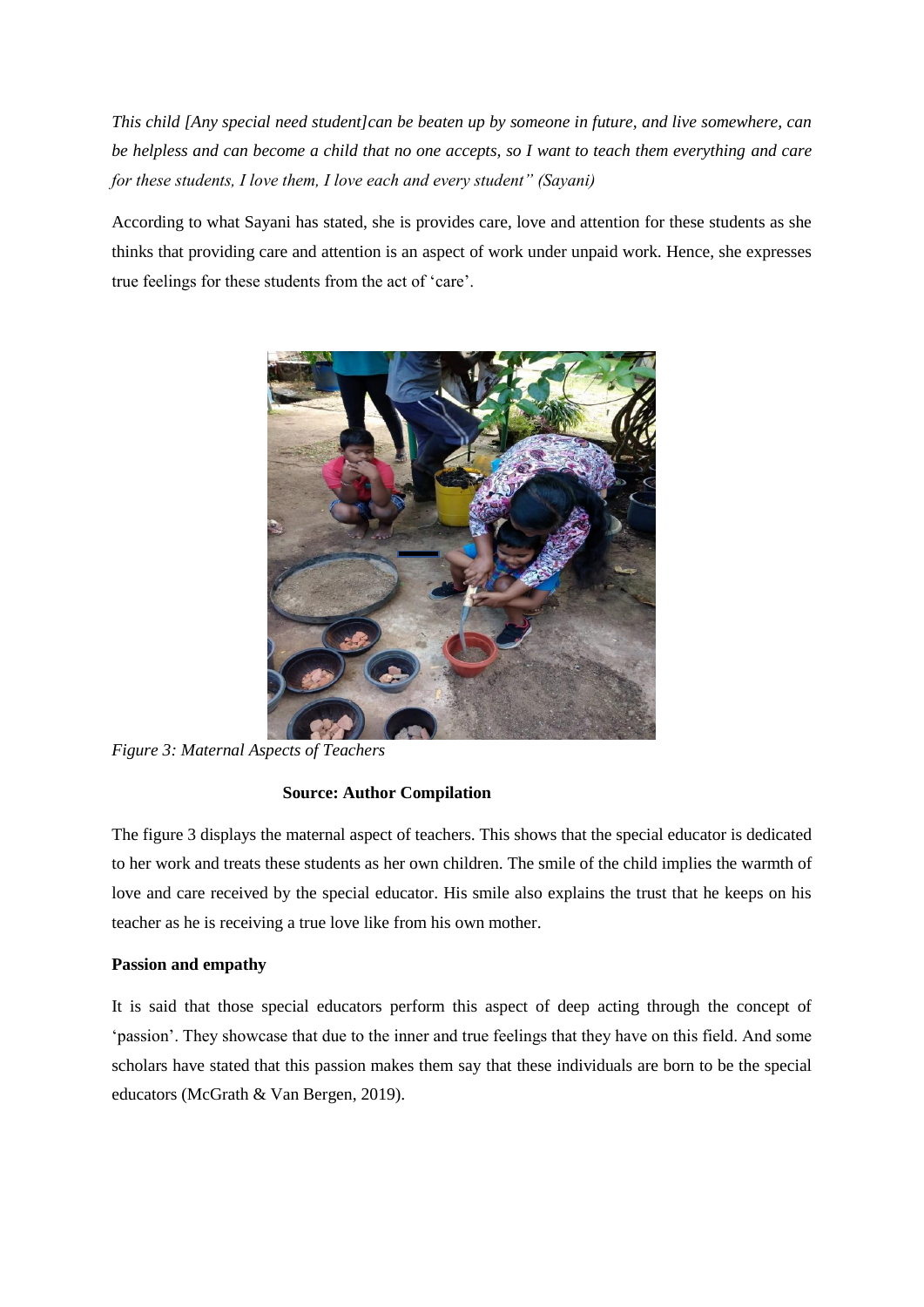*"…I believe that everyone can't work on this profession. because this is a job which is decided by the god and only a selected set of people can remain in this field, but others will stay here temporarily. They will come and go." (Sayani)*

Sayani has put forward the idea that there are only few groups of people who view that work of special education stream as something meaningful, and also only few people have the passion and the willingness to join this stream. According to her idea, it implies that only few people can have the passion for the work of special education.

## *"I work here from the bottom of my heart and I enjoy this profession" (Theja)*

This implies that Theja has true feelings towards her students and she has the utmost passion for being in this profession for her own's inner satisfaction. The above quotation showcases that engaging in the special education stream itself satisfying. Also, it showcases that being an advocate for children with SEN is a passion for her and this distinguishes work in SEN from other aspects of curriculum work.

#### **Love**

Scholars have stated that love is another aspect of showcasing deep acting (Grandey, 2003). Most of the research participants have explicitly discussed about their love for the job, and continuing the job as a special educator for a long period of time also implies about the love for the job. This indicates that special educators love their occupation since they perceive work as something meaningful.

*"…. I have volunteered in this field for around three years, and after getting this experience, I started to love this profession, and even I have rejected other jobs because I have started enjoying this field…so I will continue to stay in this job…" (Vinoka)*

Vinoka has stated that she loves this profession. And this quotation has showcased that even she has rejected many other jobs, and she accepts this as her job. And as per her explanation, she has been in this school for around nine years which implies the continuation of the same challenging job for all these years. And, it shows that Vinoka perceives work as a meaningful activity, and with that meaningfulness she works actively very willingly in the form of showing love towards the job.

*"I'm really happy to do this job, this job is more like a part of my life, I attend the school every day even when I get sick" (Theja)*

Theja is the most experienced?? teacher who has been in the school of Mithsevana special education institution for about ten years. And as stated above, being devoted can be considered as an aspect of work under goal achievement definition. Hence, it can be viewed that they devote for their occupation because they love it.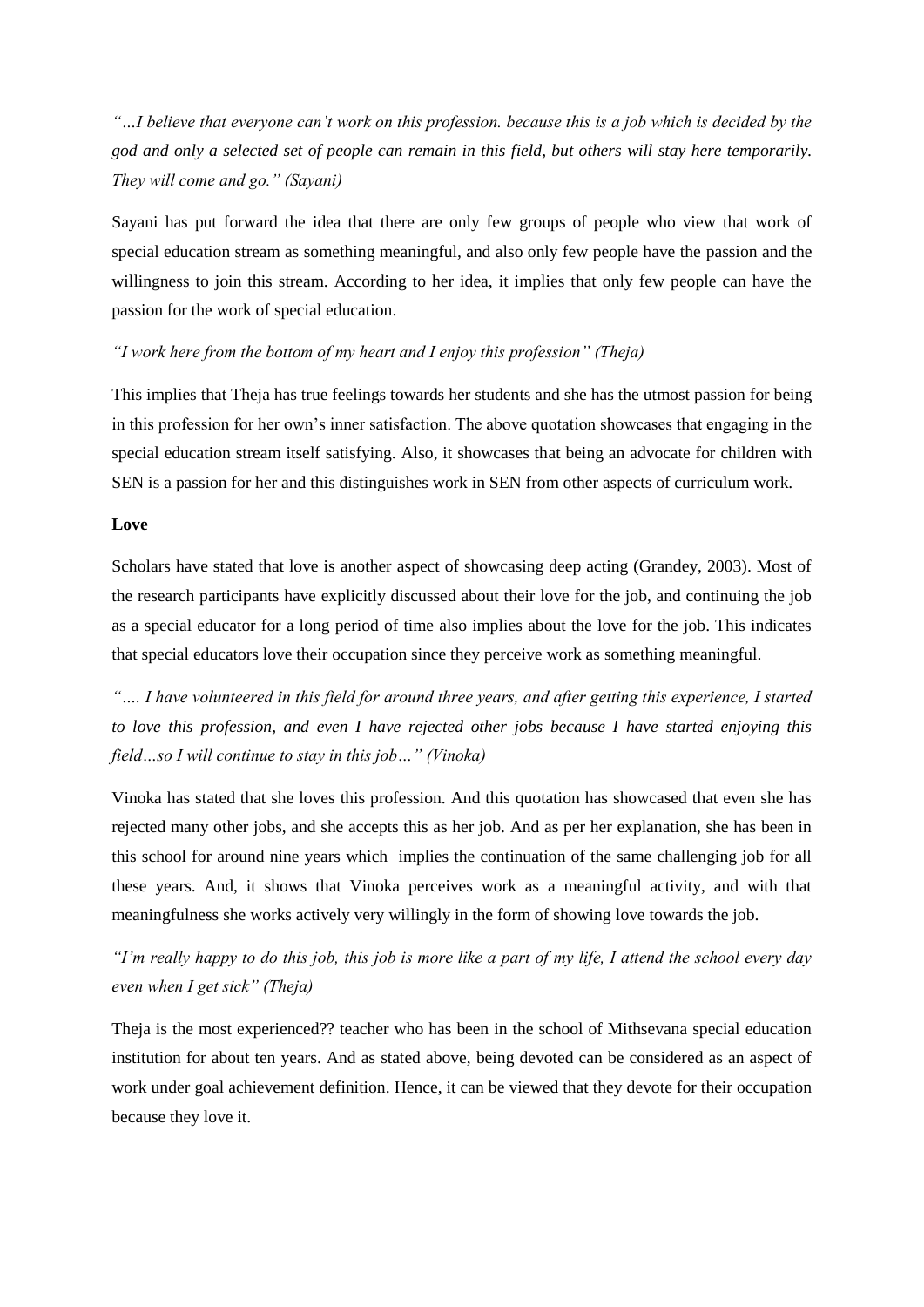From the above explanation it is clear that teachers of Mithsevana special education institution perform emotional labour in the aspect of deep acting under the classification done by Hoschild (1995), and this performance of emotional labour is done through how they perceive 'work'.

#### **Emotional Labour -Surface Acting**

Surface acting mainly focusses and involves with behavioral compliance which means that they act bogus in front of others while suppressing their actual feelings (Hoschild, 1983). Further, it can be stated as "painted on" or "faking" (Grandey, 2003). Participants explained about the difficulty they face when dealing with students with SEN. This implies that these special educators discriminate certain set of students who are difficult to control. This showcases that special educator acts fake or bogus in front of these students.

## *"…I can manage even the entire school except for autistic students" (Theja)*

*This is* an idea put forward by Theja, and by most of the ideas forwarded by this participant, it can be noticed that she is a devoted and faithful teacher. However, from the above quotation it implies that this teacher acts bogus in front of students. Therefore, she discriminates a certain set of students who are really difficult to control. This means that due to the challenging work of these autistic students, she acts fake or bogus in front of these students.

*"I have worked with many special needs students, some of them are difficult to handle, I have met students with depression, they are really difficult to control…," (Vishaka)*

The same idea has given by Vishaka where she also explicitly mentions that it is really difficult to work with students with depression. It implicitly states that they act fake in front of these children due to the difficult nature of work.

*"Sometimes, I am really fed up with this job …I feel like to quit this job now [feeling exhausted] …. sometimes they are screaming and that makes me so uncomfortable and fed up…and now I can't hear from one ear." (Nirmala)*

Nirmala has explicitly mentioned that she is fed up with her profession. Further, she has explained in her informal meetings that she is planning to stop this job as soon as possible. And she has stated that even her family is forcing her to stop this job as this a stressful and a challenging work that is hard to tolerate. This also shows about the surface acting.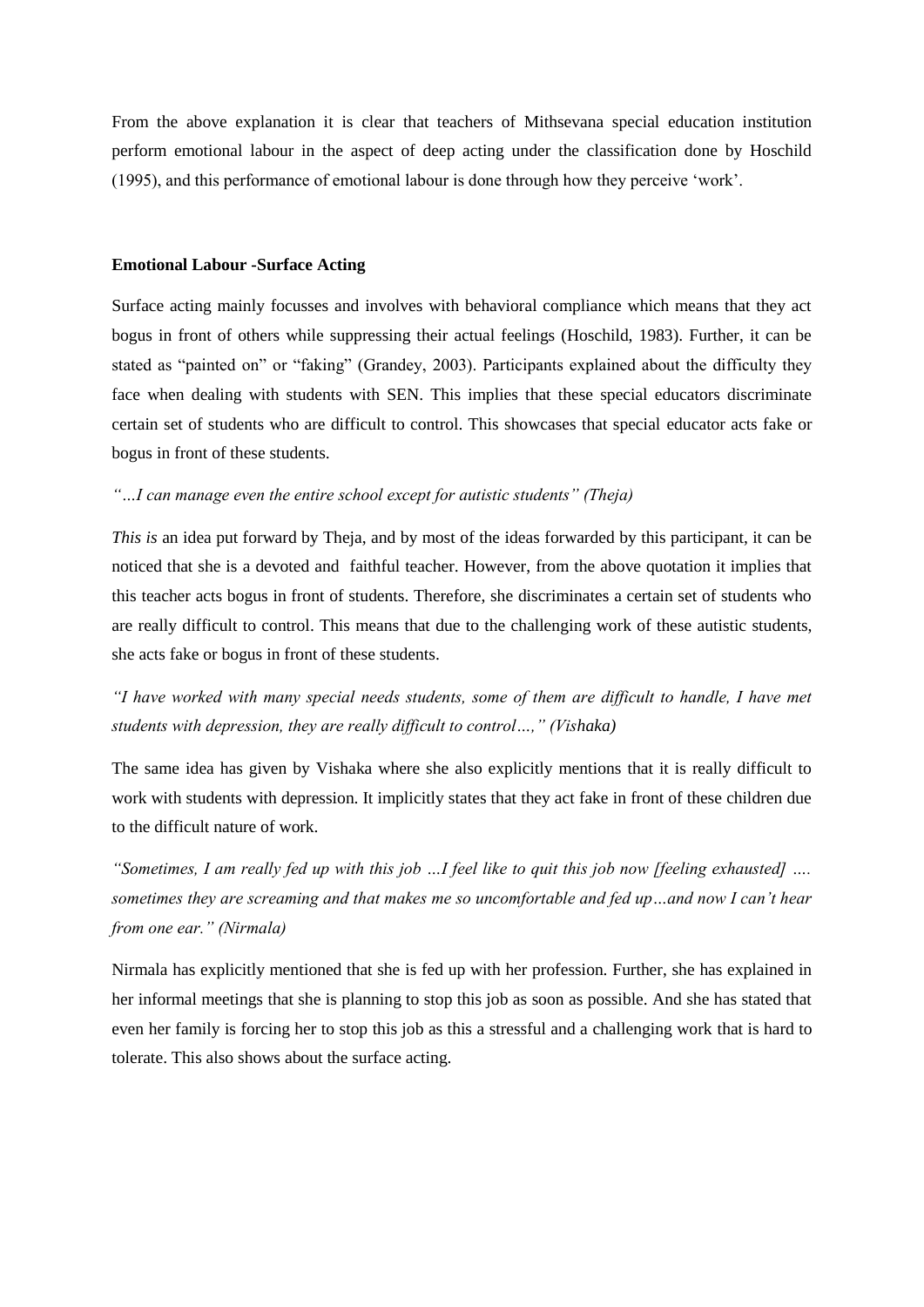

*Figure 4.: Creative Handicrafts Made by the Students*

## **Source: Author Compilation**

The figure 4 shows creative handicrafts made by students. But it is arguable whether these students with special needs are able to complete these handicrafts in a neat and tidy way. This can be interpreted in way that since working with these students, which consumes a lot of energy and time, is challenging, these special educators are more focused on completing the tasks rather than being patient and coping up with these students. Hence, this can also show as an example for how they act bogus in front of students with special needs.

Scholars have stated that as they have surface acting the effectiveness of these teachers may lead to stress and burnout situations which can be considered as a negative side of emotional labour (Gaan, 2012). Some of the negative emotions identified were,

## **Stress**

Stress was a common answer given by most of the participants. This is mainly due to the extreme disturbances caused by the students. Also, in most of the discussions, the participants have mentioned about stress managing mechanisms. This implies that almost all the special educators face stress. This is also due to the heavy work due to which they are unable to balance the work and family life.

*"…When I get stressed a bit, I use to sing songs loudly while clapping. and when I get over stressed, I take some time and sit down for a while" (Thamasha)*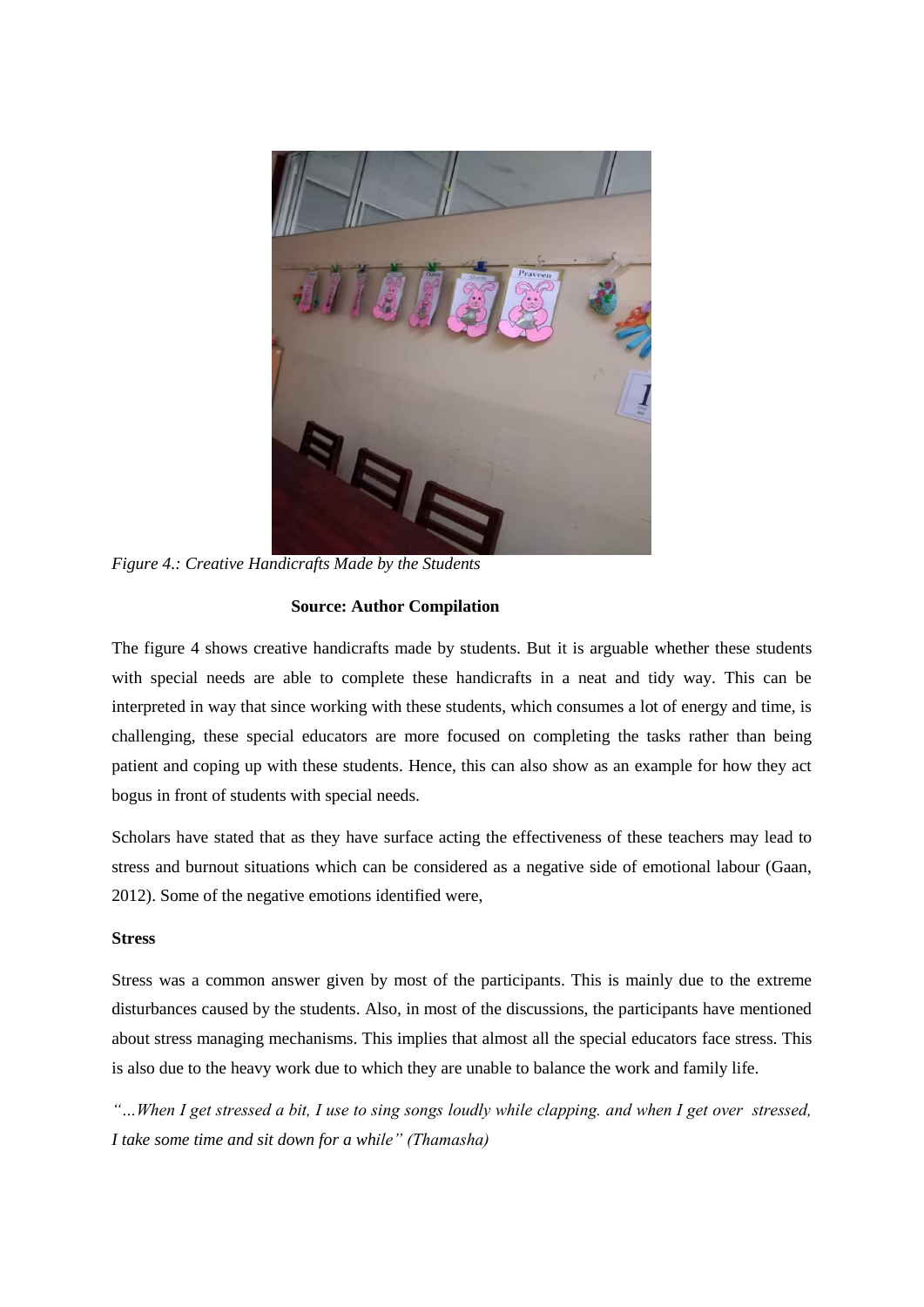Thamasha specifically mentioned that she gets stressed. And when the researcher raised the question about stress, her answer was about stress managing mechanisms that she executes. It implies that she is uses those stress mechanisms frequently to cope with the stress.

#### *"I use to come out from the class when I get stressed" (Udini)*

The same response was given by Udini where she has mentioned about the stress coping mechanisms. Also, it should be noted that Udini has about three months of experience about this stream of special education, but for that shorter period also she has faced so many stressful instances.

*". sometimes, I use to get stressed, because it is really difficult to be patient when they are screaming continuously..." (Theja)*

Theja is one of the oldest teachers in the special education stream and she also states about stress explicitly. And when the question about stress was raised, her facial expressions implied that she was in the burnout stage of getting stressed.

### **Isolation/Alienation**

Another negative impact was the feeling of isolation. Participants have implicitly mentioned the feeling of isolation when working in SEN where students do not 'belong 'to them and their lack of attachment to a particular class.

*". most of the time they can't understand about what we say, even if we scold them they can't understand [with a sad facial expression]." (Thamasha)*

Thamasha's explanation portrays the feeling of isolation when dealing with these types of students. She explains the feeling that these students do not belongto them and the lack of attachment to a particular class.

This can also showcase the process of being alienated where the teachers of SEN detach from the self and others. When considering about the detachment of self, it is basically when the teachers present a new self to students. Further, the special educators detach from 'others' when they become socially alienated. This is due to the juggling nature of the job and they don't have non-teaching time to maintain their interpersonal relationships with other peers. Alienation is the process whereby people become foreign to the world they live in (Marx, 1974).

*when one student is crying, another is starting to scream from other side, and when we make someone to sit-down, some other student starts to run…so it is really difficult to work with them." (Thamasha)*

Thamasha has explained the juggling and the busy nature of the job. She has stated the challenging nature of the job when managing these students amidst other activities such as preparing and scheduling activities and academic activities for students, preparing necessary documents and the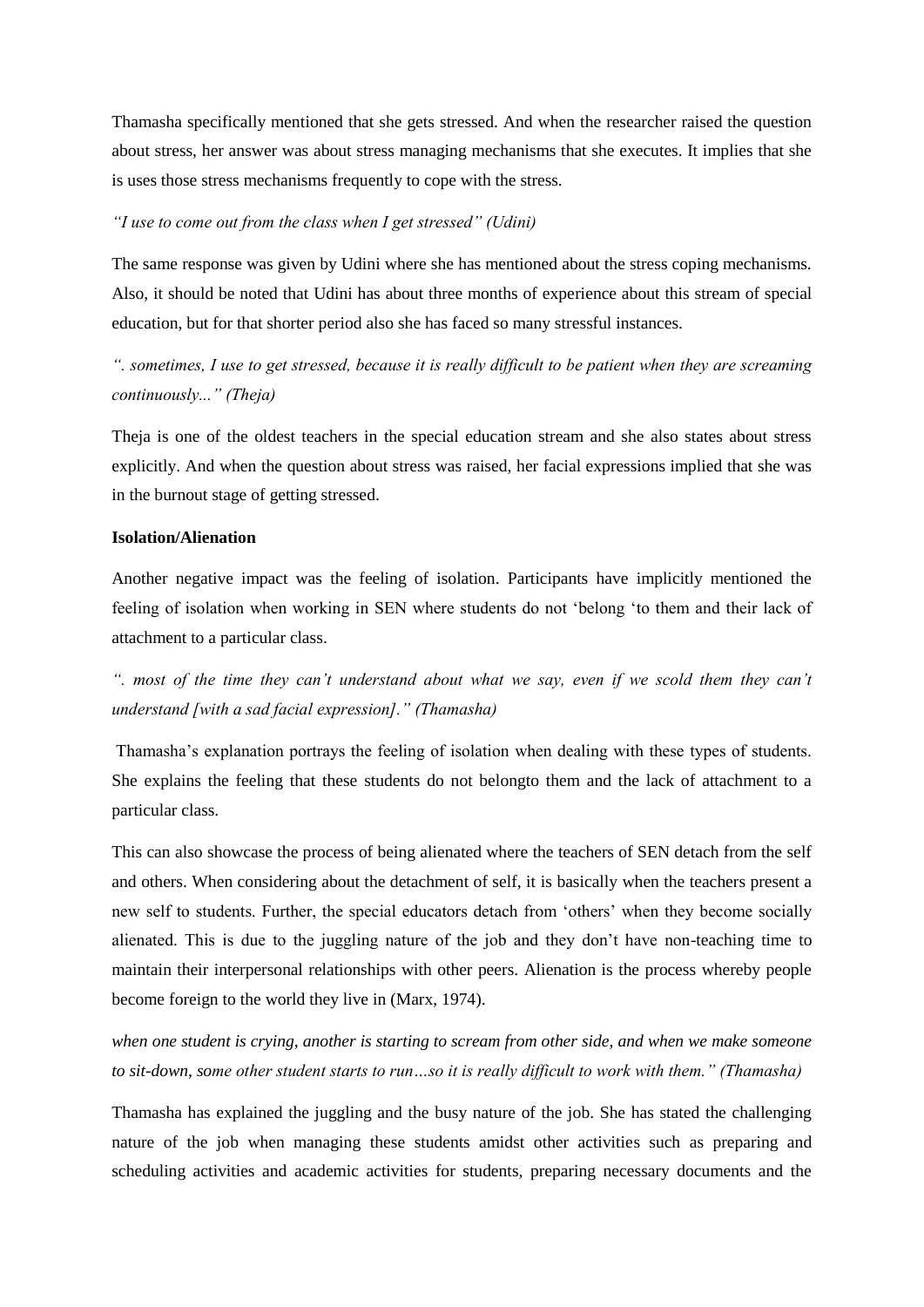reports which are requested by the administrative staff. And due to the juggling nature, they lack nonteaching time, which leads to the feeling of isolation.

#### **Frustration**

Special educators get frustrated themselves due to the challenging nature of the job role. This is mainly due to the extra work and pressure in the job role. The feeling of lack of knowledge is about how to deal with challenging and aggressive students and paperwork. Some participants have explained that the only reason they want to continue this job is to have a salary. This exemplifies that special educators are frustrated about their profession otherwise.

*"Sometimes, even our mind also gets upset, and sometimes I get angry when I can't take it anymore, …and the favourite day of the week is Friday, because that is the day with lesser work" (Nirmala)*

The above quotation also showcases that she has been undergoing a lot of pressure when dealing with these students. And also, she requested me to stop the recorder in order to explain about the frustrated relationships that she has undergone. And according to her explanation, she has got pressurized from these students as well as from the workload given by the administrative staff.

According to Mackenzie (2012), there are positive and negative impacts from the emotional work. Isolation, frustration, stress can be cited as some examples. Further, it is stated that stress and frustration levels can be different from one special educator to another due to personality differences (Beck & Gargiulo, 1983).

#### **Overcoming and Managing**

Scholars have stated that in order to manage and cope up with negative emotions, these special educators use different techniques such as physical exercises, recreation activities, hobbies and meditation (Beck & Gargiulo, 1983).

*"I attend yoga sessions with these students, it relaxes me…I sing songs with students, dance with students .and also i and Vishaka use to talk with each other …" (Sayani)*

According to Sayani's explanation, she **engages in recreational and mind relaxating** activities such as dancing, yoga and singing. And as per her explanation,doing these activities is important in order to cope up with these students.

*"I use to walk to Theja, and I share my grievances with her …or else I ignore the screaming students, I don't listen to them (Nirmala)*

As per Nirmala's idea, **maintaining inter relationships** with other teachers and sharing their thoughts and ideas help them to overcome their stress and burnout situations.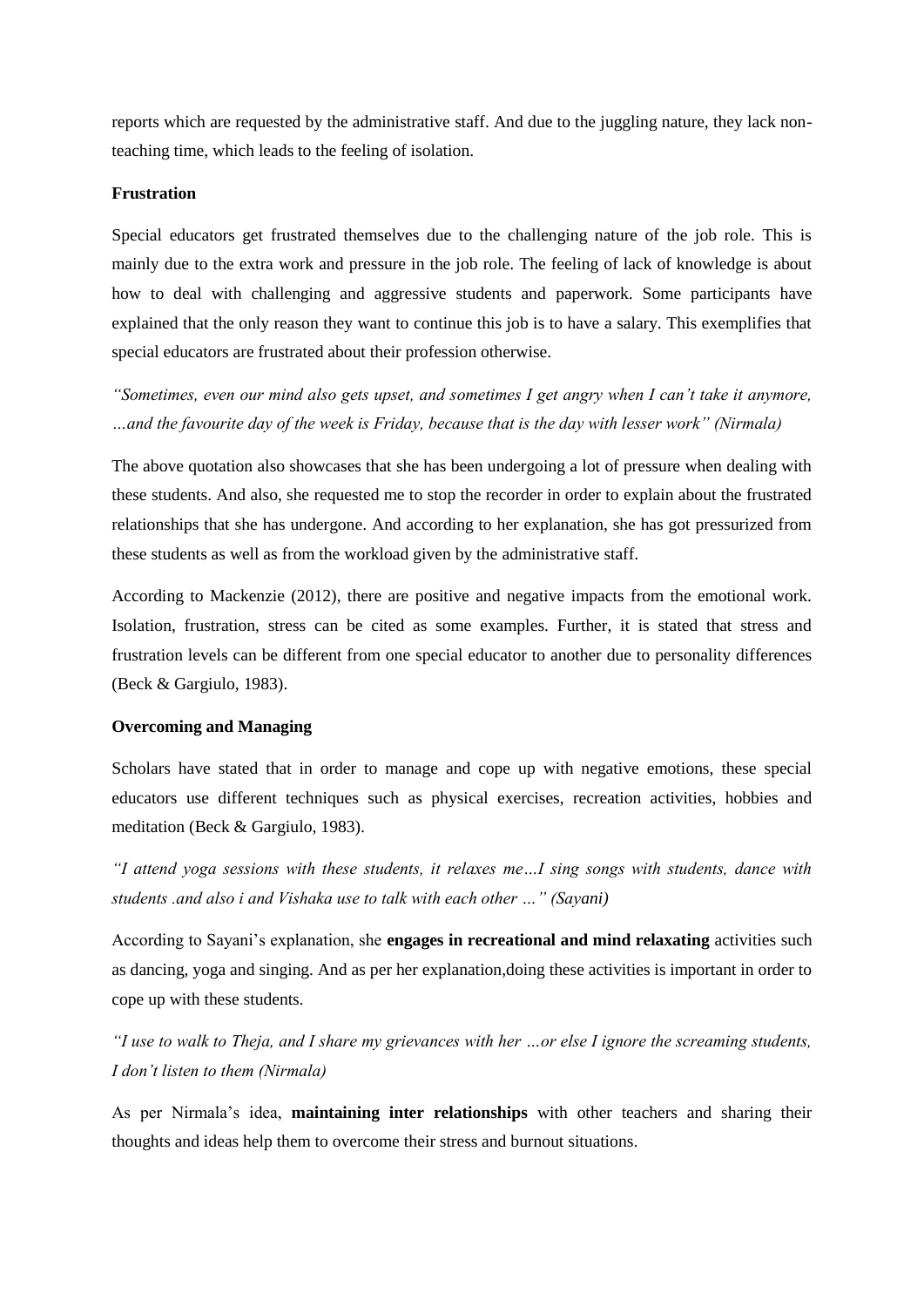*"We have workshops about special education …and I take advices from someone who is elder to me" (Prasadinika)*

As per Prasadinika, the importance of obtaining **the advices from the elderly parties** helps them to reduce the stress and feel of isolation.

*". sometimes, I get stressed, because it is really difficult to be patient when they are screaming continuously. yesterday I visited the temple to make my mind relax" (Theja)*

As per Theja's ideas, **being spiritual and engaged in religious activities** also relax the mind. And she has explained the importance of the relaxed mind through engaging in such religious and spiritual development activities. And she has also explained the importance of having a relaxed and a calm mind when dealing with these special needs' students.

*"I sing songs loudly while clapping. and when I get over stressed, I take some time and sit down for a while" (Thamasha).*

According to Thamasha, engaging in **aesthetic activities** reduces the stress.

Hence, it is clear that in order to manage and cope up with negative emotions these, special educators use different techniques such as physical exercises, recreational activities, hobbies and meditation (Beck & Gargiulo, 1983). As per the data, the stress coping strategies are engaging in religious and spiritual development activities, engaging in aesthetic activities, maintaining inter relationships with other special educators and engaging in recreational activities.

The figure 5 shows the thematic map developed by the researcher to achieve the second objective of the study which is to explore how special educators perform and manage emotional labour with regard to the work they attend.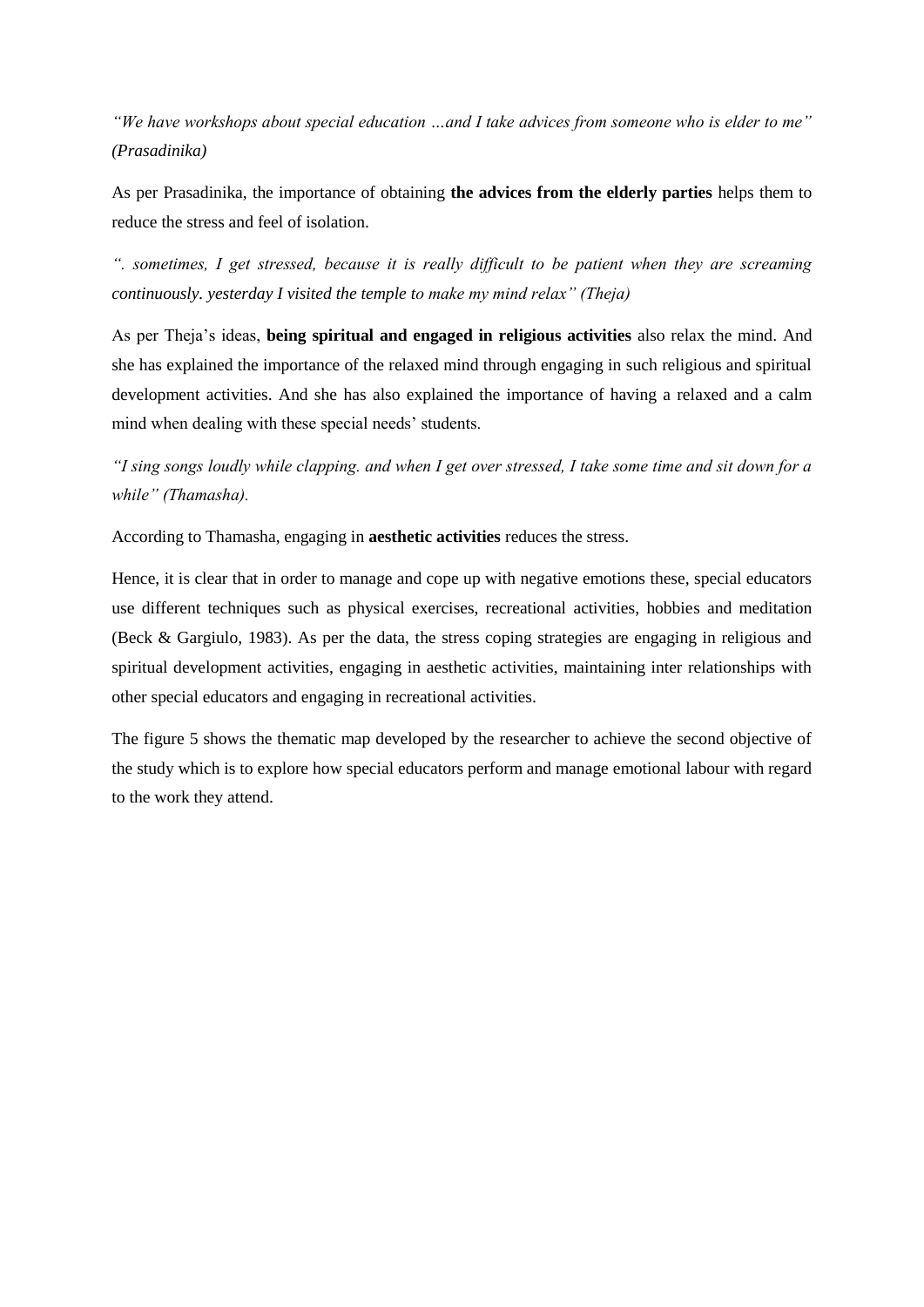

*Figure 5: Performance and management of Emotional Labour with Regard to the 'work' They Attend* **Source: Author Compilation**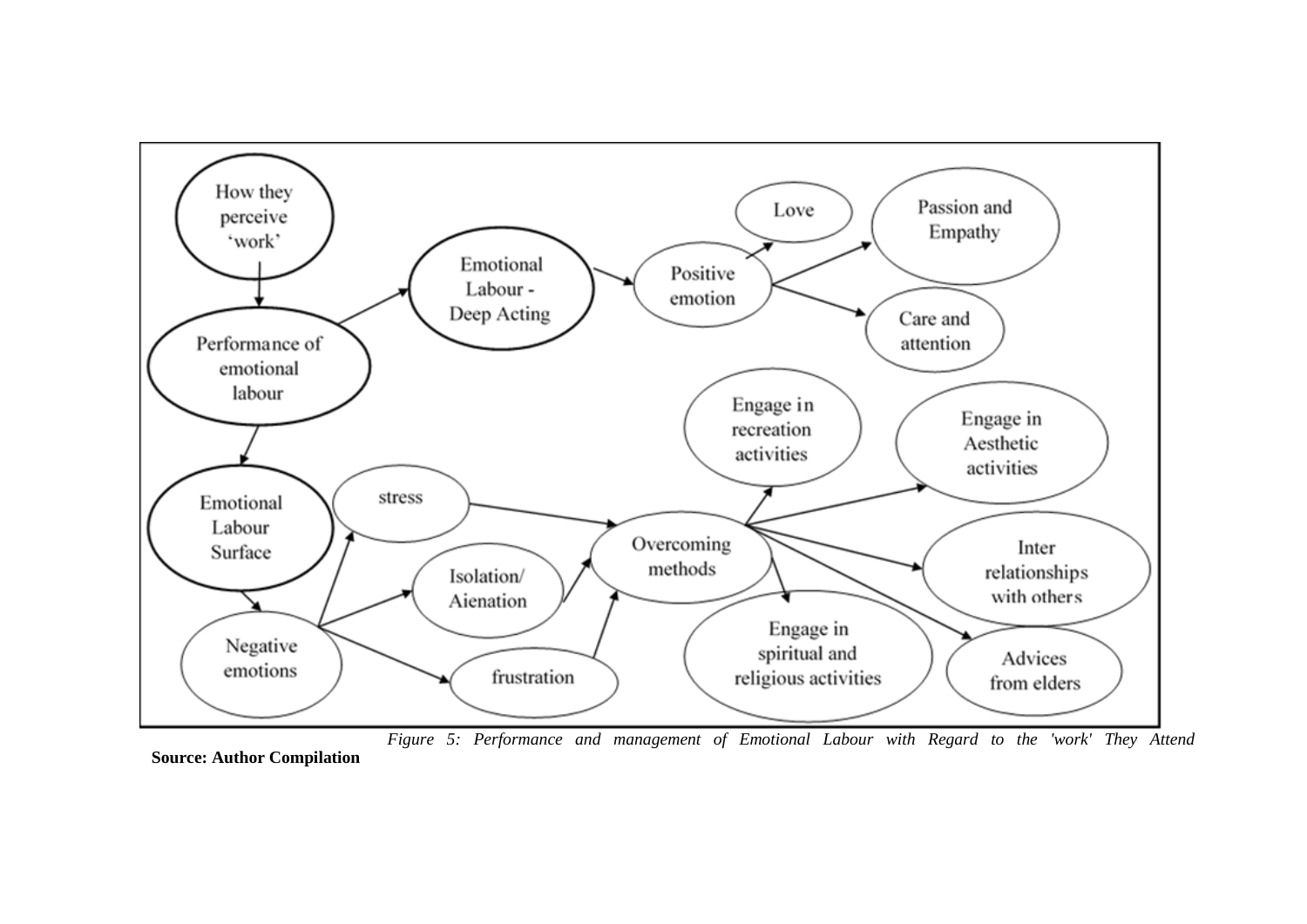#### **CONCLUSION**

This study is sought to explore how the special educators perceive 'work' and how special educators perform and manage emotional labour with regard to the work they attend.

It confirms that special educators define 'paid work' not only in monetary terms, but also as something which gives an inner satisfaction. On the other hand, work can be identified as an unremunerative activity which is directly related to paid work, even though it is unpaid. unpaid work can be considered as a devoted and recreational activity. Another key finding is that work can be a comforting activity. This can be considered as having sympathetic feelings for others. Similarly, work is a goal achieving activity.Work as an inspirational activity is another way of perceiving work. The activities which are executed by the special educators in order to motivate students can be considered as another main aspect of work. Further, under work as a meaningful activity, it can be identified that there is a relationship between work and religion.

When considering the above factors, it shows that special educators perceive work in two aspects; those related to the concepts of 'self' and 'others'. To build the concept of 'self', educators perceive work as activities which provide personal pleasure, inner satisfaction, self-efficacy, social recognition, psychological fulfilment, personal identity, status and power. Special educators also subscribe to the concept of 'others' where they perceive work as activities performed for the betterment of others. These include being empathetic, showing love and care, and engaging in freely chosen leisure activities for the betterment of 'others' (England, 2005). Special educators perceive work as something meaningful while others perceive it as an unpleasant chore (Adams, 2013). It is also found that special educators perceive the same types of activities under different definitions of 'work'.

Secondly, under the objective of performance of emotional labour with regard to work they attend the researcher has demonstrated two aspects of emotional labour under the classification forwarded by Hoschild (1983)., Teaching is a profession which involves expressing true emotions in front of students, which emphasises deep acting, which gives positive emotions such as expression of empathy, love, care, attention and passion. On the other hand, discriminating against a certain set of students who are difficult to control exhibits the surface acting behavior of special educators which leads to negative emotions such as physical and emotional stress, isolation and frustration. The feeling of isolation or being alienated from 'self' and 'others' is due to special educators' lack of knowledge about how to deal with aggressive students which is aggravated by the workload they have to bear. Further, this study noticed different stress coping strategies adopted by special educators such as spiritual development and engagement in religious and recreational activities.

## **Theoretical and Empirical Contribution**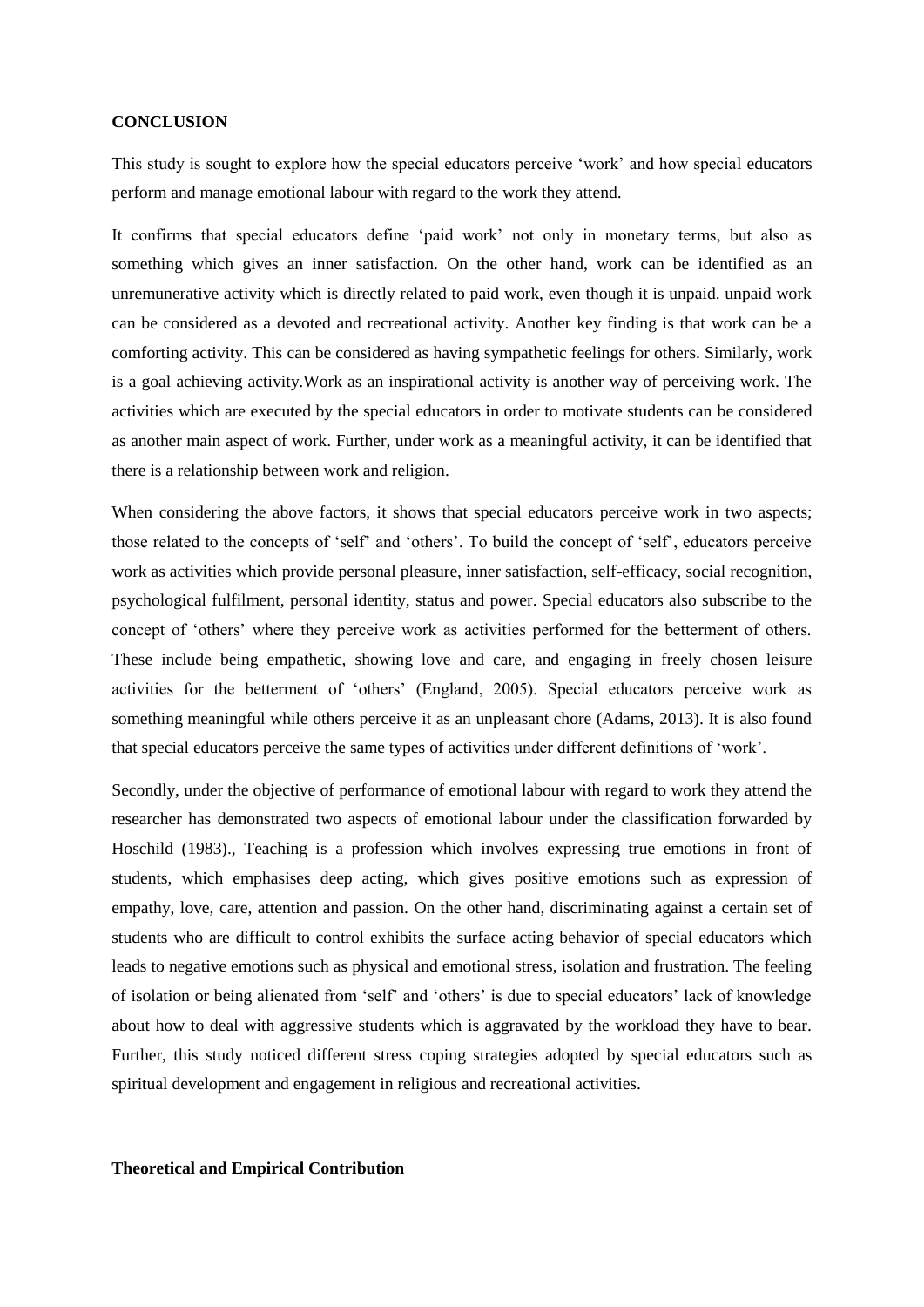In Sri Lankan context, there are no qualitative research findings about how the special educators perceive the concept of work which is something ambivalent and difficult to conceptualize. However, the findings of this research study can contribute to a variety of fields where they?? help to conceptualize 'work' as perceived by special educators. Hence, by incorporating the findings of this study, work performed by special educators can be perceived as, "*the spine which they live through monetary terms, how they make contact with social reality through comforting, inspiring others, with no boundaries in space or time and it is the way they believe work as something noble or unpleasant".* Hence, this research study contributes to full fill the existing literature gap. Further, only ample amount of research findings have been done to showcase the relationship between the emotional work and emotional labor performed by the special educators. Hence, the contribution of this research study towards the existing literature is assumed to be significant.

#### **Managerial Implications**

The findings will also be useful to many stakeholders in the special education system. Authorities in special education can gain insights into the challenging nature of the job, policymakers can execute strategies to overcome negative impacts of emotions. Finally, these findings provide many managerial implications for special education institutions in managing challenging work and powerful emotional demands. These include giving reasonable attention to special educators who are beginners in their careers, providing a flexible policy framework in order to reduce their emotional work, and arranging training and compensation programs which help them to manage the complex nature of their job. Also, providing special educators with non-working time to create and enhance interrelationships with other peer special educators enables them to overcome the feeling of isolation.

The main limitation of the study was that the researcher was not permitted to attend the special education institution everyday which restricted the observations to gather more rich data. Further, this study expects to lay the surface for future researchers to conduct in the Sri Lankan framework in different contexts such as identifying the differences and similarities of work and emotional labor of special educators and mainstream educators.

#### **REFERENCES**

Adams, J. N. (2013). Social Variation and the Latin Language. https://doi.org/10.1017/cbo9780511843433

Applebaum, H. A. (1992). *The Concept of Work: Ancient, Medieval and Modern.* SUNY Press

Acker, J. O. A. N. (1990). Hierarchies, jobs, bodies: *Gender & Society*, *4*(2), 139–158. https://doi.org/10.1177/089124390004002002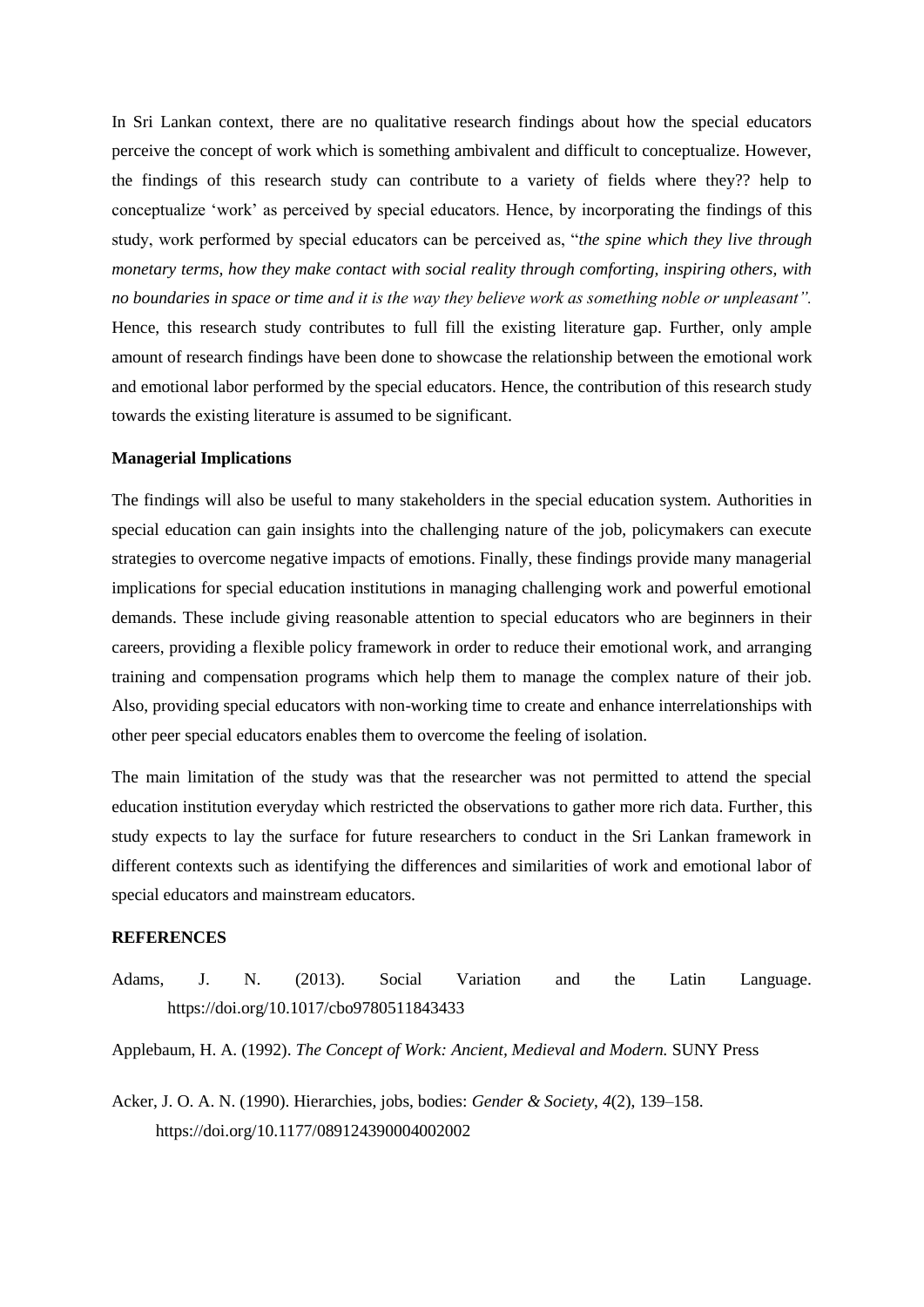- Ahmad, S., & Owoyem, M. Y. (2012). The Concept of Islamic Work Ethic:An Analysis of Some Salient Points in the Prophetic Tradition. International Jouranl of Business and Social Science, 3(220).
- Apsara, P. H., & Dr. Arachchige, B. J. H. (2017). The Relationship between Emotional Labour and Job Satisfaction: A Study of Senior Teachers in Selected International Schools in Colombo District, Sri Lanka. *Human Resource Management Journal*, *4*(1). https://doi.org/10.31357/hrmj.v4i1.2857
- Beck, C. L., & Gargiulo, R. K. H. A. R. D. (1983). Burnout in teachers of retarded AND NONRETARDED CHILDREN. *The Journal of Educational Research*, *76*(3), 169–173. https://doi.org/10.1080/00220671.1983.10885444
- Budd, W. J. (2011). Conceptualising work and worker wellbeing. *International Labour Process Conference*, *3*(1), 5–7.
- Braude, L. (1963). Work: A theoretical clarification. *The Sociological Quarterly*, *4*(4), 343–348. https://doi.org/10.1111/j.1533-8525.1963.tb01599.x
- Braun, V., & Clarke, V. (2006). Using thematic analysis in psychology. *Qualitative Research in Psychology*, *3*(2), 77–101. https://doi.org/10.1191/1478088706qp063oa
- Cavin, E., & Hirschorn, L. (1985). Beyond mechanization: Work and technology in a post-industrial age. *Journal of Policy Analysis and Management*, *5*(1), 169.<https://doi.org/10.2307/3323450>
- Chalmers, L. (2014). Gendered work. *Encyclopedia of Quality of Life and Well-Being Research*, 2472–2475. https://doi.org/10.1007/978-94-007-0753-5\_1138
- Cooper, C. C., & Wright, B. (1989). Women, work, and technology: Transformations. *Technology and Culture*, *30*(4), 1086. https://doi.org/10.2307/3106237
- Day, C. (2007). Committed for life? Variations in teachers' work, lives and effectiveness. *Journal of Educational Change*, *9*(3), 243–260. https://doi.org/10.1007/s10833-007-9054-6
- Dejours, C. (2006). Subjectivity, Work, and Action. *Critical Horizons*, *7*(1), 45–62. https://doi.org/10.1163/156851606779308161
- Dias, N. N. P., & Bhadra, J. H. A. (2014). Using A Double-Edged Sword Emotional Labour and the Well-Being of Teachers in a National School in Sri Lanka.England, P. (2005). Emerging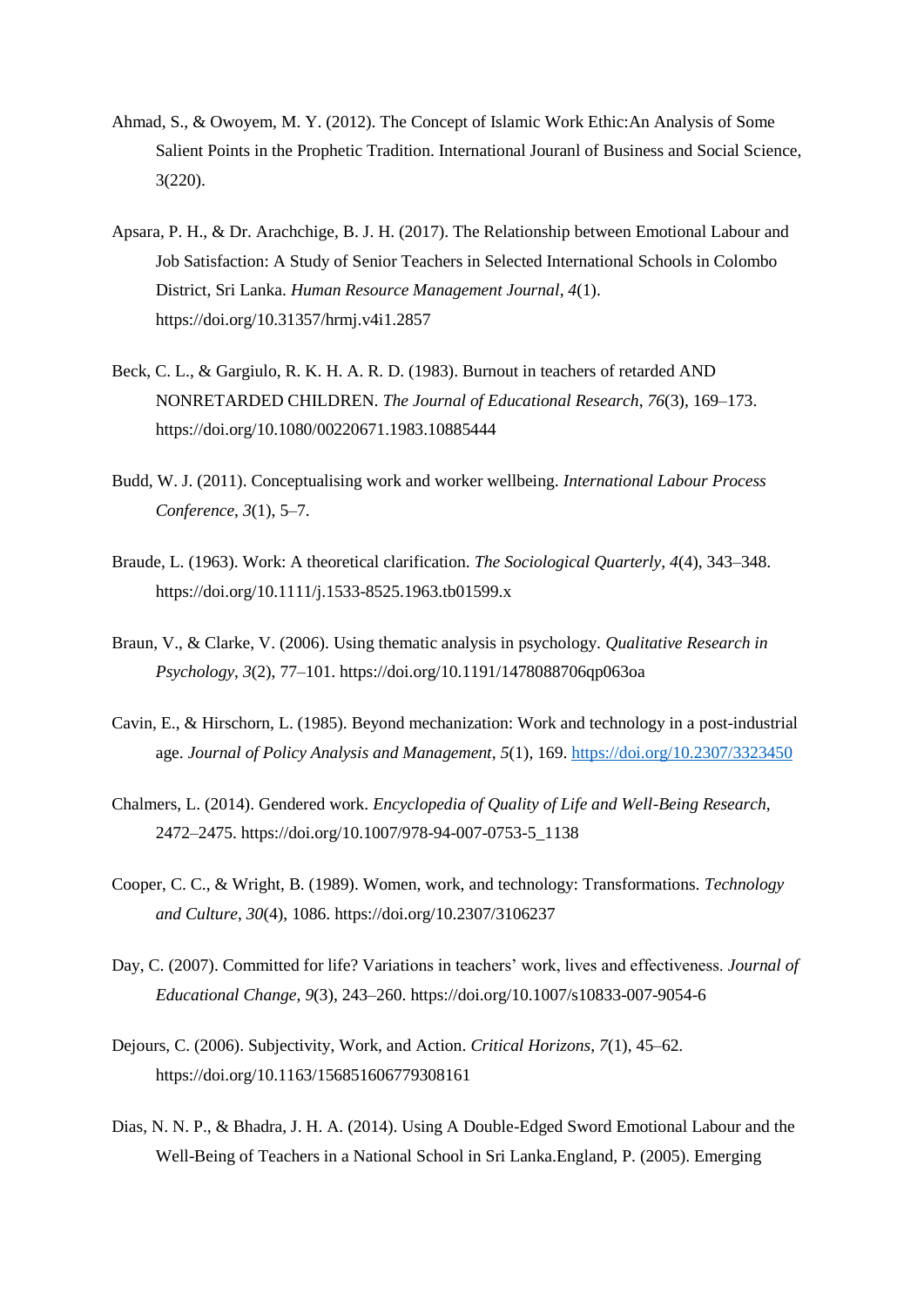Theories of Care Work. *Annual Review of Sociology*, *31*(1), 381–399. https://doi.org/10.1146/annurev.soc.31.041304.122317

- E. Ashforth, B., E. Kreiner, G., A. Clark, M., & Fugate, M. (2007). Normalizing dirty work: Managerial tactics for countering occupational taint. *Academy of Management Journal*, *50*(1), 149–174. https://doi.org/10.5465/amj.2007.24162092
- England, P. (2005). Emerging theories of care work. *Annual Review of Sociology*, *31*(1), 381–399. https://doi.org/10.1146/annurev.soc.31.041304.122317
- Egge, J. (2013). Religious giving and the invention of karma in Theravada Buddhism. https://doi.org/10.4324/9781315029047
- Erickson, L. (2012). Blueprint of Technical Professions: Changing conceptions of work and education in eighteenth-century France. *The French Review*, *85*(6), 1084–1097. https://doi.org/10.1353/tfr.2012.0148
- Fineman, S. (1993). Orgnanizations as emotional arenas. *Emotion in Organization*, 9-35
- Gaan, N. (2012). Impact of Emotional Labour on Teaching Effectiveness: A Study of Higher Education in India. *Indian Journal of Industrial Relations, 4*(1), 673-684. Retrieved from <https://www.jstor.org/stable/23267369>
- Gibbs, P. (2008). What is work? A HEIDEGGERIAN insight into work as a site for learning. *Journal of Education and Work*, *21*(5), 423–434. https://doi.org/10.1080/13639080802580351
- Glaw, X., Inder, K., Kable, A., & Hazelton, M. (2017). Visual methodologies in qualitative research. *International Journal of Qualitative Methods*, *16*(1), 160940691774821. https://doi.org/10.1177/1609406917748215
- Gordan, A. (1993). Behind the Barriers: WOMEN. work and education On PERI-URBAN SMALLHOLDINGS. *Agenda*, (18), 28.<https://doi.org/10.2307/4065665>
- Grandey, A. A. (2003). When "the show must Go On": Surface acting and DEEP acting as determinants of emotional exhaustion and Peer-rated service delivery. *Academy of Management Journal*, *46*(1), 86–96. https://doi.org/10.5465/30040678
- Hancock, P. (2006). Women, work AND Empowerment: A portrait of women workers in two of Sri Lanka's Export Processing Zones. *Norsk Geografisk Tidsskrift - Norwegian Journal of Geography*, *60*(3), 227–239. https://doi.org/10.1080/00291950600891836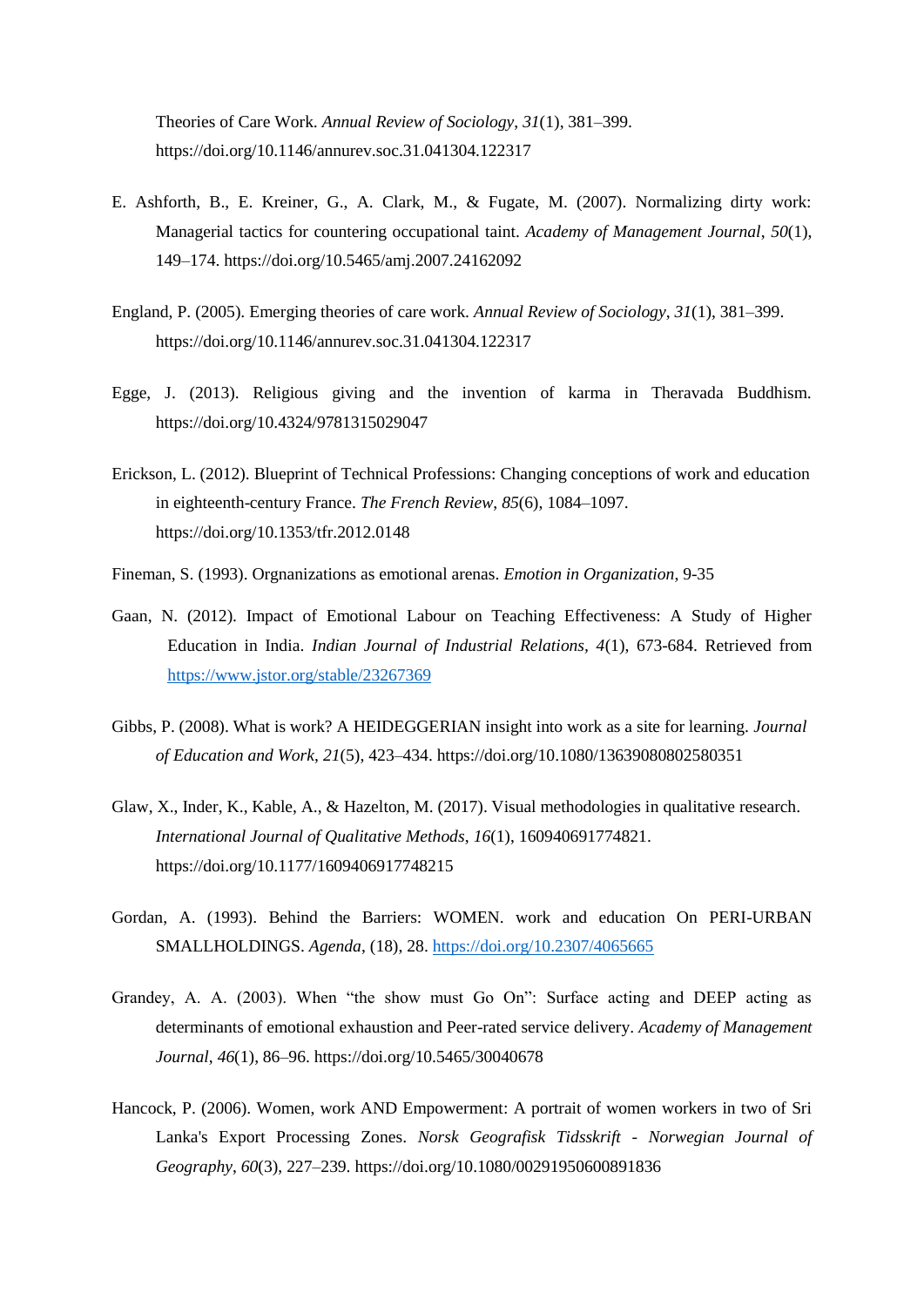Haworth, J. T. (2006). Work, leisure and well-being. https://doi.org/10.4324/9780203135174

Hill, J., & Coyne. (2013). Using Participatory and Visual Methods to Address Power and Identity in Research with Young People. *Graduate Journal of Social Science*, *10*(2).

Home. NCPSSERS. (2014, January 31). https://specialedshortages.org/.

- Hochschild, A.R. (1983). The Managed Heart.University of California Press.
- Humphrey, R. H. (2012). How do leaders use emotional labor? *Journal of Organizational Behavior*, *33*(5), 740–744. https://doi.org/10.1002/job.1791
- Iso-Ahola, S. E., & Park, C. J. (1996). Leisure-Related social support and self-determination as buffers of Stress-Illness Relationship. *Journal of Leisure Research*, *28*(3), 169–187. https://doi.org/10.1080/00222216.1996.11949769
- Kando, T. M., & Summers, W. C. (1971). The impact of work ON LEISURE: Toward a paradigm and research strategy. *The Pacific Sociological Review*, *14*(3), 310–327. <https://doi.org/10.2307/1388645>
- Kilgore, K., Griffin, C., Otis-Wilborn, A., & Winn, J. (2003). The problems of beginning special education teachers: Exploring the contextual factors influencing their work. *Action in Teacher Education*, *25*(1), 38–47. https://doi.org/10.1080/01626620.2003.10463291
- Kleiber, D. A. (2012). Taking leisure seriously: New and older considerations about leisure education. *World Leisure Journal*, *54*(1), 5–15. https://doi.org/10.1080/04419057.2012.668278
- Layrakas, P. R. (2016). Convenience sampling. *Convenience Sampling. Encyclopedia of Survey Research Methods*. https://doi.org/10.4135/9781412963947.n105
- Lavian, R. (2014). Masters of weaving: the complex role of special education teachers. *Teachers and Teaching*, *21*(1), 103–126. https://doi.org/10.1080/13540602.2014.928123

Lawrence, R. J. (2016). Professional social work in Australia. https://doi.org/10.22459/pswa.02.2016

Livingstone, D. W. (2005). Expanding Conception of Work and Learning: Recent Research and Policy Implications. *International Handbook of Educational Policy*, 977–995. https://doi.org/10.1007/1-4020-3201-3\_52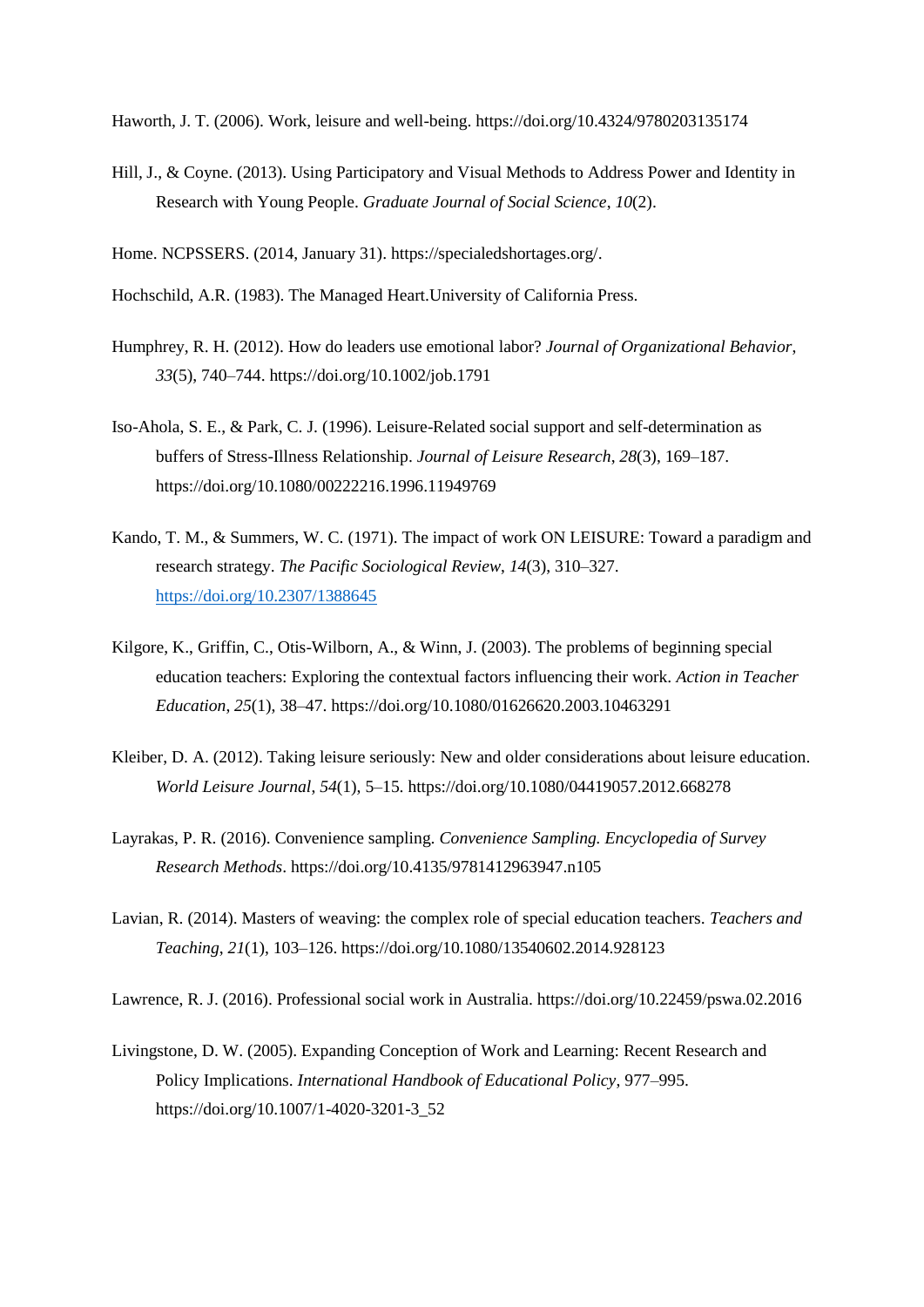- Mackenzie, S. (2012). 'It'S been a bit of a rollercoaster': Special educational needs, emotional labour and emotion work. *International Journal of Inclusive Education*, *16*(10), 1067–1082. https://doi.org/10.1080/13603116.2010.538869
- Martin, P. Y. (2006). Practicing gender at work: Further thoughts on reflexivity. *Gender, Work and Organization*, *13*(3), 254–276. https://doi.org/10.1111/j.1468-0432.2006.00307.x
- Marx, K. (1974). *Economic and philosophical manuscripts of 1844.* Moscow: Progress Publishers.
- McGrath, K. F., & Van Bergen, P. (2019). Attributions and emotional competence: Why some teachers experience close relationships with disruptive students (and others don't). *Teachers and Teaching*, *25*(3), 334–357. https://doi.org/10.1080/13540602.2019.1569511
- Moesby-Jensen, C. K., & Nielsen, H. S. (2014). Emotional labor in social workers' practice. *European Journal of Social Work*, *18*(5), 690–702. https://doi.org/10.1080/13691457.2014.981148
- O'Connor, E. K. (2008). You choose to care: Teachers, emotions and professional identity. Teaching and Teacher Education, 24(1), 117-126. doi: 10.1016/j.tate.2006.11.008
- Patton, M. Q. (2005). Qualitative research. *Encyclopedia of Statistics in Behavioral Science*. https://doi.org/10.1002/0470013192.bsa514
- Pillay, H., Boulton-Lewis, G., Wilss, L., & Lankshear, C. (2003). Conceptions of work and learning at work: Impressions from older workers. *Studies in Continuing Education*, *25*(1), 95–111. https://doi.org/10.1080/01580370309287
- Pit-ten Cate, I. M., & Glock, S. (2018). Teacher expectations concerning students with immigrant backgrounds or special educational needs. *Educational Research and Evaluation*, *24*(3-5), 277– 294. https://doi.org/10.1080/13803611.2018.1550839
- *Occupations - Trades & Professions of Early Sri Lanka*. (2020, March 25). Retrieved from Lankapura<http://lankapura.com/photo-gallery/people-and> lifestyle/occupational
- Raju, S., & Bagchi, D. (1993). *Women and work in South Asia: Regional patterns and perspectives*. Routledge.
- Rosso, B. D., Dekas, K. H., & Wrzesniewski, A. (2010). On the meaning of work: A theoretical integration and review. Research in Organizational Behavior, 30, 91–127. https://doi.org/10.1016/j.riob.2010.09.001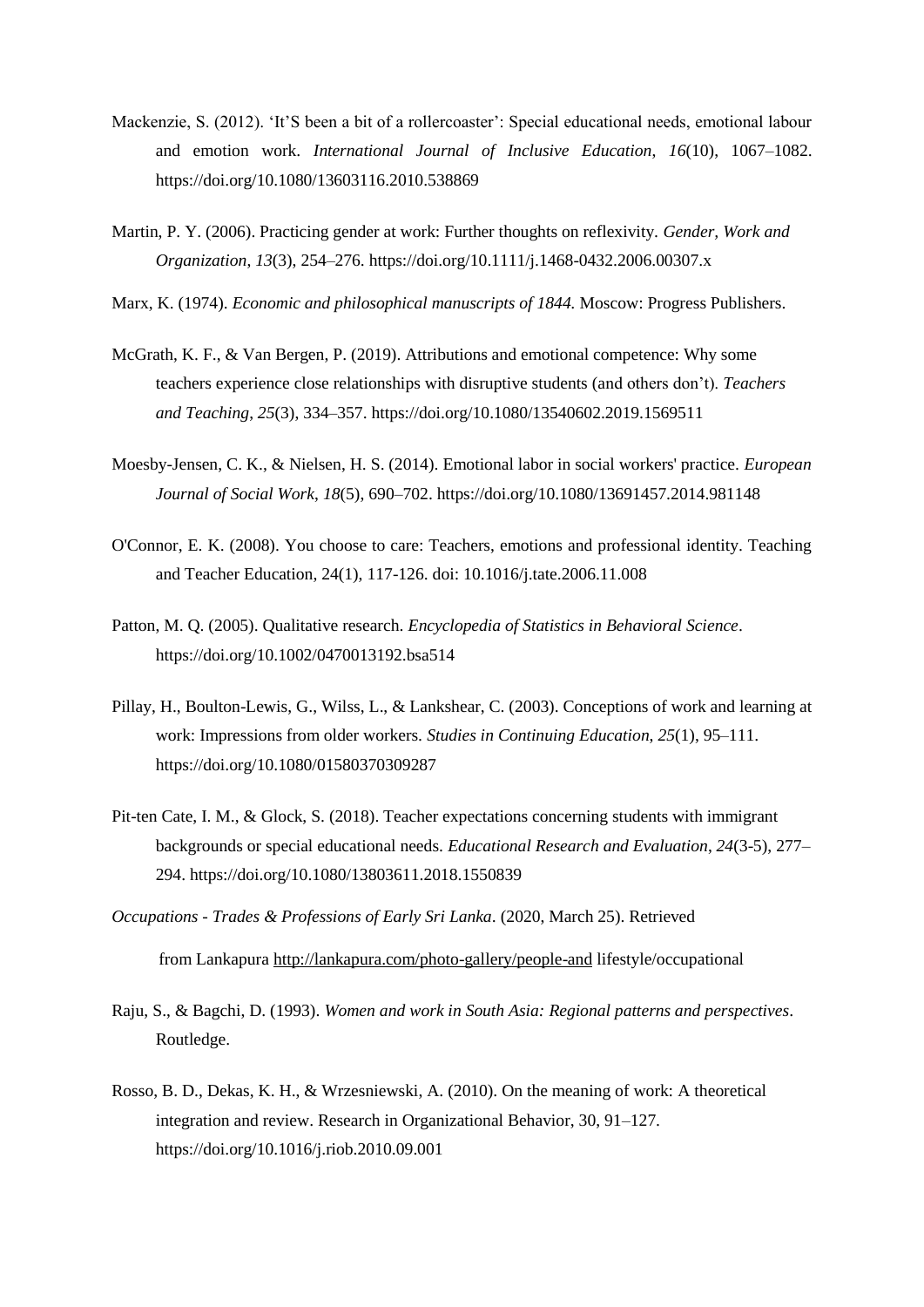Russo, C. F. (2002). *Aristophanes: an author for the stage.* Rouledge.

- SANTOS, E. L. I. A. N. E. F., & FONTENELLE, I. S. L. E. I. D. E. A. (2019). The construction of meaning for the emotional labor. *RAM. Revista De Administração Mackenzie*, *20*(1). <https://doi.org/10.1590/1678-6971/eramg190089>
- Sekaran, U., & Bougie, R. (2010). *Research methods for business* (5th ed.). India: John Wiley & Sons.
- Schonert-Reichl, K. A. (2017). Social and emotional learning and teachers. *The Future of Children*, *27*(1), 137–155. https://doi.org/10.1353/foc.2017.0007
- Snir, R., & Harpaz, I. (2002). Work-leisure relations: Leisure orientation and the meaning of work. *Journal of Leisure Research*, *34*(2), 178–203. https://doi.org/10.1080/00222216.2002.11949968
- *Sri Lanka*. Countries and Their Cultures. (2020). https://www.everyculture.com/Sa-Th/Sri-Lanka.html.
- Steger, M. F. (2019). Meaning in life and in work. *The Oxford Handbook of Meaningful Work*, 207– 220. https://doi.org/10.1093/oxfordhb/9780198788232.013.12
- Thortnton, B., Peltier, G., & Medina, R. (2007). Reducing the Special Education Teacher Shortage. *The Clearing House, 80*(5), 223-238.
- Todd, S. E. L. I. N. A. (2005). Young Women, work, and leisure in Interwar England. *The Historical Journal*, *48*(3), 789–809. https://doi.org/10.1017/s0018246x05004668
- Van Steenbergen, E. F., & Ellemers, N. (2009). Feeling committed to work: How specific forms of work-commitment predict work behavior and performance over time. *Human Performance*, *22*(5), 410–431. https://doi.org/10.1080/08959280903248385
- Wedawatta, G., Ingirige, B., Jones, K., & Proverbs, D. (2011). Extreme weather events and construction smes. *Structural Survey*, *29*(2), 106–119. https://doi.org/10.1108/02630801111132795
- Williams, C. C. (2004). Beyond commodification: Re-reading the future of work. *SSRN Electronic Journal*. https://doi.org/10.2139/ssrn.2289948